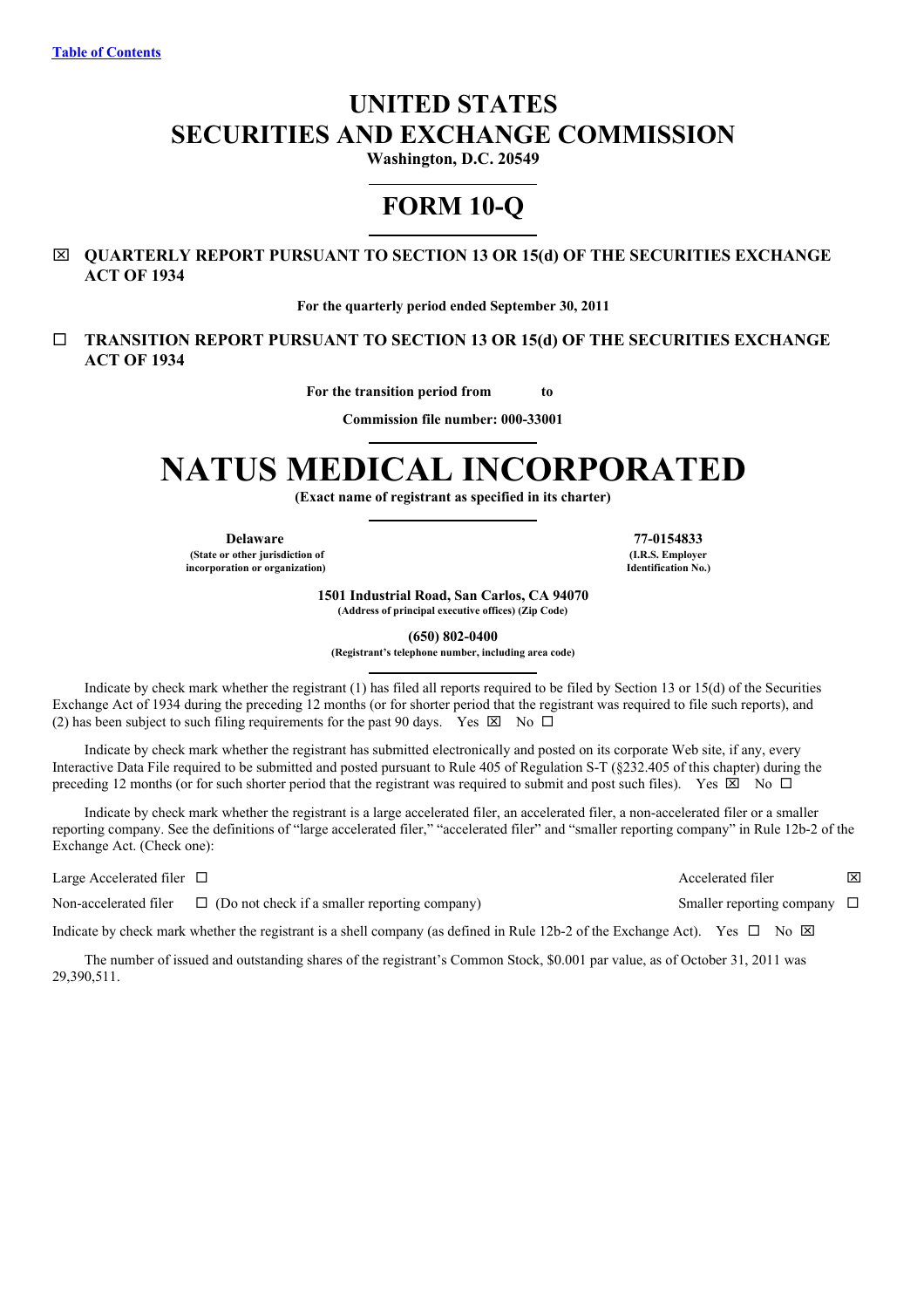# **NATUS MEDICAL INCORPORATED**

# **TABLE OF CONTENTS**

|                   |                                                                                                                                | Page No. |
|-------------------|--------------------------------------------------------------------------------------------------------------------------------|----------|
|                   | <b>PART I. FINANCIAL INFORMATION</b>                                                                                           | 3        |
| Item 1.           | <b>Financial Statements</b>                                                                                                    | 3        |
|                   | Condensed Consolidated Balance Sheets as of September 30, 2011 and December 31, 2010 (unaudited)                               | 3        |
|                   | Condensed Consolidated Statements of Operations for the three and nine months ended September 30, 2011 and<br>2010 (unaudited) | 4        |
|                   | Condensed Consolidated Statements of Cash Flows for the nine months ended September 30, 2011 and 2010<br>(unaudited)           | 5        |
|                   | Notes to Condensed Consolidated Financial Statements (unaudited)                                                               | 6        |
| Item 2.           | <u>Management's Discussion and Analysis of Financial Condition and Results of Operations</u>                                   | 17       |
| Item 3.           | <b>Quantitative and Qualitative Disclosures about Market Risk</b>                                                              | 24       |
| Item 4.           | <b>Controls and Procedures</b>                                                                                                 | 24       |
|                   | <b>PART II. OTHER INFORMATION</b>                                                                                              | 25       |
| Item 1.           | <b>Legal Proceedings</b>                                                                                                       | 25       |
| Item 1A.          | <b>Risk Factors</b>                                                                                                            | 25       |
| Item 6.           | Exhibits                                                                                                                       | 35       |
| <b>Signatures</b> |                                                                                                                                | 36       |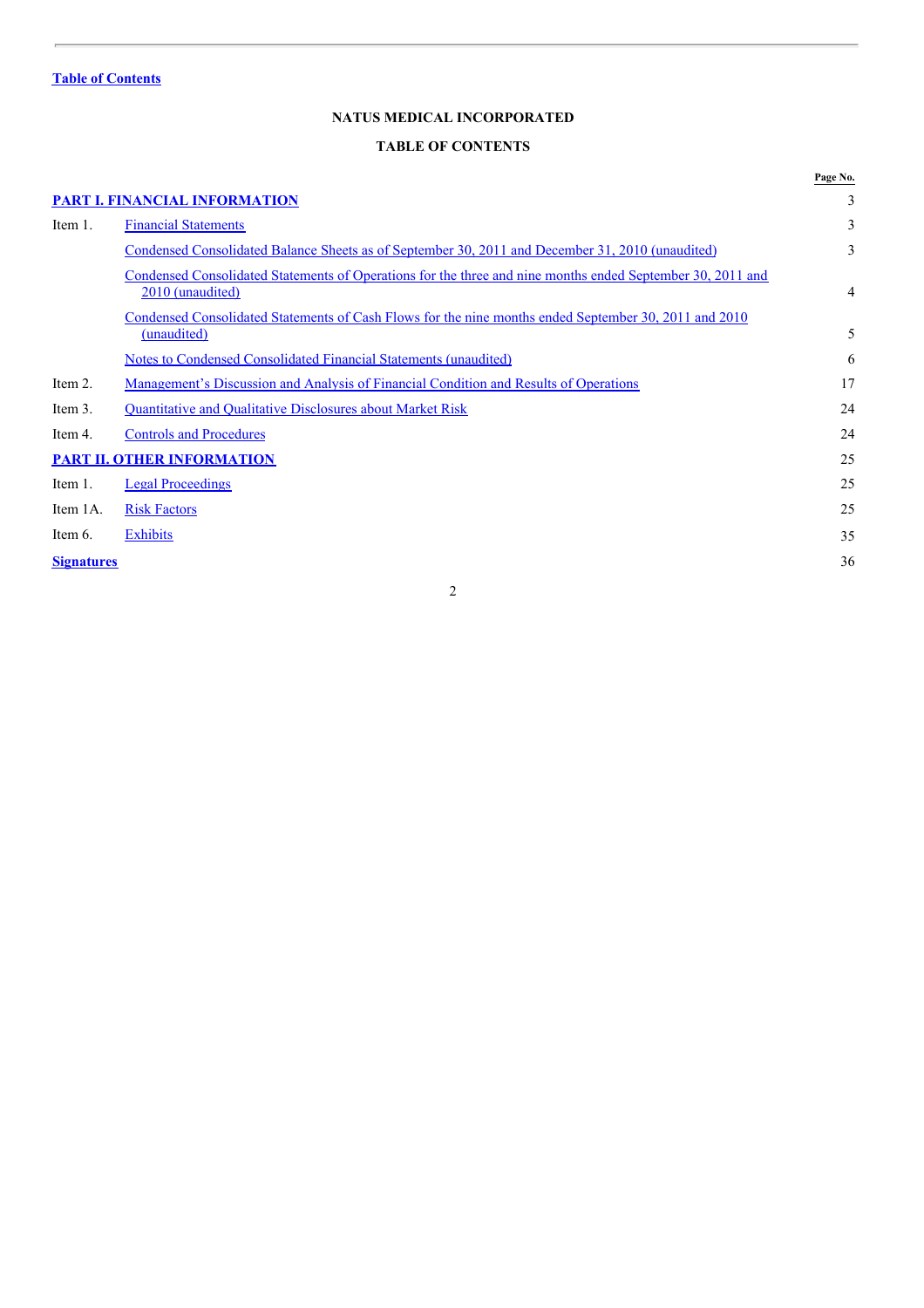### **PART I. FINANCIAL INFORMATION**

# **Item 1. Financial Statements**

# **NATUS MEDICAL INCORPORATED AND SUBSIDIARIES**

# **CONDENSED CONSOLIDATED BALANCE SHEETS (unaudited)**

**(in thousands, except share amounts)**

|                                                                                                  | September 30,<br>2011  | December 31,<br>2010   |
|--------------------------------------------------------------------------------------------------|------------------------|------------------------|
| <b>ASSETS</b>                                                                                    |                        |                        |
| Current assets:                                                                                  |                        |                        |
| Cash and cash equivalents                                                                        | \$<br>30,776           | \$<br>28,383           |
| Short-term investments                                                                           |                        | 1,005                  |
| Accounts receivable, net of allowance for doubtful accounts of \$956 in 2011 and \$1,643 in 2010 | 48.693                 | 54,782                 |
| Inventories                                                                                      | 40,269                 | 37,627                 |
| Prepaid expenses and other current assets                                                        | 4,441                  | 4,954                  |
| Deferred income tax                                                                              | 4,047                  | 2,192                  |
| Total current assets                                                                             | 128,226                | 128,943                |
| Property and equipment, net                                                                      | 24.949                 | 23,408                 |
| Intangible assets                                                                                | 73,202                 | 69,428                 |
| Goodwill                                                                                         | 99,683                 | 96,819                 |
| Other assets                                                                                     | 5,248                  | 12,449                 |
| <b>Total assets</b>                                                                              | \$ 331,308             | \$ 331,047             |
| <b>LIABILITIES AND STOCKHOLDERS' EQUITY</b>                                                      |                        |                        |
| Current liabilities:                                                                             |                        |                        |
| Accounts payable                                                                                 | $\mathbb{S}$<br>15,778 | $\mathbb{S}$<br>21,684 |
| Short-term loans and current portion of long-term debt                                           | 726                    | 705                    |
| Accrued liabilities                                                                              | 17,456                 | 17,888                 |
| Deferred revenue                                                                                 | 7,066                  | 4,744                  |
| Total current liabilities                                                                        | 41.026                 | 45,021                 |
| Long-term liabilities:                                                                           |                        |                        |
| Long-term debt                                                                                   | 619                    | 737                    |
| Other liabilities                                                                                | 7,482                  | 8,076                  |
| Deferred income tax                                                                              | 7,187                  | 13,958                 |
| <b>Total liabilities</b>                                                                         | 56,314                 | 67,792                 |
| Stockholders' equity:                                                                            |                        |                        |
| Common Stock, \$0.001 par value, 120,000,000 shares authorized; shares issued and outstanding    |                        |                        |
| 29,389,011 in 2011 and 28,922,667 in 2010                                                        | 266,066                | 258,872                |
| Retained earnings                                                                                | 23,676                 | 18,057                 |
| Accumulated other comprehensive loss                                                             | (14, 748)              | (13, 674)              |
| Total stockholders' equity                                                                       | 274,994                | 263,255                |
| Total liabilities and stockholders' equity                                                       | 331,308<br>\$          | \$<br>331,047          |

The accompanying notes are an integral part of these unaudited condensed consolidated financial statements.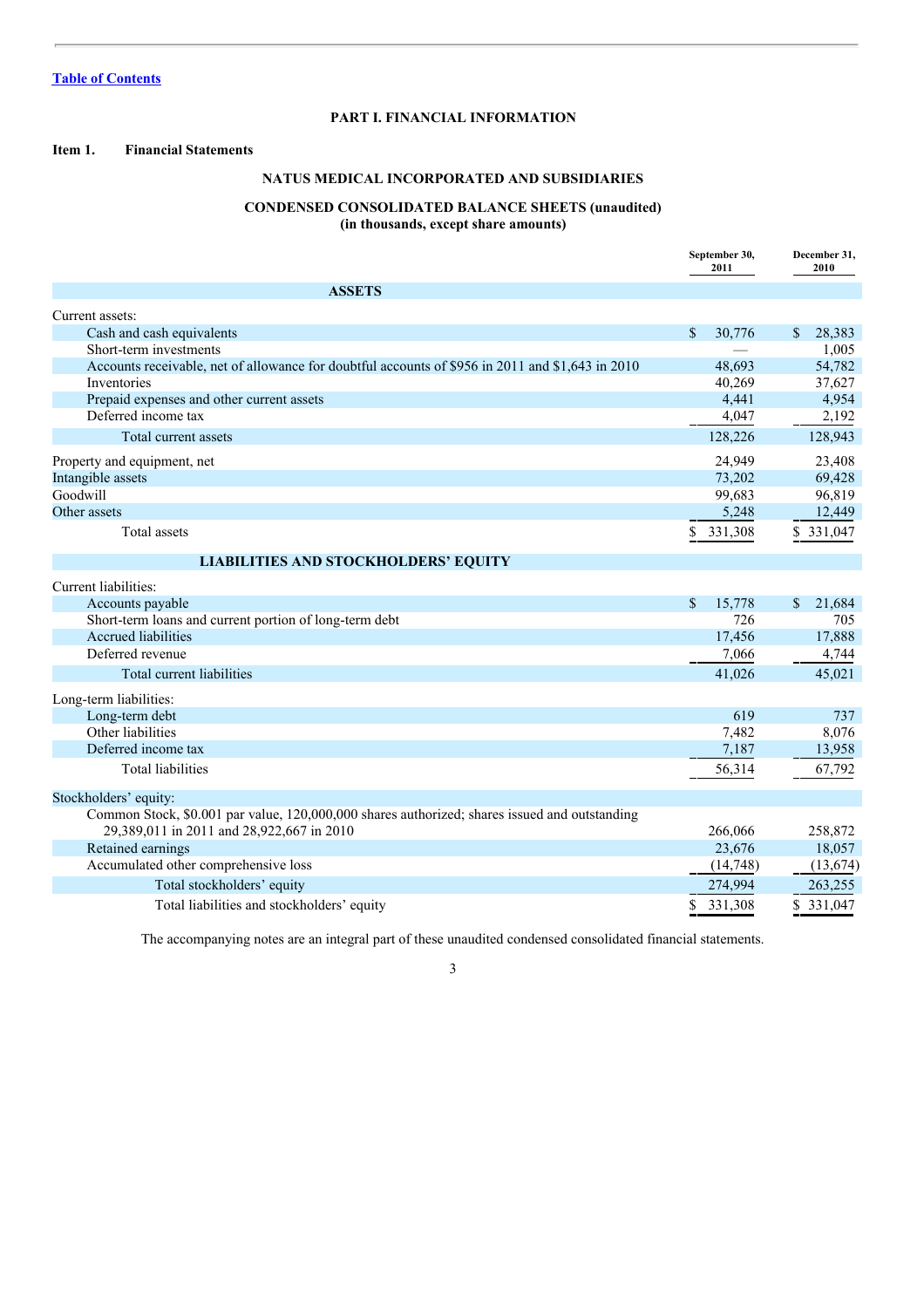### **NATUS MEDICAL INCORPORATED AND SUBSIDIARIES**

# **CONDENSED CONSOLIDATED STATEMENTS OF OPERATIONS (unaudited) (in thousands, except per share amounts)**

|                                                                        |            | <b>Three Months Ended</b><br>September 30, |                      | <b>Nine Months Ended</b><br>September 30, |
|------------------------------------------------------------------------|------------|--------------------------------------------|----------------------|-------------------------------------------|
|                                                                        | 2011       | 2010                                       | 2011                 | 2010                                      |
| Revenue                                                                | \$51,338   | \$53,179                                   | \$168,541            | \$155,485                                 |
| Cost of revenue                                                        | 23,765     | 21,757                                     | 73,165               | 62,700                                    |
| Gross profit                                                           | 27,573     | 31,422                                     | 95,376               | 92,785                                    |
| Operating expenses:                                                    |            |                                            |                      |                                           |
| Marketing and selling                                                  | 14,688     | 12,817                                     | 44,818               | 40,334                                    |
| Research and development                                               | 6,119      | 4,820                                      | 18,577               | 15,188                                    |
| General and administrative                                             | 7,809      | 8,074                                      | 24,828               | 26,875                                    |
| Total operating expenses                                               | 28,616     | 25,711                                     | 88,223               | 82,397                                    |
| Income (loss) from operations                                          | (1,043)    | 5,711                                      | 7,153                | 10,388                                    |
| Other income (expense), net                                            | 186        | (176)                                      | (28)                 | 9                                         |
| Income (loss) before provision for income tax                          | (857)      | 5,535                                      | 7,125                | 10,397                                    |
| Provision for income tax (benefit) expense                             | (1,011)    | 1,898                                      | 1,507                | 3,727                                     |
| Net income                                                             | 154        | \$3,637                                    | \$<br>5,618          | \$<br>6,670                               |
| Earnings per share:                                                    |            |                                            |                      |                                           |
| <b>Basic</b>                                                           | 0.01<br>\$ | 0.12<br>\$                                 | $\mathbb{S}$<br>0.20 | 0.24<br>\$                                |
| Diluted                                                                | 0.01       | \$<br>0.12                                 | \$<br>0.19           | 0.23                                      |
| Weighted average shares used in the calculation of earnings per share: |            |                                            |                      |                                           |
| <b>Basic</b>                                                           | 28,643     | 28,212                                     | 28,477               | 28,021                                    |
| Diluted                                                                | 29,387     | 29,261                                     | 29,566               | 29,170                                    |

The accompanying notes are an integral part of these unaudited condensed consolidated financial statements.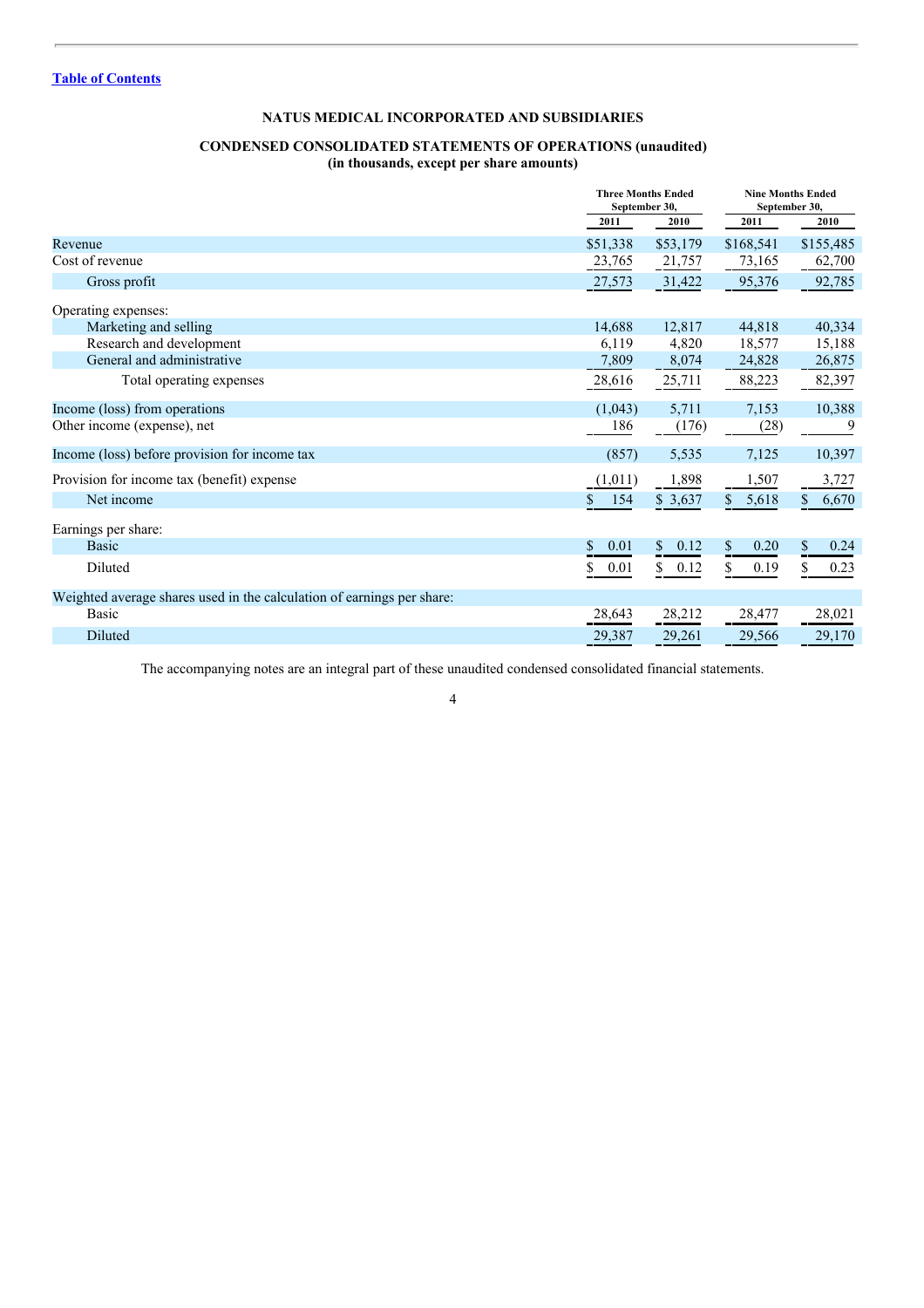# **NATUS MEDICAL INCORPORATED AND SUBSIDIARIES**

# **CONDENSED CONSOLIDATED STATEMENTS OF CASH FLOWS (unaudited) (in thousands)**

|                                                                                   | <b>Nine Months Ended</b><br>September 30, |          |
|-----------------------------------------------------------------------------------|-------------------------------------------|----------|
|                                                                                   | 2011                                      | 2010     |
| Operating activities:                                                             |                                           |          |
| Net income                                                                        | \$5,618                                   | \$6,670  |
| Adjustments to reconcile net income to net cash provided by operating activities: |                                           |          |
| Depreciation and amortization                                                     | 6,771                                     | 6,467    |
| Accounts receivable reserves                                                      | 1,065                                     | 112      |
| Warranty reserves                                                                 | 1,225                                     | 180      |
| Loss on disposal of property and equipment                                        | 187                                       | 72       |
| Share-based compensation                                                          | 5,028                                     | 4,013    |
| Change in fair value of contingent obligation                                     | (1,200)                                   |          |
| Excess tax benefits on the exercise of options                                    | (299)                                     | (574)    |
| Impairment of intangible assets                                                   |                                           | 300      |
| Changes in operating assets and liabilities:                                      |                                           |          |
| Accounts receivable                                                               | 8,433                                     | 2,085    |
| Inventories                                                                       | (872)                                     | (6,068)  |
| Prepaid expenses and other assets                                                 | 1,032                                     | (891)    |
| Accounts payable                                                                  | (8,062)                                   | (859)    |
| Deferred income tax                                                               | (350)                                     | 475      |
| Accrued liabilities and deferred revenue                                          | (1,927)                                   | (2,388)  |
| Net cash provided by operating activities                                         | 16,649                                    | 9,594    |
| Investing activities:                                                             |                                           |          |
| Cash paid for business acquisitions, net of cash acquired                         | (14, 935)                                 | (19)     |
| Purchases of property and equipment                                               | (2,193)                                   | (2, 553) |
| Purchase of intangible assets                                                     | (160)                                     |          |
| Capitalized software development costs                                            | $\overline{\phantom{a}}$                  | (215)    |
| Purchases of marketable securities                                                |                                           | (975)    |
| Sales of marketable securities                                                    | 1,005                                     | 975      |
| Net cash used in investing activities                                             | (16, 283)                                 | (2,787)  |
| Financing activities:                                                             |                                           |          |
| Proceeds from stock option exercises and ESPP purchases                           | 1,868                                     | 2,033    |
| Excess tax benefits on the exercise of options                                    | 299                                       | 574      |
| Proceeds from short-term borrowings                                               | 2,553                                     |          |
| Payments on borrowings                                                            | (2,119)                                   | (134)    |
| Net cash provided by financing activities                                         | 2,601                                     | 2,473    |
| Exchange rate effect on cash and cash equivalents                                 | (574)                                     | 701      |
| Net increase in cash and cash equivalents                                         | 2,393                                     | 9,981    |
| Cash and cash equivalents, beginning of period                                    | 28,383                                    | 32,586   |
| Cash and cash equivalents, end of period                                          | \$30,776                                  | \$42,567 |
| Supplemental disclosure of cash flow information:                                 |                                           |          |
| Cash paid for interest                                                            | \$<br>94                                  | \$<br>44 |
| Cash paid for income taxes                                                        | \$1,912                                   | \$4,111  |
| Non-cash investing activities:                                                    |                                           |          |
| Contingent earnout obligations included in accrued liabilities                    | \$<br>800                                 | \$       |

The accompanying notes are an integral part of these unaudited condensed consolidated financial statements.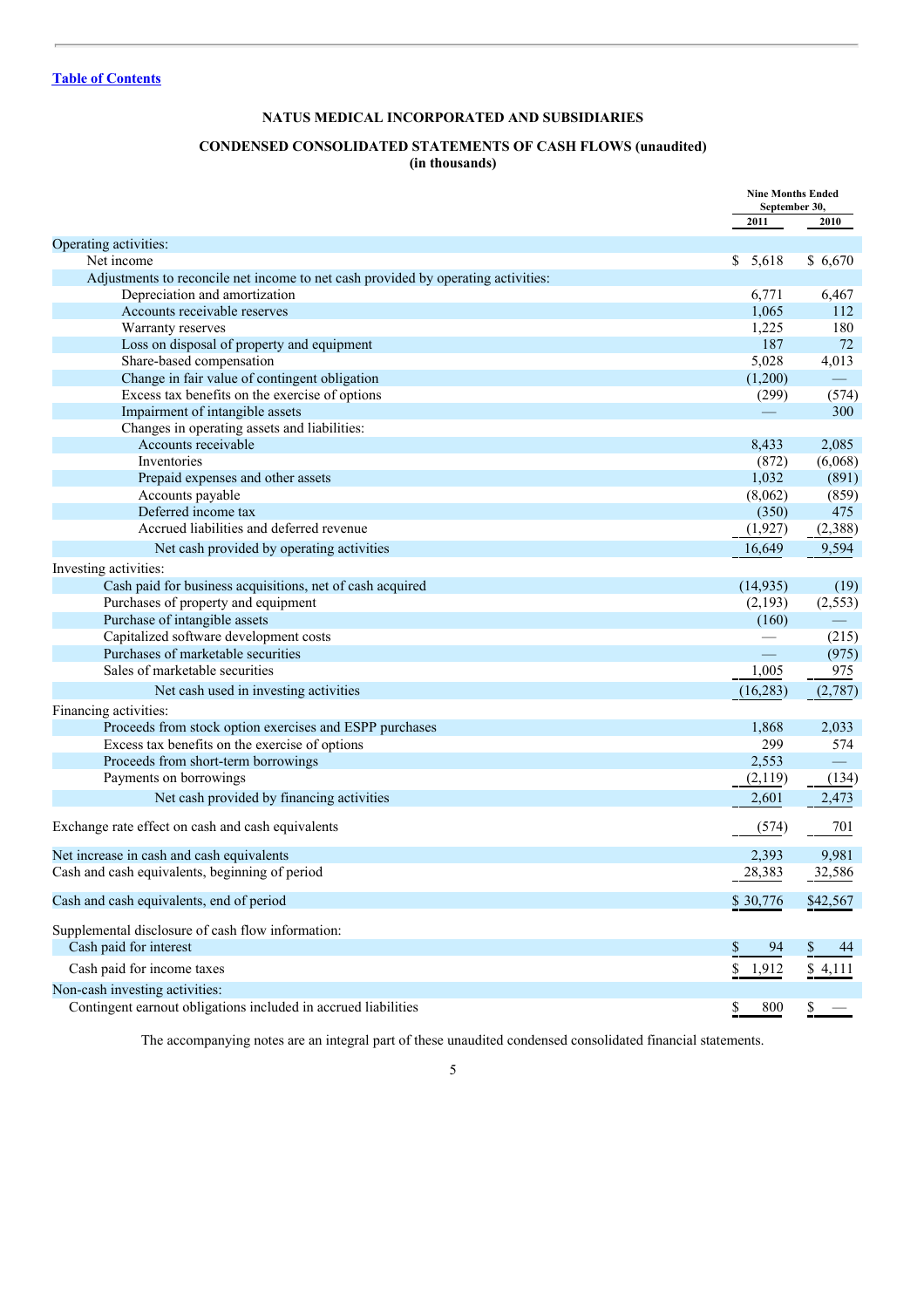### **NATUS MEDICAL INCORPORATED AND SUBSIDIARIES**

### **NOTES TO CONDENSED CONSOLIDATED FINANCIAL STATEMENTS (unaudited)**

#### **1 - Basis of Presentation**

The accompanying interim condensed consolidated financial statements of Natus Medical Incorporated ("Natus," "we," "us," or the "Company") have been prepared in accordance with accounting principles generally accepted in the United States of America ("GAAP"). The accounting policies followed in the preparation of the interim condensed consolidated financial statements are consistent in all material respects with those presented in Note 1 to the consolidated financial statements included in the Company's Annual Report on Form 10-K for the year ended December 31, 2010.

Interim financial reports are prepared in accordance with the rules and regulations of the Securities and Exchange Commission; accordingly, they do not include all of the information and notes required by GAAP for annual financial statements. The interim financial information is unaudited, but reflects all normal adjustments that are, in the opinion of management, necessary for the fair presentation of our financial position, results of operations, and cash flows for the interim periods presented. Operating results for the three and nine months ended September 30, 2011 are not necessarily indicative of the results that may be expected for the year ending December 31, 2011. The accompanying condensed consolidated financial statements include the accounts of the Company and its wholly owned subsidiaries. All intercompany accounts and transactions have been eliminated in consolidation.

#### **Comprehensive Income**

Comprehensive income is comprised of net income and gains or losses resulting from currency translations of foreign investments. The details of comprehensive income are as follows (in thousands):

|                                         |           | <b>Three Months Ended</b><br>September 30, |         | <b>Nine Months Ended</b><br>September 30, |
|-----------------------------------------|-----------|--------------------------------------------|---------|-------------------------------------------|
|                                         | 2011      | 2010                                       | 2011    | 2010                                      |
| Net income                              | 154       | \$3,637                                    | \$5.618 | \$6,670                                   |
| Foreign currency translation adjustment | (2,672)   | . 990                                      | (1,074) | (178)                                     |
| Comprehensive income (loss)             | \$(2,518) | \$5,627                                    | \$4,544 | \$6,492                                   |

### **Stockholders' Equity**

The details of changes in stockholders' equity are as follows (in thousands):

|                                               |           | <b>Three Months Ended</b><br>September 30, |           | <b>Nine Months Ended</b><br>September 30, |
|-----------------------------------------------|-----------|--------------------------------------------|-----------|-------------------------------------------|
|                                               | 2011      | 2010                                       | 2011      | 2010                                      |
| Balance, beginning of period                  | \$275,128 | \$249,538                                  | \$263,255 | \$243,557                                 |
| Net income                                    | 154       | 3,637                                      | 5,618     | 6,670                                     |
| Proceeds from stock option exercises and ESPP | 470       | 26                                         | 1.868     | 2,033                                     |
| Share-based compensation expense              | 1.911     | 1.683                                      | 5.028     | 4,013                                     |
| Tax effect of option exercises                |           | (205)                                      | 299       | 574                                       |
| Foreign currency translation adjustment       | (2,672)   | 1,990                                      | (1,074)   | (178)                                     |
| Balance, end of period                        | \$274,994 | \$256,669                                  | \$274,994 | \$256,669                                 |

#### **Recent Accounting Pronouncements**

*Intangibles Goodwill and Other:* In September 2011, the FASB issued amended guidance related to *Intangibles - Goodwill and Other: Testing Goodwill for Impairment*. The amendment is intended to simplify how entities test goodwill for impairment. The amendment permits an entity to first assess qualitative factors to determine whether it is "more likely than not" that the fair value of a reporting unit is less than its carrying amount as a basis for determining whether it is necessary to perform the two-step goodwill impairment test. The more-likely-than-not threshold is defined as having a likelihood of more than 50%. This amendment is effective for annual and interim goodwill impairment tests performed for fiscal years beginning after December 15, 2011. Early adoption is permitted, including for annual and interim goodwill impairment tests performed as of a date before September 15, 2011, if an entity's financial statements for the most recent annual or interim period have not yet been issued. The Company does not believe that this guidance will have a material impact on its condensed consolidated financial statements.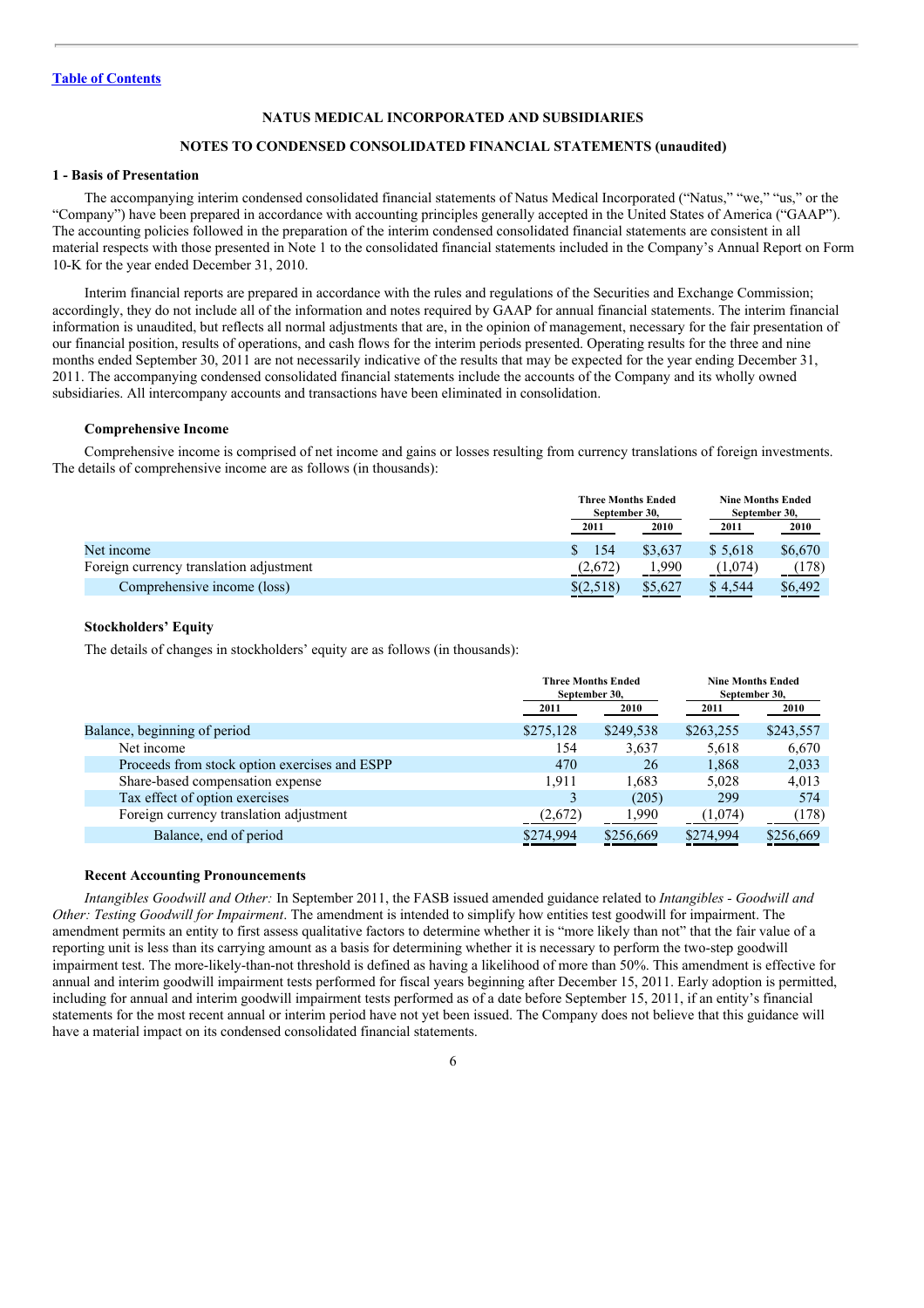In December 2010, the FASB issued amended guidance related to *Intangibles - Goodwill and Other*. The amendments modify Step 1 of the goodwill impairment test for reporting units with zero or negative carrying amounts. For those reporting units, an entity is required to perform Step 2 of the goodwill impairment test if it is more likely than not that a goodwill impairment exists. In determining whether it is more likely than not that goodwill impairment exists, an entity should consider whether there are any adverse qualitative factors indicating that impairment may exist. The qualitative factors are consistent with the existing guidance and examples, which require that goodwill of a reporting unit be tested for impairment between annual tests if an event occurs or circumstances change that would more likely than not reduce the fair value of a reporting unit below its carrying amount. For public entities, the amendments are effective for fiscal years, and interim periods within those years, beginning after December 15, 2010. Early adoption is not permitted. The adoption of this guidance did not have a material impact on the Company's condensed consolidated financial statements.

*Comprehensive Income*: In June 2011, the Financial Accounting Standards Board ("FASB") issued amended guidance related to Comprehensive Income. This amendment allows an entity the option to present the total of comprehensive income, the components of net income, and the components of other comprehensive income either in a single continuous statement of comprehensive income or in two separate but consecutive statements. In both choices, an entity is required to present each component of net income along with total net income, each component of other comprehensive income along with a total for other comprehensive income, and a total amount for comprehensive income. The amendment eliminates the option to present the components of other comprehensive income as part of the statement of changes in stockholders' equity. The amendments do not change the items that must be reported in other comprehensive income or when an item of other comprehensive income must be reclassified to net income. The amendment should be applied retrospectively. The amendments are effective for fiscal years, and interim periods within those years, beginning after December 15, 2011. Early adoption is permitted. The Company does not believe that this guidance will have a material impact on its condensed consolidated financial statements.

*Fair Value Measurements:* In May 2011, the FASB issued amended guidance related to Fair Value Measurements. This amendment represents the converged guidance of the FASB and the International Accounting Standards Board (the Boards) on fair value measurement. The collective efforts of the Boards and their staffs, reflected in this amendment, have resulted in common requirements for measuring fair value and for disclosing information about fair value measurements, including a consistent meaning of the term "fair value." The Boards have concluded the common requirements will result in greater comparability of fair value measurements presented and disclosed in financial statements prepared in accordance with U.S. GAAP and IFRS. The amendments are to be applied prospectively. The amendments are effective during interim and annual periods beginning after December 15, 2011. Early application is not permitted. The Company does not believe that this guidance will have a material impact on its condensed consolidated financial statements.

*Business Combinations:* In December 2010, the FASB issued amended guidance related to Business Combinations. The amendments affect any public entity that enters into business combinations that are material on an individual or aggregate basis. The amendments specify that if a public entity presents comparative financial statements, the entity should disclose revenue and earnings of the combined entity as though the business combination(s) that occurred during the current year had occurred as of the beginning of the comparable prior annual reporting period only. The amendments are effective prospectively for business combinations for which the acquisition date is on or after the beginning of the first annual reporting period beginning on or after December 15, 2010. The Company adopted the new disclosure requirements for its annual report for the year ended December 31, 2010 and in subsequent interim reports.

#### **2 - Business Combinations**

#### **Embla Systems LLC**

We acquired Embla Systems LLC ("Embla") on September 15, 2011 pursuant to an Equity Purchase Agreement. Embla, with corporate headquarters in Denver, Colorado develops, manufactures, and sells devices focused on diagnostic sleep analysis (Polysomnography or PSG), with products sold into the hospital and dedicated sleep lab as well as home sleep testing devices.

The Company acquired all of the capital stock of Embla for \$16.1 million in cash at closing, excluding direct costs of the acquisition, with the potential for additional purchase consideration based on minimum cash and net asset targets as of the purchase date. The Company paid an additional \$472,000 of purchase consideration in October 2011 based on the minimum cash target. A total of \$290,000 of direct costs associated with the acquisition was expensed as incurred and reported as a component of general and administrative expenses.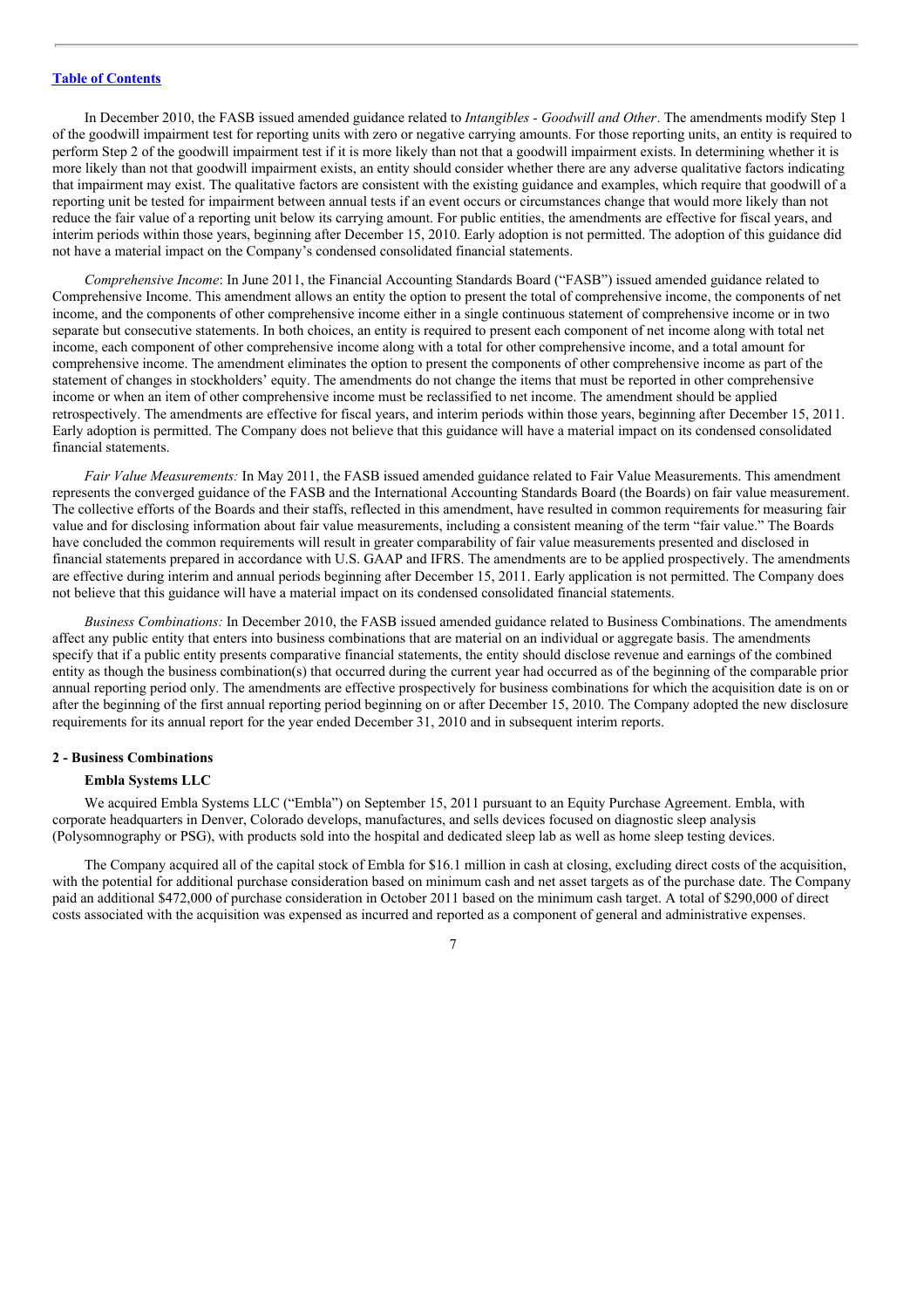The acquisition has been accounted for as a purchase business combination. Under the purchase method of accounting, the assets acquired and liabilities assumed from Embla are recorded in the consolidated financial statements at their respective fair values as of the acquisition date. The excess of the purchase price over the fair value of the acquired net assets has been recorded as goodwill in the amount of \$2.9 million. Embla's results of operations are included in the consolidated financial statements from the date of the acquisition.

The determination of estimated fair value of acquired assets and liabilities requires management to make significant estimates and assumptions. We determined the fair value by applying established valuation techniques, based on information that management believed to be relevant to this determination. The Company also hired independent third parties to assist in the valuation of intangible assets and goodwill.

The following table summarizes the purchase price allocation of the fair value of the assets acquired and liabilities assumed at the date of acquisition, (in thousands):

| Cash                                | \$1,028  |
|-------------------------------------|----------|
| Accounts receivable                 | 3,717    |
| Inventories                         | 5,333    |
| Prepaid and other assets            | 403      |
| Deferred income tax                 | 382      |
| Identifiable intangible assets:     |          |
| Core Technology                     | 900      |
| Developed Technology                | 2,100    |
| Customer-related                    | 1,300    |
| Tradenames                          | 3,500    |
| In-Process Research and Development | 400      |
| Property and equipment              | 101      |
| Goodwill                            | 2,874    |
| Accounts payable                    | (2,396)  |
| Accrued expenses                    | (1,773)  |
| Deferred income tax                 | (215)    |
| Deferred revenue                    | (1,082)  |
| Total purchase price                | \$16,572 |

Valuing certain components of the acquisition, including primarily accounts receivable, inventory, identifiable intangible assets, deferred taxes, accrued warranty costs, accounts payable, other accrued expenses and deferred revenue required us to make estimates that may be adjusted in the future; consequently the purchase price allocation is considered preliminary. Final determination of these estimates could result in an adjustment to the preliminary purchase price allocation, with an offsetting adjustment to Goodwill.

*Identifiable intangible assets.* Intangible assets included in the purchase price allocation consist of: (i) technology of \$3.0 million assigned an average economic life of 18 years being amortized on the straight line method, (ii) customer-related intangible assets of \$1.3 million assigned an economic life of 14 years being amortized on the straight line method, and (iii) tradenames of \$3.5 million that have an indefinite life and are not being amortized.

*IPR&D.* A portion of the purchase price was allocated to in-process research and development ("IPR&D") in the amount of \$400,000. The fair value of the IPR&D was determined through estimates and valuation techniques through an analysis of data provided by Embla concerning developmental products, their stage of development, the time and resources needed to complete them, their expected income generating ability and associated risks. IPR&D is accounted for as an indefinite-lived intangible asset until completion or abandonment of the associated research and development efforts. IPR&D will be tested for impairment annually or when impairment indicators are present.

*Goodwill.* Approximately \$2.9 million has been allocated to goodwill. Goodwill represents the excess of the purchase price over the fair value of the underlying net tangible and intangible assets. This goodwill is expected to be non-deductible for tax purposes. Goodwill will not be amortized but instead will be tested for impairment at least annually (more frequently if certain indicators are present). In the event that management determines that the value of goodwill has become impaired, we will incur an accounting charge for the amount of the impairment during the quarter in which the determination is made.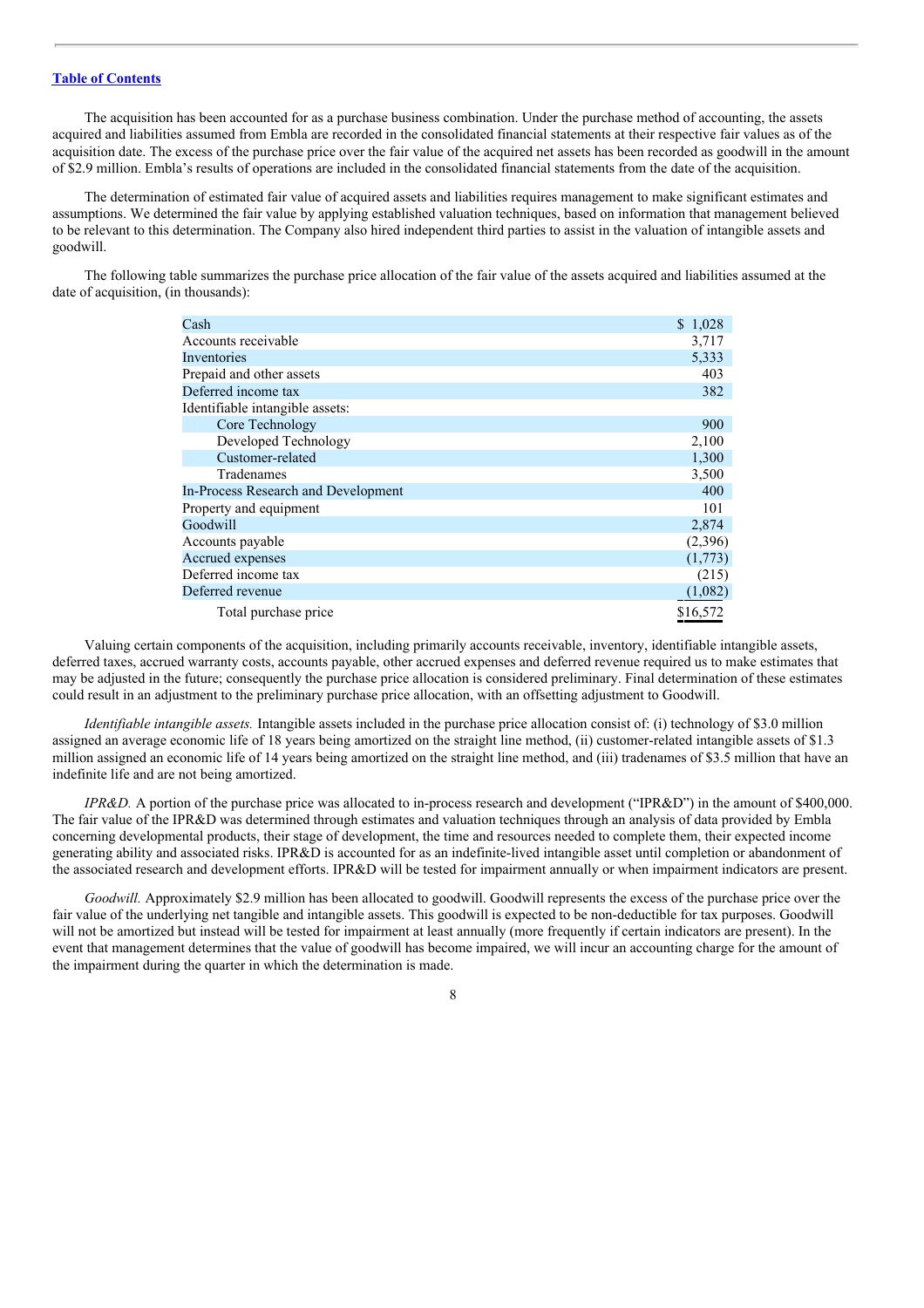*Deferred income tax.* A preliminary estimate of \$382,000 has been allocated to non-current deferred tax assets and \$215,000 has been allocated to non-current deferred tax liabilities, which results primarily from investment tax credits and a portion of customer-related intangible assets.

### **Medix Industrial y Commercial S.A.**

We acquired Medix Industrial y Commercial S.A. ("Medix") on October 12, 2010 pursuant to an Agreement and Plan of Merger. Medix develops, manufactures, and sells devices for newborn care, primarily in Latin America. Medix, based in Argentina, manufactures incubators for use in hospital nurseries and NICU's, transport incubators for use in ambulances and other emergency vehicles, infant warmers, and LED based phototherapy devices.

The Company acquired all of the capital stock of Medix for \$14.1 million in cash, excluding direct costs of the acquisition. The Company is obligated to pay additional purchase consideration to the former shareholders of Medix if certain revenue targets are met in 2011 and 2012. At the time of the acquisition the Company recorded an estimate of the fair value of the contingent earnout obligation in the amount of \$2.0 million based on future revenue projections of the Medix business under various potential scenarios applying weighted probability assumptions of their outcomes. As of September 30, 2011, the original estimate has been adjusted downwards to \$800,000 and no payments have been made against the contingent earnout obligation.

During the nine months ended September 30, 2011, the Company recorded adjustments to its original estimate of the purchase-date fair value of deferred taxes in the amount of \$364,000 and recorded a reduction of the purchase consideration based on a minimum working capital provision of the purchase agreement. These actions resulted in a net decrease in the carrying amount of goodwill of approximately \$137,000 in the three months ended September 30, 2011, and an increase of approximately \$227,000 for the nine months ended September 30, 2011.

### **Proforma financial information**

The following unaudited pro forma combined results of operations of the Company for the nine months ended September 30, 2011 are presented as if the acquisition of Embla had occurred on the first day of the period presented and for the nine months ended September 30, 2010 as if the acquisitions of Medix and Embla had occurred on the first day of the period presented:

### **Unaudited Pro Forma Financial Information (in thousands)**

|                        |           | <b>Nine Months Ended</b> |  |  |
|------------------------|-----------|--------------------------|--|--|
|                        |           | September 30.            |  |  |
|                        | 2011      | 2010                     |  |  |
| Revenue                | \$188,643 | \$192,994                |  |  |
| Income from operations | \$7.705   | \$12,997                 |  |  |

The unaudited pro forma financial information is provided for comparative purposes only and is not necessarily indicative of what actual results would have been had the acquisitions occurred on the dates indicated, nor do they give effect to synergies, cost savings, and other changes expected to result from the acquisitions. Accordingly, the pro forma financial results do not purport to be indicative of results of operations as of the date hereof, for any period ended on the date hereof, or for any other future date or period.

For purposes of preparing the unaudited pro forma financial information for the nine months ended September 30, 2011, Embla's Consolidated Statement of Income for the period January, 1, 2011 through September 15, 2011 was combined with the Company's Consolidated Statement of Operations for the period January 1, 2011 through September 30, 2011.

For purposes of preparing the unaudited pro forma financial information for the nine months ended September 30, 2010, Medix's Statement of Income for the period January 1, 2010 through September 30, 2010 and Embla's Consolidated Statement of Income for the period January 1, 2010 through September 30, 2010 were combined with the Company's Consolidated Statement of Operations for the nine months ended September 30, 2010.

The unaudited proforma consolidated results reflect the historical information of Natus and Embla in 2011 and Natus, Medix and Embla in 2010, adjusted for the following pre-tax amounts:

- Elimination of Embla's historical intangible asset amortization expense (approximately \$157,000 through September 14, 2011 and \$157,000 in 2010).
- Additional amortization expense related to Embla (approximately \$208,000 through September 14, 2011 and \$208,000 in 2010) related to the fair value of identifiable intangible assets acquired.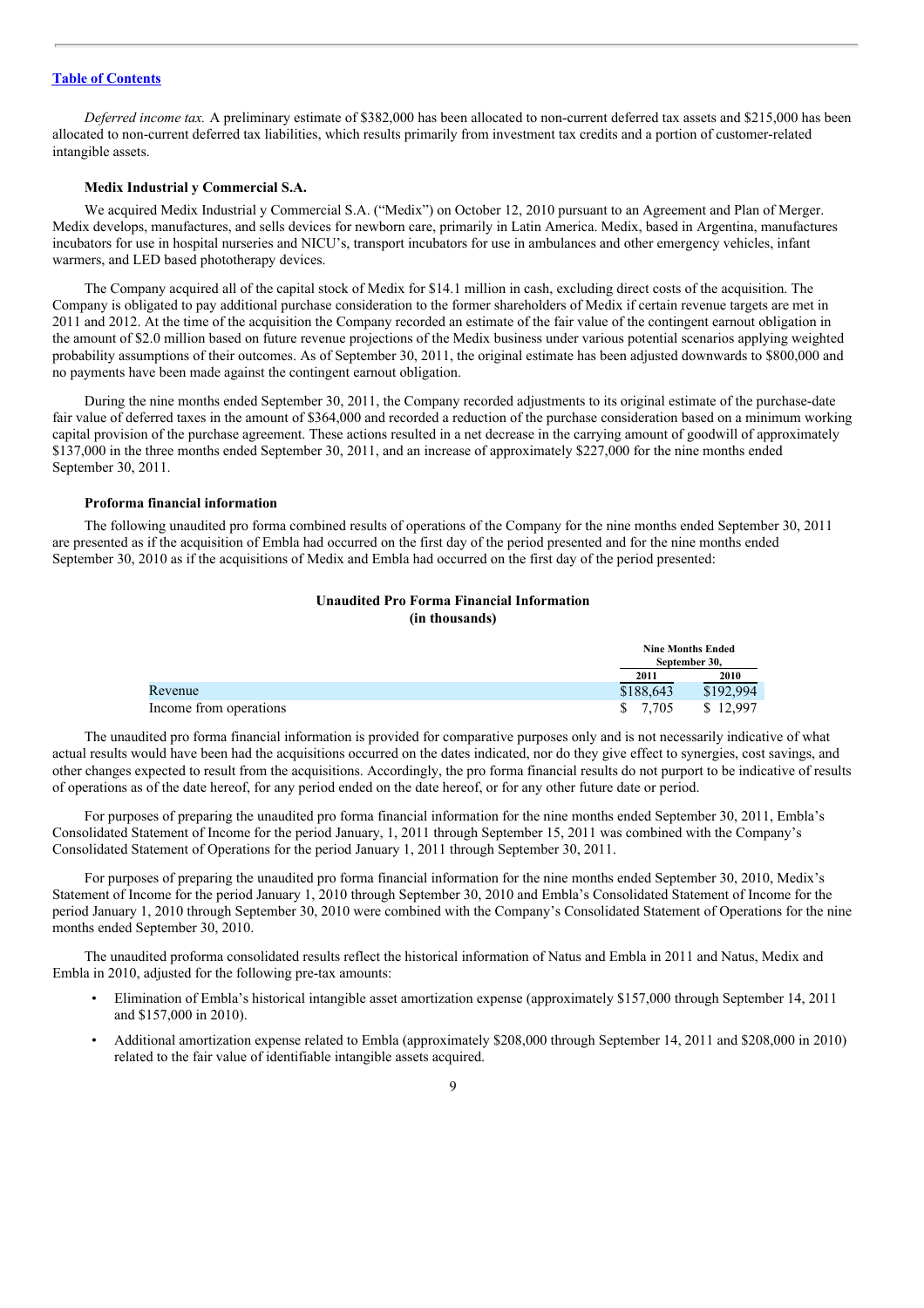- Decrease of Embla's depreciation expense (approximately \$295,000 through September 14, 2011 and \$295,000 in 2010) related to the fair value adjustment to property and equipment acquired.
- Additional amortization expense related to Medix (approximately \$251,000 through October 12, 2010) related to the fair value of identifiable intangible assets acquired.

#### **3 - Basic and Diluted Earnings Per Common Share**

Basic earnings per share is based upon the weighted average number of common shares outstanding during the period. Diluted earnings per share is based upon the weighted average number of common shares outstanding and dilutive common stock equivalents outstanding during the period. Common stock equivalents are options granted and shares of restricted stock issued under our stock awards plans and are calculated under the treasury stock method. Common equivalent shares from unexercised stock options and unvested restricted stock are excluded from the computation when there is a loss as their effect is anti-dilutive or if the exercise price of such unexercised options is greater than the average market price of the stock for the period.

For the three and nine months ended September 30, 2011, common stock equivalents of 744,067 and 1,088,511 shares, respectively, were included in the weighted average shares outstanding used to calculate diluted earnings per share, while common stock equivalents of 2,326,775 and 1,500,284 shares, respectively, were excluded from the calculation of diluted earnings per share because the exercise price of the underlying options was greater than the average market price of the stock for the periods. For the three and nine months ended September 30, 2010, common stock equivalents of 1,049,368 and 1,148,698 shares, respectively, were included in the weighted average shares outstanding used to calculate diluted earnings per share, while common stock equivalents of 1,387,463 and 999,899 shares, respectively, were excluded from the calculation of diluted earnings per share because of their anti-dilutive effect.

#### **4 - Inventories**

Inventories consist of the following (in thousands):

|                                 | September 30,<br>2011 | December 31,<br>2010 |
|---------------------------------|-----------------------|----------------------|
| Raw materials and subassemblies | 13.663                | 14.924               |
| Finished goods                  | 31,106                | 26,375               |
| Total inventories               | 44,769                | 41.299               |
| Less: Non-current inventories   | (4,500)               | (3,672)              |
| Inventories, current            | 40.269                | 37,627               |

The balances above include approximately \$5.6 million of Embla inventory as of September 30, 2011. Non-current inventories consist primarily of service components used to repair products held by our customers including some products we are not currently selling and are reported as a component of other assets. Management believes that these inventories will be utilized for their intended purpose.

Work in process represents an immaterial amount in all periods presented.

### **5 - Goodwill and Intangible Assets**

### **Goodwill**

The carrying amount of goodwill and the changes in those balances are as follows (in thousands):

| Balance, January 1, 2010             | \$92,258 |
|--------------------------------------|----------|
| Goodwill as a result of acquisitions | 4,834    |
| Purchase accounting adjustments      | (14)     |
| Foreign currency translation         | (259)    |
| Balance, December 31, 2010           | 96,819   |
| Goodwill as a result of acquisitions | 2,874    |
| Purchase accounting adjustments      | 227      |
| Foreign currency translation         | (237)    |
| Balance, September 30, 2011          |          |
|                                      | \$99,683 |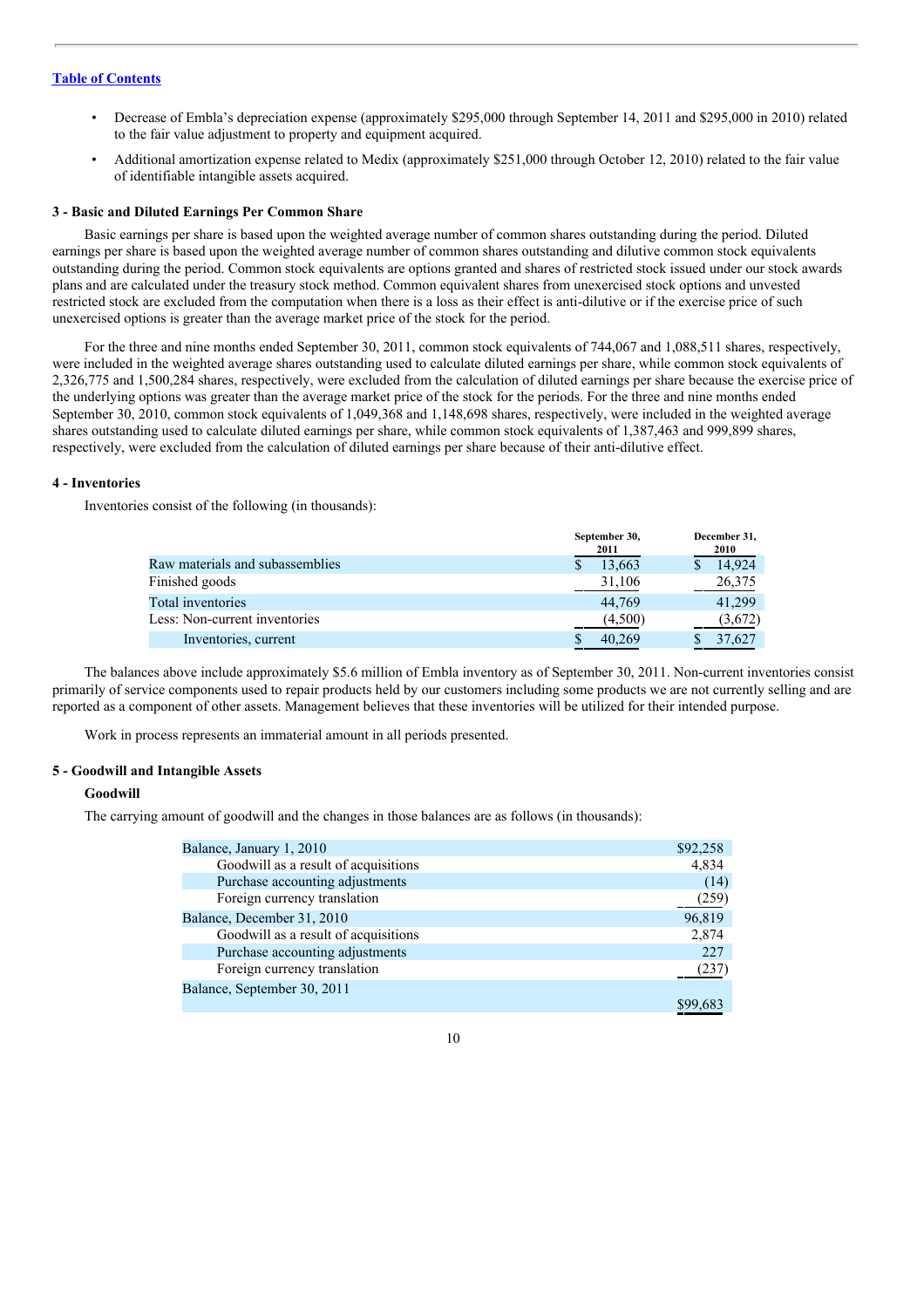The following table summarizes the components of gross and net intangible asset balances (in thousands):

|                                          | September 30, 2011          |                             |                                 |                             | December 31, 2010           |                          |  |
|------------------------------------------|-----------------------------|-----------------------------|---------------------------------|-----------------------------|-----------------------------|--------------------------|--|
| Intangible assets with definite lives:   | Gross<br>Carrying<br>Amount | Accumulated<br>Amortization | <b>Net Book</b><br><b>Value</b> | Gross<br>Carrying<br>Amount | Accumulated<br>Amortization | <b>Net Book</b><br>Value |  |
| Technology                               | \$53,024                    | (16, 873)<br>S.             | \$36,151                        | \$50,301                    | (14, 520)<br>S.             | \$35,781                 |  |
| Customer related                         | 16,902                      | (4,214)                     | 12,688                          | 15,299                      | (3,016)                     | 12,283                   |  |
| Internally developed software            | 3,798                       | (1,903)                     | 1,895                           | 3,831                       | (1,392)                     | 2,439                    |  |
| Patents                                  | 2,788                       | (1,905)                     | 883                             | 2,571                       | (1,746)                     | 825                      |  |
| Definite lived intangible assets         | 76,512                      | (24, 895)                   | 51,617                          | 72,002                      | (20,674)                    | 51,328                   |  |
| Intangible assets with indefinite lives: |                             |                             |                                 |                             |                             |                          |  |
| Tradenames                               | 21,585                      |                             | 21,585                          | 18,100                      |                             | 18,100                   |  |
| Total intangibles assets                 | \$98,097                    | (24, 895)                   | \$73,202                        | \$90,102                    | (20,674)                    | \$69,428                 |  |

Definite lived intangible assets are amortized over their weighted average lives of 15 years for technology, 12 years for customerrelated intangibles, 2 years for internally developed software, and 14 years for patents. Intangible assets with indefinite lives are not subject to amortization.

Internally developed software consists of \$2.9 million relating to costs incurred for development of internal use computer software and \$943,000 for development of software to be sold.

Amortization expense related to intangible assets with definite lives was as follows (in thousands):

|                               | <b>Three Months</b><br>Ended<br>September 30,<br>2011 | <b>Nine Months</b><br>Ended<br>September 30,<br>2011 |  |
|-------------------------------|-------------------------------------------------------|------------------------------------------------------|--|
| Technology                    | 612<br>\$                                             | 2,353<br>S                                           |  |
| <b>Customer Related</b>       | 331                                                   | 1,198                                                |  |
| Internally developed software | 189                                                   | 511                                                  |  |
| Patents                       | 46                                                    | 159                                                  |  |
| Total amortization            | \$<br>1.178                                           | \$<br>4.221                                          |  |

Expected amortization expense related to amortizable intangible assets is as follows (in thousands):

| 2011                                | \$1,453  |
|-------------------------------------|----------|
| 2012                                | 6,157    |
| 2013                                | 5,195    |
| 2014                                | 4,892    |
| 2015                                | 4,516    |
| 2016                                | 3,726    |
| Thereafter                          | 25,678   |
| Total expected amortization expense | \$51,617 |

### **6 - Property and Equipment, net**

Property and equipment, net consist of the following (in thousands):

|                                    | September 30,<br>2011 | December 31.<br>2010 |
|------------------------------------|-----------------------|----------------------|
| Land                               | \$<br>4,442           | 4,903<br>S           |
| <b>Buildings</b>                   | 10,997                | 10,904               |
| Leasehold improvements             | 2,715                 | 2,523                |
| Office furniture and equipment     | 10,295                | 9,067                |
| Computer software and hardware     | 6,405                 | 6,084                |
| Demonstration and loaned equipment | 10,756                | 7,571                |
|                                    | 45,610                | 41,052               |
| Accumulated depreciation           | (20,661)              | (17, 644)            |
| Total                              | 24,949                | 23,408               |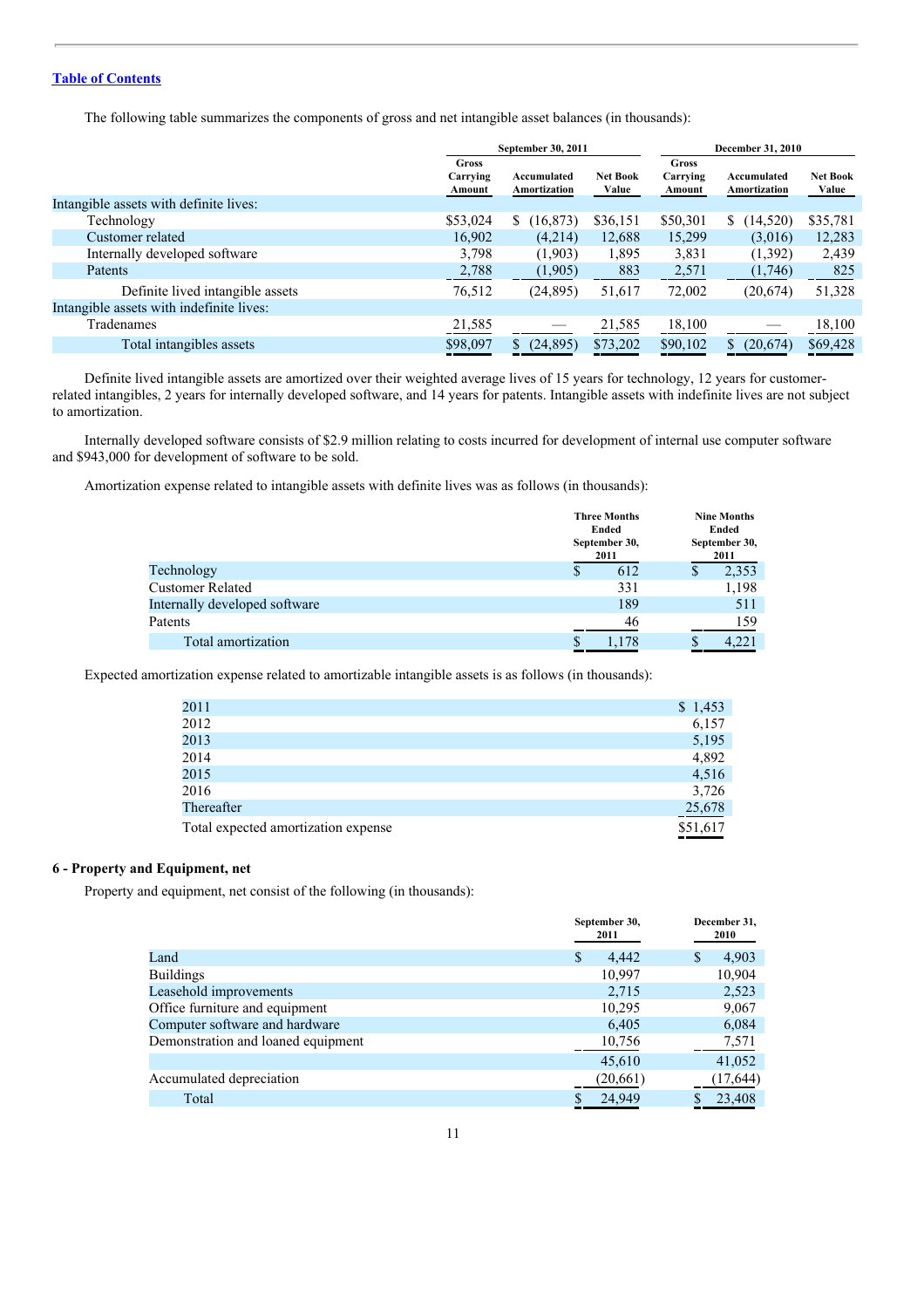Depreciation and amortization expense of property and equipment was \$868,000 and \$2.4 million for the three and nine months ended September 30, 2011, respectively, and was \$850,000 and \$2.4 million for the three and nine months ended September 30, 2010, respectively.

#### **7 - Reserve for Product Warranties**

We provide a warranty on all medical device products that is generally one year in length. We also sell extended service agreements on our medical device products. Service for domestic customers is provided by Company-owned service centers that perform all service, repair, and calibration services. Service for international customers is provided by a combination of Company-owned facilities and thirdparty vendors on a contract basis.

We have accrued a warranty reserve, included in accrued liabilities on the accompanying balance sheets, for the expected future costs of servicing products during the initial warranty period. We base the liability on actual warranty costs incurred to service those products. On new products, additions to the reserve are based on a combination of factors including the percentage of service department labor applied to warranty repairs, as well as actual service department costs, and other judgments, such as the degree to which the product incorporates new technology. The reserve is reduced as costs are incurred to honor existing warranty obligations or when current facts indicate that the original estimates of expected future costs of servicing products were overstated.

The details of activity in the warranty reserve are as follows (in thousands):

|                                 | <b>Three Months Ended</b> |               | <b>Nine Months Ended</b> |               |
|---------------------------------|---------------------------|---------------|--------------------------|---------------|
|                                 |                           | September 30, |                          | September 30, |
|                                 | 2011                      | 2010          | 2011                     | 2010          |
| Balance, beginning of period    | \$1.394                   | \$ 563        | - 696                    | \$694         |
| Warranty accrued for the period | 92                        | 94            | 1.224                    | 180           |
| Repairs for the period          | (266)                     | (86)          | (700)                    | (303)         |
| Balance, end of period          | 1,220                     | 571           | \$1,220                  | \$571         |

The estimates we use in projecting future product warranty costs may prove to be incorrect. Any future determination that our product warranty reserves are understated could result in increases to our cost of sales and reductions in our operating profits and results of operations.

#### **8 - Share-Based Compensation**

At September 30, 2011, we have two plans that give rise to share-based compensation, the 2011 Stock Awards Plan and the 2011 Employee Stock Purchase Plan. The terms of awards granted during the nine months ended September 30, 2011 and our methods for determining grant-date fair value of the awards were consistent with those described in the consolidated financial statements included in our Annual Report on Form 10-K for the year ended December 31, 2010.

Detail of share-based compensation expense is as follows (in thousands):

|                            |              | <b>Three Months Ended</b><br>September 30, |                 | <b>Nine Months Ended</b><br>September 30, |
|----------------------------|--------------|--------------------------------------------|-----------------|-------------------------------------------|
|                            | 2011         | 2010                                       | 2011            | 2010                                      |
| Cost of revenue            | -87<br>S.    | 41                                         | $\frac{1}{224}$ | S.<br>-111                                |
| Marketing and sales        | 486          | 493                                        | 1.196           | 1,096                                     |
| Research and development   | 131          | 90                                         | 400             | 296                                       |
| General and administrative | <u>1,207</u> | 1,059                                      | 3,208           | 2,510                                     |
| Total                      | \$1,911      | \$1,683                                    | \$5,028         | \$4,013                                   |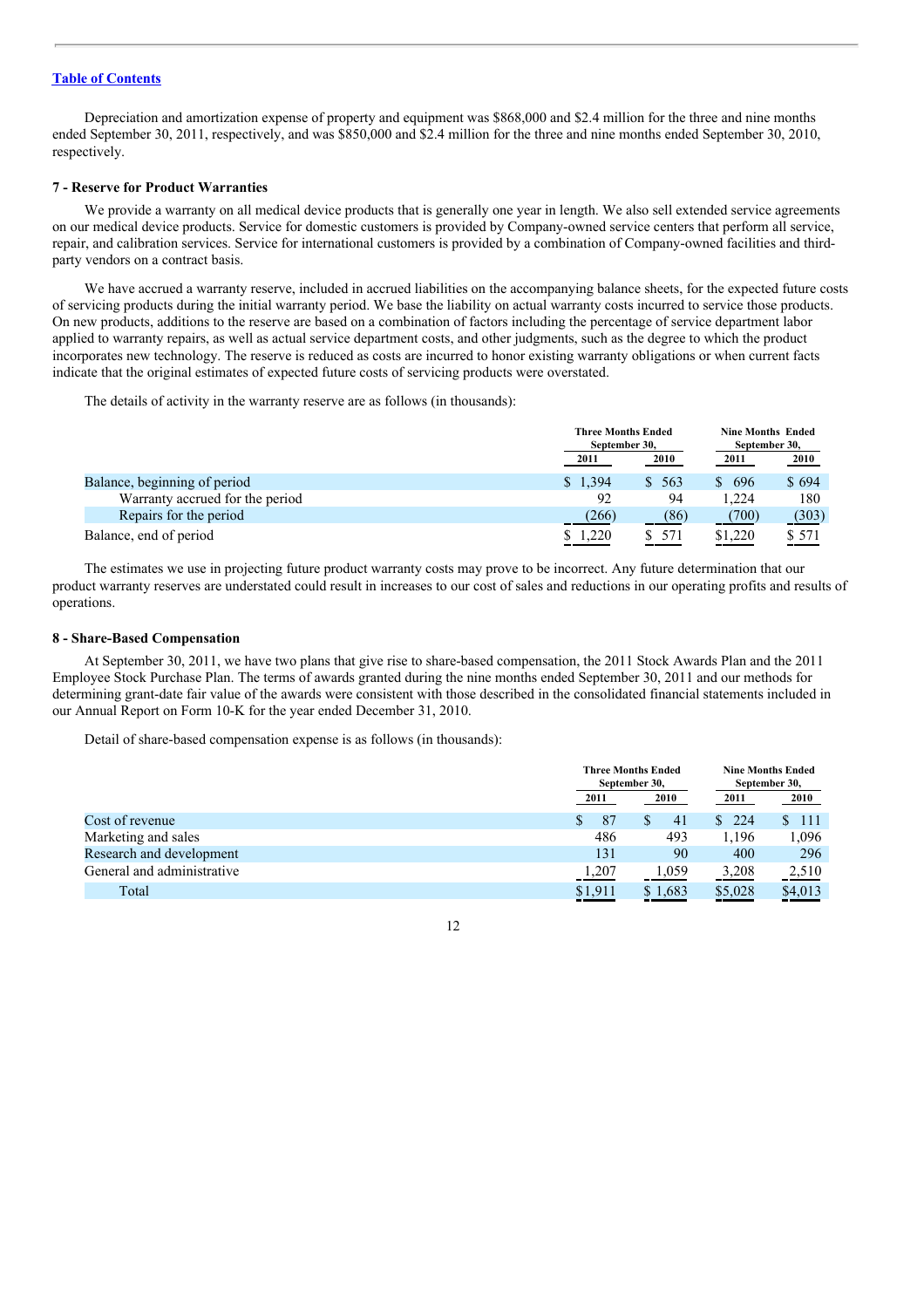As of September 30, 2011, unrecognized compensation expense related to the unvested portion of our stock options and other stock awards was approximately \$14.7 million, which is expected to be recognized over a weighted average period of 2.6 years.

#### **Stock Options**

Activity in our stock options during the nine months ended September 30, 2011 is as follows:

|                                            |               | Weighted-                                       |                                                     |                                                 |
|--------------------------------------------|---------------|-------------------------------------------------|-----------------------------------------------------|-------------------------------------------------|
|                                            | <b>Shares</b> | Weighted<br>Average<br><b>Exercise</b><br>Price | average<br>remaining<br>contractual life<br>(years) | Aggregate<br>intrinsic<br>value<br>$(S\ 000's)$ |
| Outstanding, beginning of period           | 3,638,957     | \$10.94                                         |                                                     |                                                 |
| Granted                                    | 541,350       | \$16.09                                         |                                                     |                                                 |
| Exercised                                  | (185, 404)    | \$7.57                                          |                                                     |                                                 |
| Cancelled                                  | (133,610)     | \$15.25                                         |                                                     |                                                 |
| Outstanding, end of period                 | 3,861,293     | \$11.67                                         | 3.27                                                | \$5,305                                         |
| Exercisable, end of period                 | 2,777,482     | \$10.32                                         | 2.68                                                | \$5,296                                         |
| Vested and expected to vest, end of period | 3,739,606     | \$11.55                                         | 3.21                                                | \$5,304                                         |

The intrinsic value of options exercised during the nine months ended September 30, 2011 was \$410,000.

### **Restricted Stock Awards**

Activity in our restricted stock awards during the nine months ended September 30, 2011 is as follows:

|                               | <b>Shares</b> |   | Weighted-<br>average grant<br>date fair<br>value | <b>Remaining cost</b><br>expected to be<br>recognized<br>(S 000's) |
|-------------------------------|---------------|---|--------------------------------------------------|--------------------------------------------------------------------|
| Unvested, beginning of period | 590,050       | S | 14.30                                            |                                                                    |
| Granted                       | 260,375       |   | 16.22                                            |                                                                    |
| Vested                        | (218, 405)    | S | 13.59                                            |                                                                    |
| Forfeited                     | (27, 800)     | S | 14.63                                            |                                                                    |
| Unvested, end of period       | 604,220       | S | 15.37                                            | \$<br>8.900                                                        |

We award restricted stock awards ("RSA's") to U.S. employees of the Company that vest 50% upon the second anniversary of the vesting start date and 25% upon each of the third and fourth anniversaries of the vesting start date. We also award RSA's to non-employee directors of the Company that vest on the first anniversary of the grant date.

At September 30, 2011 the fair market value of outstanding RSA's was \$5.9 million and the weighted average remaining recognition period was 2.7 years. At December 31, 2010 the fair market value of outstanding RSA's was \$8.5 million and the weighted average remaining recognition period for unvested RSA's was 2.6 years. The intrinsic value of RSA's equals their fair market value.

#### **Restricted Stock Units**

Activity in our restricted stock units during the nine months ended September 30, 2011 is as follows:

|                                  | <b>Shares</b> | Weighted-<br>average<br>remaining<br>contractual<br>life (years) | Aggregate<br>intrinsic value<br>$(S\ 000's)$ |
|----------------------------------|---------------|------------------------------------------------------------------|----------------------------------------------|
| Outstanding, beginning of period | 71,300        |                                                                  |                                              |
| Awarded                          | 22,800        |                                                                  |                                              |
| Released                         | (20,375)      |                                                                  |                                              |
| Forfeited                        | (12, 850)     |                                                                  |                                              |
| Outstanding, end of period       | 60,875        | 1.77                                                             | 595                                          |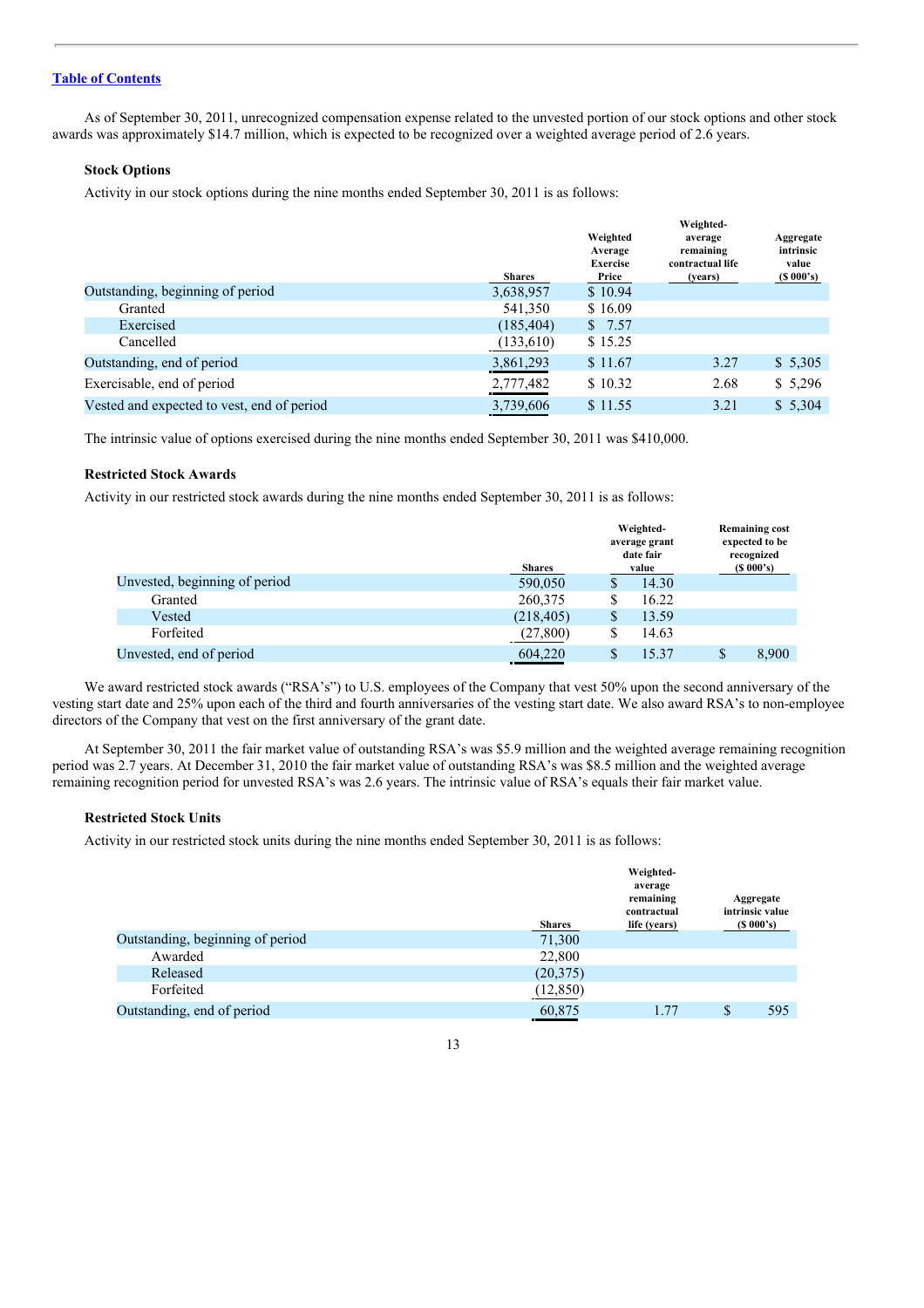We award restricted stock units ("RSU's") to non-U.S. employees of the Company that vest 50% upon the second anniversary of the vesting start date and 25% upon each of the third and fourth anniversaries of the vesting start date.

At September 30, 2011 the weighted average remaining recognition period was 2.8 years. At December 31, 2010 the aggregate intrinsic value of outstanding RSU's was \$1.0 million and the weighted average remaining recognition period for unvested RSU's was 2.9 years.

#### **9 - Other income (expense), net**

Other income (expense), net consisted of (in thousands):

|                                       |      | <b>Three Months Ended</b><br>September 30, |       | <b>Nine Months Ended</b><br>September 30, |
|---------------------------------------|------|--------------------------------------------|-------|-------------------------------------------|
|                                       | 2011 | 2010                                       | 2011  | 2010                                      |
| Investment income                     |      | 34                                         | 23    | 30<br>Я                                   |
| Interest expense                      | (47) | (13)                                       | (160) | (49)                                      |
| Foreign currency exchange gain (loss) | 67   | (280)                                      | (39)  | (647)                                     |
| Other                                 | 160  | 83                                         | 148   | 675                                       |
| Total other income (expense), net     | 186  | (176)                                      | (28   | $\Omega$                                  |

#### **10 - Income Taxes**

#### **Provision for Income Tax**

We recorded a provision for income tax (benefit) expense of  $\$(1.0)$  million and  $\$1.5$  million for the three and nine months ended September 30, 2011, respectively. Our effective tax rate was 21.2% for the nine months ended September 30, 2011. The effective rate was lower than the statutory rate primarily because of the expiration of statute of limitation on uncertain tax positions that were recorded as a component of income tax expense in prior years.

We recorded a provision for income tax of \$1.9 million and \$3.7 million for the three and nine months ended September 30, 2010, respectively. Our effective tax rate was 34.3% and 35.8% for the three and nine months ended September 30, 2010, respectively.

Our tax returns remain open to examination as follows: U.S. Federal, 2006 through 2010; U.S. states, generally 2005 through 2010; significant foreign jurisdictions, generally 2007 through 2010.

#### **11 - Restructuring Reserve**

In January 2011, we adopted a reorganization plan that was designed to improve efficiencies in the operations of Medix, which we acquired in October 2010. During the three months ended September 30, 2011 we also initiated similar restructuring activities in our North American and European operations. These restructuring activities will be substantially completed in the fourth quarter of 2011.

In January 2010, we adopted a reorganization plan that was designed to eliminate redundant costs resulting from our acquisition of Alpine Biomed ("Alpine") and to improve efficiencies in operations. Under the plan, which was substantially completed in the first half of 2010, Alpine operations in Montreal, Canada were transitioned to our existing Xltek facility in Oakville, Ontario, Canada, and Alpine's sales organization was merged into our global sales organization.

The balance of the reserve is included in accrued liabilities on the accompanying balance sheets. Detail of activity in the restructuring reserve is as follows, (in thousands):

|                                        | <b>Nine Months Ended</b><br>September 30, |         |
|----------------------------------------|-------------------------------------------|---------|
|                                        | 2011                                      | 2010    |
| Balance, beginning of period           | 87                                        |         |
| Employee termination benefits expensed | 2,180                                     | 3,030   |
| Lease termination fee                  |                                           | 300     |
| Amounts paid                           | (1,837)                                   | (2,936) |
| Accrual reversal                       | $\overline{6}$                            | (268)   |
| Balance, end of period                 | 424                                       | 126     |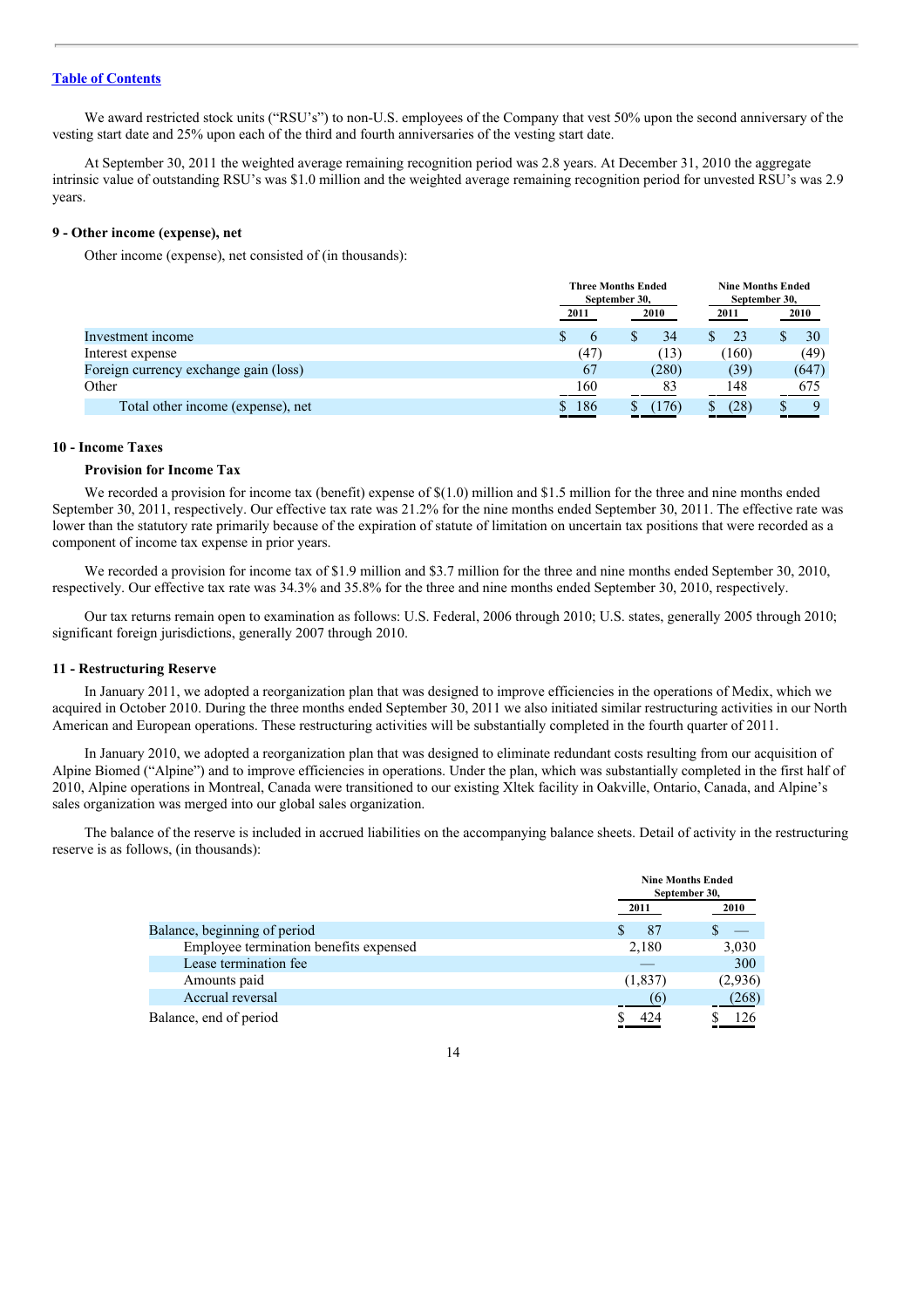### **12 - Debt and Credit Arrangements**

Long-term borrowings are comprised of the following (2011 and 2010 columns in thousands):

|                                                               | September 30,<br>2011 | December 31,<br>2010 |
|---------------------------------------------------------------|-----------------------|----------------------|
| Term loan \$2.9 million Canadian ("CAD"), interest at cost of |                       |                      |
| funds plus 2.5%, due September 15, 2014 with principle        |                       |                      |
| repayable in monthly installments of \$16,000 until           |                       |                      |
| August 15, 2014 and one final payment of \$404,000            |                       |                      |
| collateralized by a first lien on land and building owned by  |                       |                      |
| <b>X</b> ltek                                                 | 775                   | 893                  |
| Total long-term debt (including current portion)              | 775                   | 893                  |
| Less: current portion of long-term debt                       | (156)                 | (156)                |
| Total long-term debt                                          | 619                   | 737                  |

At September 30, 2011 the Company had a \$50 million revolving credit facility with Wells Fargo Bank, National Association ("Wells Fargo"). The revolving credit facility contains covenants, including covenants relating to liquidity and other financial measurements, and provides for events of default, including failure to pay any interest when due, failure to perform or observe covenants, bankruptcy or insolvency events and the occurrence of a material adverse effect. We have granted Wells Fargo a security interest in substantially all of our assets. We did not draw on the facility during the first nine months of 2011 or during 2010. We have no other significant credit facilities. At September 30, 2011, the Company was not in compliance with a rolling four-quarter EBITDA covenant of the credit facility; the Company received a waiver of such default from Wells Fargo.

### **13 - Segment, Customer and Geographic Information**

We operate in one reportable segment in which we provide healthcare products used for the screening, detection, treatment, monitoring and tracking of common medical ailments in newborn care, hearing impairment, neurological dysfunction, epilepsy, sleep disorders, and balance and mobility disorders.

Our end-user customer base includes hospitals, clinics, laboratories, physicians, nurses, audiologists, and governmental agencies. Most of our international sales are to distributors who resell our products to end-users or sub-distributors.

Revenue and long-lived asset information by geographic region is as follows (in thousands):

|                      | <b>Three Months Ended</b><br>September 30, |          | <b>Nine Months Ended</b><br>September 30, |           |
|----------------------|--------------------------------------------|----------|-------------------------------------------|-----------|
|                      | 2011                                       | 2010     | 2011                                      | 2010      |
| Revenue:             |                                            |          |                                           |           |
| <b>United States</b> | \$30,792                                   | \$32,090 | \$95,944                                  | \$94,609  |
| Foreign countries    | 20,546                                     | 21,089   | 72,597                                    | 60,876    |
| Totals               | \$51,338                                   | \$53,179 | \$168,541                                 | \$155,485 |
|                      | September 30, 2011                         |          | December 31, 2010                         |           |
| Long-lived assets:   |                                            |          |                                           |           |
| <b>United States</b> | \$<br>8,490                                |          | \$<br>7,862                               |           |
| Foreign countries    | 16,459                                     |          | 15,546                                    |           |
| Totals               | 24,949                                     |          | 23,408<br>۰Ŋ.                             |           |

Long-lived assets consist principally of net property and equipment. During the three and nine months ended September 30, 2011 and 2010, no single customer or foreign country contributed to more than 10% of revenue, and revenue from services was less than 10% of revenue.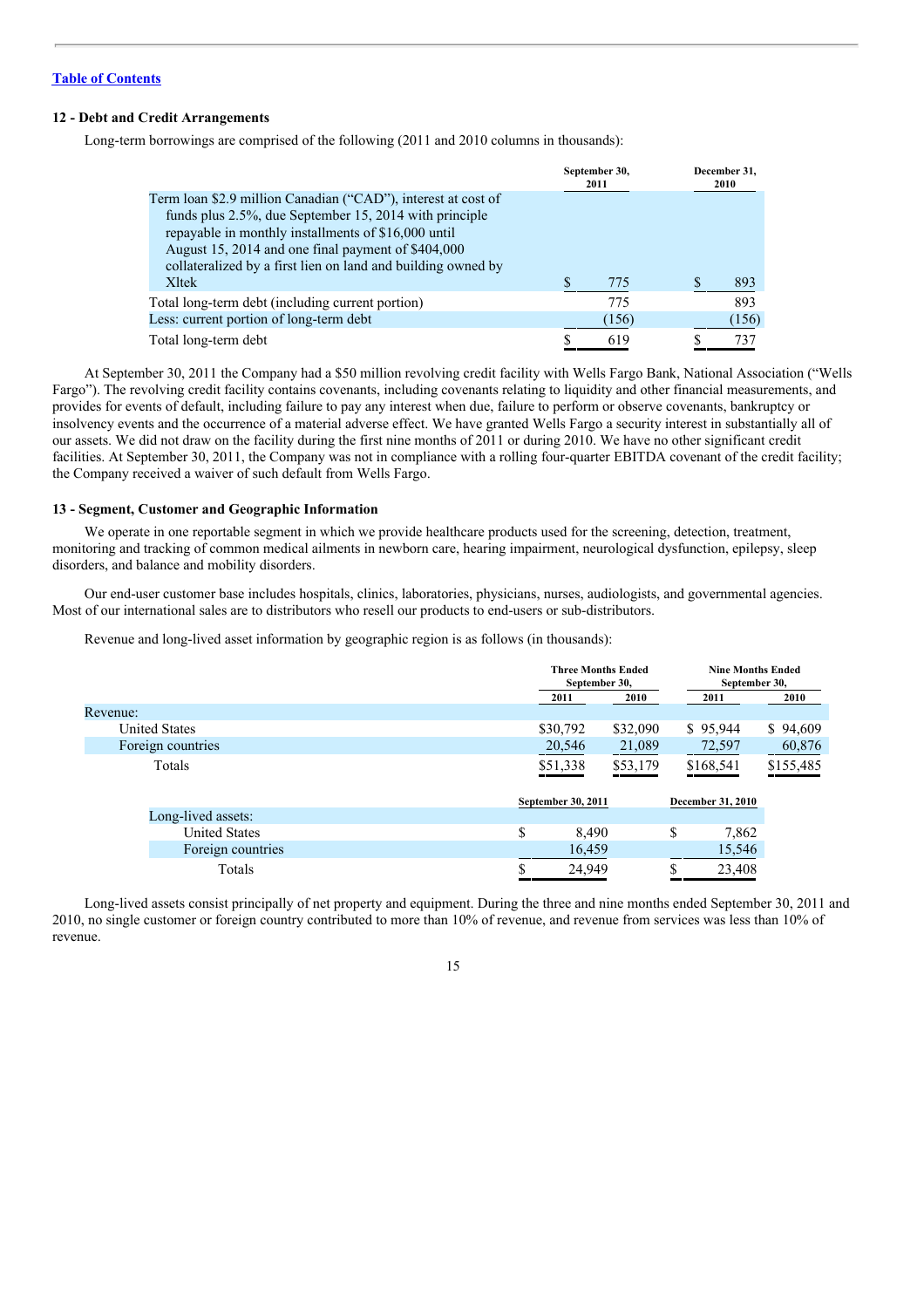During the three and nine months ended September 30, 2011, respectively, revenue from devices and systems was \$31.1 and \$107.2 million, while revenue from supplies and services was \$19.2 and \$58.4 million, respectively.

### **14 - Fair Value of Financial Instruments**

The fair value of our assets and liabilities subject to fair value measurements are as follows (in thousands):

|                               |             | <b>Fair Value</b><br>as of<br>September 30, 2011 |                                                                                                | <b>Fair Value Measurements as of</b><br>September 30, 2011<br><b>Using Fair Value Hierarchy</b> |         |
|-------------------------------|-------------|--------------------------------------------------|------------------------------------------------------------------------------------------------|-------------------------------------------------------------------------------------------------|---------|
|                               |             |                                                  | Level 1                                                                                        | Level 2                                                                                         | Level 3 |
| Bank money market investments | \$          | 3,148                                            |                                                                                                | \$3,148                                                                                         |         |
| Fixed rate term deposits      |             |                                                  |                                                                                                |                                                                                                 |         |
| Total                         |             | 3,148                                            |                                                                                                | \$3,148                                                                                         |         |
|                               |             | <b>Fair Value</b><br>as of<br>December 31, 2010  | <b>Fair Value Measurements as of</b><br>December 31, 2010<br><b>Using Fair Value Hierarchy</b> |                                                                                                 |         |
|                               |             |                                                  | Level 1                                                                                        | Level 2                                                                                         | Level 3 |
| Bank money market investments | $\mathbf S$ | 3,146                                            |                                                                                                | \$3,146                                                                                         |         |
| Fixed rate term deposits      |             | 1,005                                            |                                                                                                | 1,005                                                                                           |         |
| Total                         | \$.         | 4,151                                            |                                                                                                | \$4,151                                                                                         |         |

Assets recorded at fair value in the Condensed Consolidated Balance Sheets are categorized based upon a three-tier fair value hierarchy, which prioritizes the inputs used in measuring fair value. Level 1 evaluations are based on quoted prices in active markets for identical assets or liabilities that we have the ability to access. Level 2 evaluations are based on quoted prices in markets that are not active or for which all significant inputs are observable, either directly or indirectly. Bank money market accounts have a net asset value of \$1.00 per share and are classified as Level 2 assets. Level 3 evaluations are completed for assets and liabilities for which there are no observable inputs that are significant to the overall fair value measurement.

### **15 - Immaterial Corrections to Prior Period Financial Statements**

Certain amounts previously reported in the condensed consolidated statements of operations and condensed statements of cash flows for the three and nine months ended September 30, 2010 have been restated to reflect the correction of immaterial errors as disclosed in the Company's Annual Report on Form 10-K for the year ended December 31, 2010. The errors were related primarily to the amount of manufacturing labor and overhead applied to inventory and the amount of deferred revenue under multiple-deliverable arrangements.

A summary of the effects of the correction of these errors on our condensed consolidated financial statements for the quarter and nine months ended September 30, 2010 is presented in the table below (in thousands):

|                                                                                                        | <b>Three Months Ended</b><br>September 30, 2010 |                 | <b>Nine Months Ended</b><br>September 30, 2010 |                 |  |
|--------------------------------------------------------------------------------------------------------|-------------------------------------------------|-----------------|------------------------------------------------|-----------------|--|
|                                                                                                        | As<br><b>Previously</b><br>Reported             | As<br>Corrected | As<br><b>Previously</b><br>Reported            | As<br>Corrected |  |
| <b>Condensed Consolidated Statements of Operations</b>                                                 |                                                 |                 |                                                |                 |  |
| Revenue                                                                                                | \$53,279                                        | \$53,179        | \$155,136                                      | \$155,485       |  |
| Cost of revenue                                                                                        | 21,831                                          | 21,757          | 62,955                                         | 62,700          |  |
| Gross profit                                                                                           | 31,448                                          | 31,422          | 92,181                                         | 92,785          |  |
| Income from operations                                                                                 | 5,861                                           | 5,711           | 10,165                                         | 10,388          |  |
| Income before provision for income tax                                                                 | 5,686                                           | 5,535           | 10,176                                         | 10,397          |  |
| Net income                                                                                             | 3,743                                           | 3,637           | 6,545                                          | 6,670           |  |
| <b>Condensed Consolidated Statements of Cash Flows</b>                                                 |                                                 |                 |                                                |                 |  |
| Net income                                                                                             |                                                 |                 | 6,545<br>S.                                    | 6,670<br>\$.    |  |
| Change in operating assets and liabilities, net of assets and liabilities<br>acquired in acquisitions: |                                                 |                 |                                                |                 |  |
| Inventories                                                                                            |                                                 |                 | (6,048)                                        | (6,068)         |  |
| Accrued liabilities and deferred revenue                                                               |                                                 |                 | (2,283)                                        | (2,388)         |  |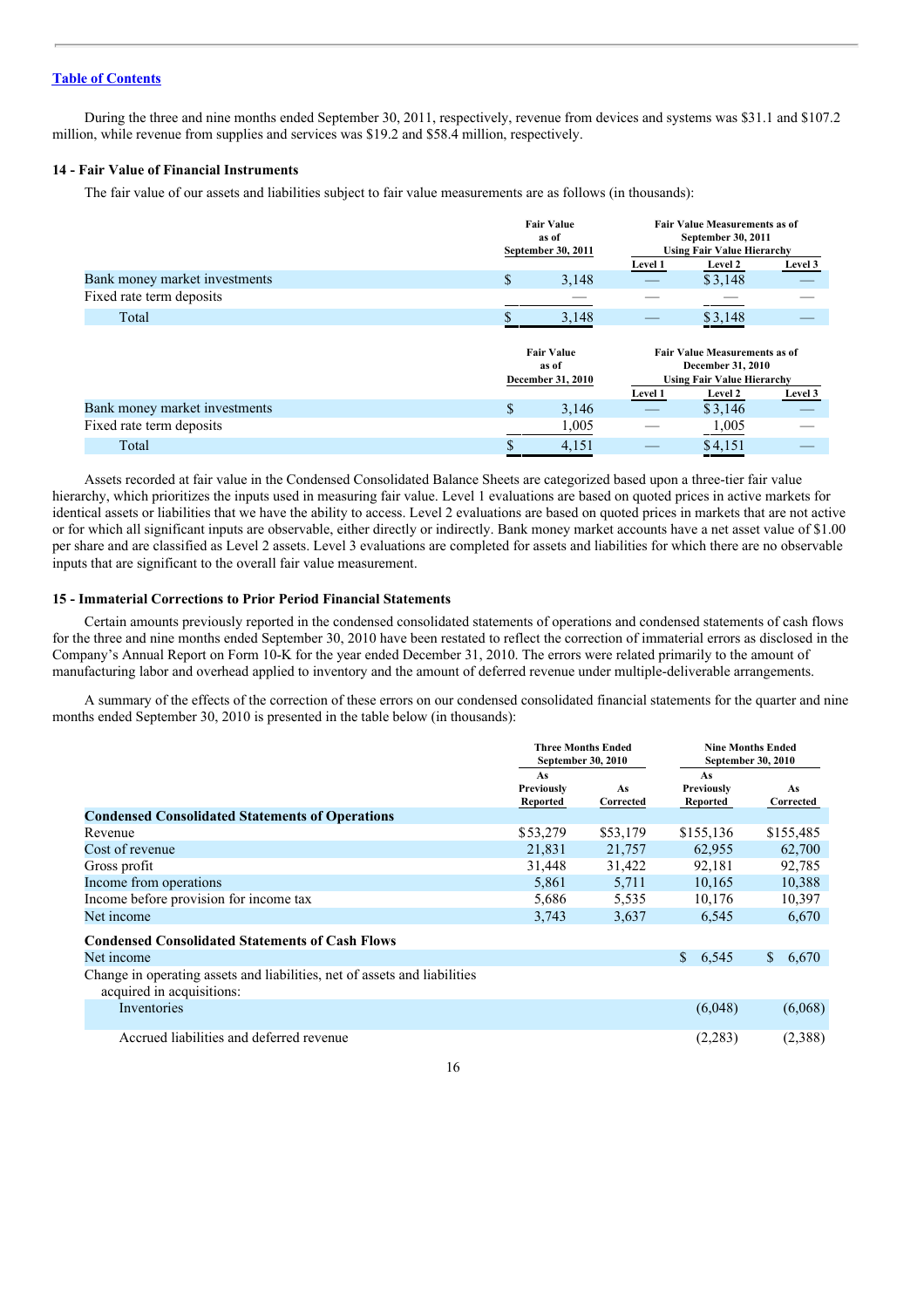### **ITEM 2. Management's Discussion and Analysis of Financial Condition and Results of Operations**

*Natus®, AABR®, ABaer®, ALGO®, AOAE®, AuDX®, Balance Manager®, Balance Master®, Biliband®, Bio-logic®, Ceegraph®, CHAMP®, Cochlea Scan®, Cool Cap®, Ear Couplers®, Echo Screen®, Embla®, Embletta®, Enterprise®, EquiTest®, Fischer-Zoth®, Flexicoupler®, Gumdrop®, Keypoint®, Keypoint AU®, Keypoint EU®, Keypoint JP®, MASTER®, Medix®, MedixI.C.S.A®, Navigator®, Neatnick®, neoBLUE®, Neuromax®, NeuroWorks®, Oxydome®, REMbrandt®, REMlogic®, Sandman®, Sleeprite®, Sleepscan®, Smart* Scale®, Tootsweet®, Traveler®, Warmette® and VAC PAC®, Xact Trace®, are registered trademarks of Natus Medical Incorporated and *its subsidiaries. Accuscreen™, Bili Lite Pad™, Bili-Lite™, Biomark™, Circumstraint™, Coherence™, Deltamed™, inVision™,* MiniMuffs™, Neometrics™ and Smartpack™ are non-registered trademarks of Natus and its subsidiaries. Solutions for Newborn CareSM *is a non-registered service mark of Natus.*

#### **Overview**

The following Management's Discussion and Analysis of Financial Condition and Results of Operations ("MD&A") supplements the MD&A in the Annual Report on Form 10-K for the year ended December 31, 2010 of Natus Medical Incorporated ("Natus," "we," "us," or "our Company"), and presumes that readers have read or have access to the discussion and analysis in our Annual Report. Management's discussion and analysis should be read in conjunction with our condensed consolidated financial statements and accompanying footnotes, the discussion of certain risks and uncertainties contained in Part II, Item 1A of this report, and the cautionary information regarding forward-looking statements at the end of this section. MD&A includes the following sections:

- **Our Business.** A general description of our business;
- **2011 Third Quarter Overview.** A summary of key information concerning the financial results for the three months ended September 30, 2011;
- **Application of Critical Accounting Policies.** A discussion of the accounting policies that are most important to the portrayal of our financial condition and results of operations and that require significant estimates, assumptions, and judgments;
- **Results of Operations.** An analysis of our results of operations for the periods presented in the financial statements;
- **Liquidity and Capital Resources.** An analysis of capital resources, sources and uses of cash, investing and financing activities, off-balance sheet arrangements, contractual obligations and interest rate hedging;
- **Recent Accounting Pronouncements.** See Note 1 to our Condensed Consolidated Financial Statements for a discussion of new accounting pronouncements that affect us; and
- **Cautionary Information Regarding Forward-Looking Statements.** Cautionary information about forward-looking statements.

#### **Our Business**

Natus is a leading provider of healthcare products used for the screening, detection, treatment, monitoring and tracking of common medical ailments in newborn care, hearing impairment, neurological dysfunction, epilepsy, sleep disorders, and balance and mobility disorders. Product offerings include computerized neurodiagnostic systems for audiology, neurology, polysomnography, and neonatology, as well as newborn care products such as hearing screening systems, phototherapy devices for the treatment of newborn jaundice, headcooling products for the treatment of brain injury in newborns, incubators to control the newborn's environment, and software systems for managing and tracking disorders and diseases for public health laboratories.

We have completed a number of acquisitions since 2003, consisting of either the purchase of a company, substantially all of the assets of a company, or individual products or product lines. The businesses we have acquired are Neometrics in 2003, Fischer-Zoth in 2004, Bio-logic, Deltamed, and Olympic Medical in 2006, Xltek in 2007, Sonamed, Schwarzer Neurology, and Neurocom in 2008, Hawaii Medical and Alpine Biomed in 2009, Medix in 2010. and Embla in 2011.

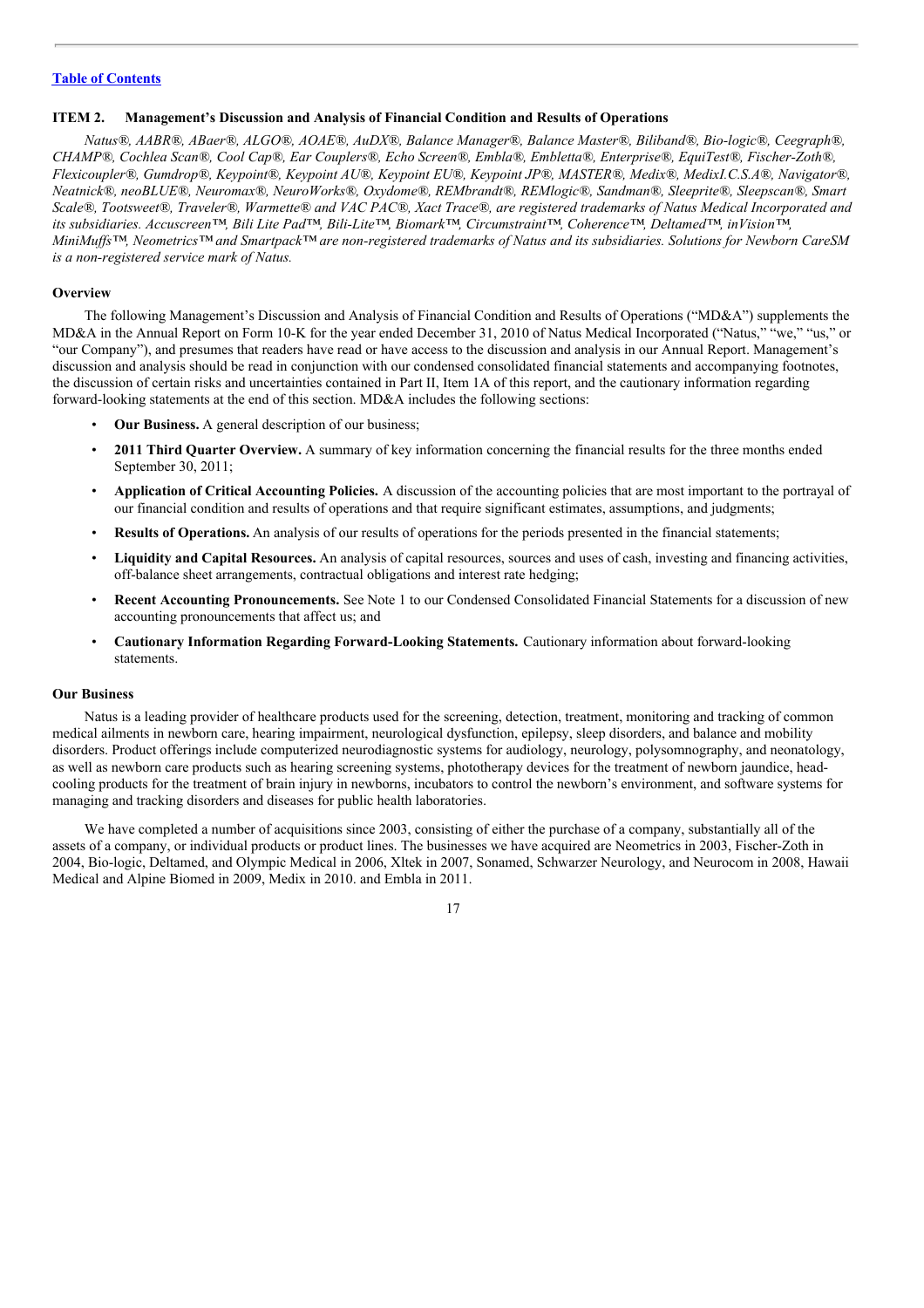#### *Product Families*

We categorize our products into the following product families, which are more fully described in our Annual Report on Form 10-K for the year ended December 31 2010:

- **Hearing** Includes products for newborn hearing screening and diagnostic hearing assessment.
- **Neurology** *-* Includes products for diagnostic electroencephalography (EEG), electromyography (EMG), intra-operative monitoring (IOM), diagnostic sleep analysis, or polysomnography (PSG), newborn brain monitoring, and assessment of balance and mobility disorders.
- **Newborn Care** Includes thermoregulation devices and products for the treatment of brain injury and jaundice in newborns.

#### *Segment and Geographic Information*

We operate in one reportable segment in which we provide healthcare products used for the screening, detection, treatment, monitoring and tracking of common medical ailments in newborn care, hearing impairment, neurological dysfunction, epilepsy, sleep disorders and balance and mobility disorders.

Our end-user customer base includes hospitals, clinics, laboratories, physicians, nurses, audiologists, and governmental agencies. Most of our international sales are to distributors who resell our products to end-users or sub-distributors.

Information regarding our sales and long-lived assets in the U.S. and in countries outside the U.S. is contained in Note 13 -*Segment, Customer and Geographic Information* of our condensed consolidated financial statements included in this report.

#### *Revenue by Product Category*

We generate our revenue either from sales of Devices and Systems, which are generally non-recurring, and from related Supplies and Services, which are generally recurring. Other revenue consists primarily of freight revenue. The products that are attributable to these categories are described in our Annual Report on Form 10-K for the year ended December 31, 2010. Revenue from Devices and Systems and Supplies and Services, as a percent of total revenue for the three and nine months ended September 30, 2011 and 2010 is as follows:

|                       |       | <b>Three Months Ended</b><br>September 30, |       | <b>Nine Months Ended</b><br>September 30, |  |
|-----------------------|-------|--------------------------------------------|-------|-------------------------------------------|--|
|                       | 2011  | 2010                                       | 2011  | 2010                                      |  |
| Devices and Systems   | 61%   | 57%                                        | 64%   | 61%                                       |  |
| Supplies and Services | 37%   | 41%                                        | 34%   | 37%                                       |  |
| Other                 | $2\%$ | $2\%$                                      | $2\%$ | $2\%$                                     |  |
| Total                 | 100%  | 100%                                       | 100%  | 100%<br>$\sim$                            |  |

During the three and nine months ended September 30, 2011 and 2010, no single customer or foreign country contributed to more than 10% of revenue, and revenue from services was less than 10% of revenue.

#### **2011 Third Quarter Overview**

Our business and operating results have been and will continue to be affected by worldwide economic conditions. Our sales are dependent on both capital spending by hospitals and foreign health ministries. As a result of economic trends, our revenue decreased 3% to \$51.3 million in the third quarter ended September 30, 2011, compared to \$53.2 million in the comparable quarter of the previous year. Net income decreased to \$154,000, or \$0.01 per diluted share, for the third quarter of 2011 compared with net income of \$3.6 million, or \$0.12 per diluted share, for the third quarter of 2010. We completed the acquisition of Embla LLC in September of 2011. Medix and Embla contributed \$6.1 million to our third quarter revenue, while revenue from our existing product lines decreased 14% in the 2011 period.

During the third quarter of 2011, we continued restructuring activities to improve efficiencies in our worldwide operations. These activities resulted in a charge of \$1.4 million for the three months ended September 30, 2011.

#### **Application of Critical Accounting Policies**

We prepare our financial statements in accordance with accounting principles generally accepted in the United States of America ("GAAP"). In so doing, we must often make estimates and use assumptions that can be subjective, and, consequently, our actual results could differ from those estimates. For any given individual estimate or assumption we make, there may also be other estimates or assumptions that are reasonable.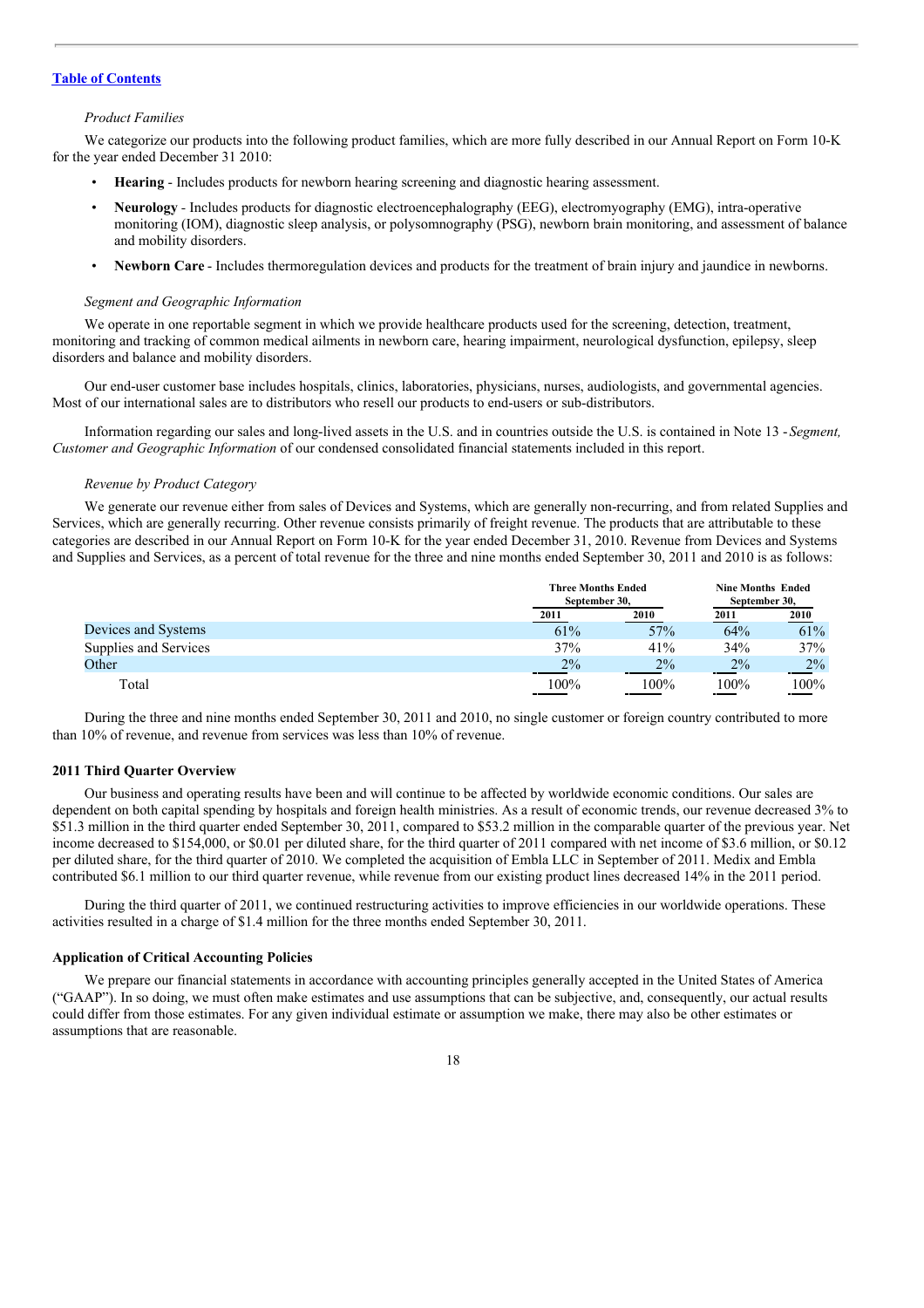We believe that the following critical accounting policies require the use of significant estimates, assumptions, and judgments. The use of different estimates, assumptions, or judgments could have a material effect on the reported amounts of assets, liabilities, revenue, expenses, and related disclosures as of the date of the financial statements and during the reporting period:

- Revenue recognition
- Inventory is carried at the lower of cost or market value
- Carrying value of intangible assets and goodwill
- Liability for product warranties
- Share-based compensation

These critical accounting policies are described in more detail in our Annual Report on Form 10-K for the year ended December 31, 2010, under Item 7, *Management's Discussion and Analysis of Financial Condition and Results of Operations*. There have been no changes to these policies during the three and nine months ended September 30, 2011.

#### **Results of Operations**

The following table sets forth, for the periods indicated, selected consolidated statements of operations data as a percentage of total revenue. Our historical operating results are not necessarily indicative of the results for any future period.

|                                               |         | <b>Three Months Ended</b><br>September 30, |        | <b>Nine Months Ended</b><br>September 30, |  |
|-----------------------------------------------|---------|--------------------------------------------|--------|-------------------------------------------|--|
|                                               | 2011    | 2010                                       | 2011   | 2010                                      |  |
| Revenue                                       | 100.0%  | 100.0%                                     | 100.0% | 100.0%                                    |  |
| Cost of revenue                               | 46.3    | 40.9                                       | 43.4   | 40.3                                      |  |
| Gross profit                                  | 53.7    | 59.1                                       | 56.6   | 59.7                                      |  |
| Operating expenses:                           |         |                                            |        |                                           |  |
| Marketing and selling                         | 28.6    | 24.1                                       | 26.6   | 25.9                                      |  |
| Research and development                      | 11.9    | 9.1                                        | 11.0   | 9.8                                       |  |
| General and administrative                    | 15.2    | 15.2                                       | 14.7   | 17.3                                      |  |
| Total operating expenses                      | 55.7    | 48.4                                       | 52.3   | 53.0                                      |  |
| Income (loss) from operations                 | (2.0)   | 10.7                                       | 4.3    | 6.7                                       |  |
| Other income (expense), net                   | 0.4     | (0.3)                                      |        |                                           |  |
| Income (loss) before provision for income tax | (1.6)   | 10.4                                       | 4.3    | 6.7                                       |  |
| Provision for income tax (benefit) expense    | (2.0)   | 3.6                                        | 0.9    | 2.4                                       |  |
| Net income                                    | $0.4\%$ | $6.8\%$                                    | 3.4%   | $4.3\%$                                   |  |

We acquired Medix in October 2010 and Embla in September 2011. Where significant, we have noted the impact of these acquisitions on our results of operations for the three and nine months ended September 30, 2011, as compared to the same periods in 2010.

#### **Three Months Ended September 30, 2011 and 2010**

Our revenue decreased \$1.8 million, or 3%, to \$51.3 million for the three month period ended September 30, 2011 compared to \$53.2 million in the comparable 2010 period. Medix and Embla contributed \$6.1 million of revenue during the 2011 quarter. Revenue from our neurology products other than from Embla decreased \$3.4 million in the quarter while revenue from newborn care products other than from Medix decreased \$800,000 and revenue from our hearing products decreased \$3.8 million.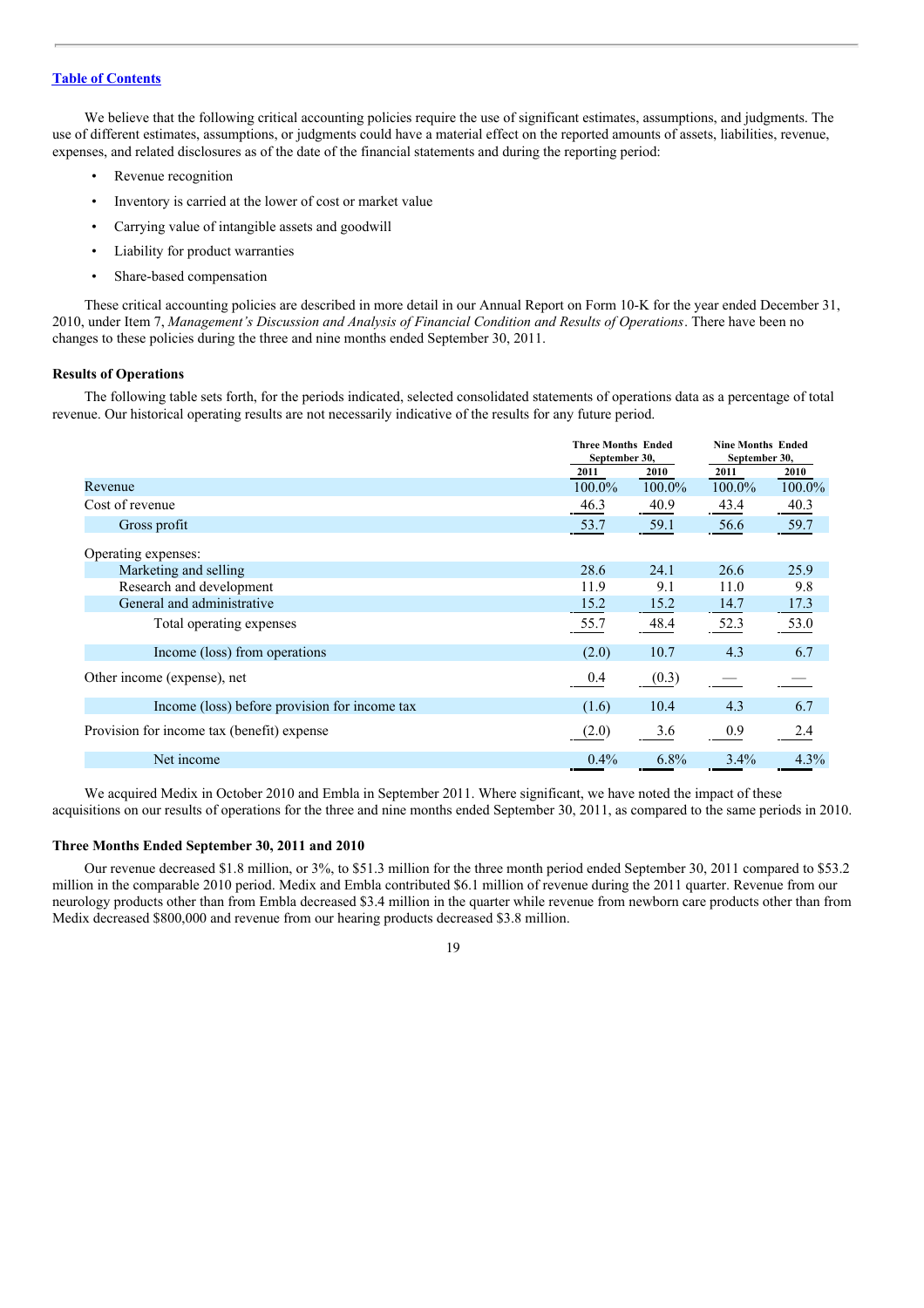During the third quarter of 2010 we fulfilled a \$2.7 million order from the Kingdom of Saudi Arabia; we had no similar large international order in the third quarter of 2011.

Revenue from devices and systems increased 1.7% to \$31.1 million in the three months ended September 30, 2011, compared to \$30.6 million in the same period in 2010. Medix and Embla contributed \$3.5 million of device and system revenue during the 2011 quarter. Devices and systems revenue from our neurology and other diagnostic products other than Embla decreased \$900,000 or 5% to \$15.9 million and devices and systems revenue from newborn hearing screening and newborn care revenue other than Medix decreased \$2.1 million. Revenue from devices and systems was 61% of total revenue in the three months ended September 30, 2011 compared to 58% of total revenue for the third quarter of 2010.

Revenue from supplies and services decreased \$2.4 million, or 11%, to \$19.2 million in the third quarter of 2011 compared to \$21.6 million in the same period in 2010. Medix and Embla contributed \$2.6 million of supplies and services revenue in the third quarter of 2011. Revenue from hearing supplies decreased by \$2.1 million and revenue from service fees and newborn care supplies other than Medix decreased by \$500,000, while revenue from neurology supplies other than Embla decreased by \$2.4 million. Revenue from supplies and services was 37% of total revenue in the three months ended September 30, 2011 compared to 41% of total revenue for the third quarter of 2010.

Revenue from sales outside the U.S. decreased 3%, or \$500,000, to \$20.6 million in the third quarter of 2011 compared to \$21.1 million for the same period in 2010. Medix and Embla contributed \$5.4 million of international revenue, while revenue from neurology and hearing products other than Embla decreased by \$4.5 million and international revenue from newborn care products other than Medix decreased by \$1.4 million.

Gross profit as a percentage of revenue was 54% for the three months ended September 30, 2011 compared to 59% for the corresponding 2010 period, reflecting higher trade materials and manufacturing overhead coupled with the lower gross profit margins of Medix products. Gross profit decreased \$3.8 million or 12% to \$27.6 million in 2011 from \$31.4 million in 2010.

Total operating costs increased by \$2.9 million or 11%, to \$28.6 million in the three months ended September 30, 2011, compared to \$25.7 million in the same period in 2010. Operating expenses of Medix and Embla were \$3.9 million.

Marketing and selling expenses increased \$1.9 million, or 15%, to \$14.7 million in the three months ended September 30, 2011, compared to \$12.8 million in the same period in 2010. Marketing and selling expenses of Medix and Embla were \$1.6 million. The remainder of the increase was primarily attributable to the cost of field service support.

Research and development expenses increased \$1.3 million, or 27%, to \$6.1 million for the three months ended September 30, 2011, compared to \$4.8 million in the same period of 2010. Research and development expenses of Medix and Embla were \$758,000. The remainder of the increase was primarily attributable to higher outside consultant costs.

General and administrative expenses decreased \$265,000, or 3%, to \$7.8 million in the three months ended September 30, 2011, compared to \$8.1 million in the same period in 2010. General and administrative expenses of Medix and Embla were \$1.5 million, including restructuring costs of \$993,000. These costs were offset by a reduction in the fair value of a contingent liability associated with the acquisition of Medix that reduced general and administrative expense in the third quarter of 2011 by \$1.2 million.

Other income (expense), net, consists of investment income from our investment portfolio, interest expense, net currency exchange gains and losses, and other miscellaneous income and expenses. We reported net other income of \$186,000 in the three months ended September 30, 2011, compared to net other expense of \$176,000 in the same period in 2010. We recognized \$67,000 of foreign exchange gains and \$280,000 of net foreign currency exchange losses during the three months ended September 30, 2011 and 2010 respectively.

We recorded a provision for income benefit of \$1.0 million in the three months ended September 30, 2011, compared to a provision for income tax expense of \$1.9 million in the same period in 2010. The benefit recorded in the 2011 period was related to the expiration of statute of limitation on uncertain tax positions that were recorded as a component of income tax expense in prior years, as well as a benefit on the current period loss.

#### **Nine Months Ended September 30, 2011 and 2010**

Revenue increased \$13.1 million, or 8%, for the nine month period ended September 30, 2011 from the comparable 2010 period. Medix and Embla contributed \$18.8 million of revenue during the 2011 period. Revenue from our neurology products other than Embla increased by \$1.8 million to \$72.6 million, while revenue from our newborn care and hearing products, exclusive of Medix, decreased by \$7.5 million.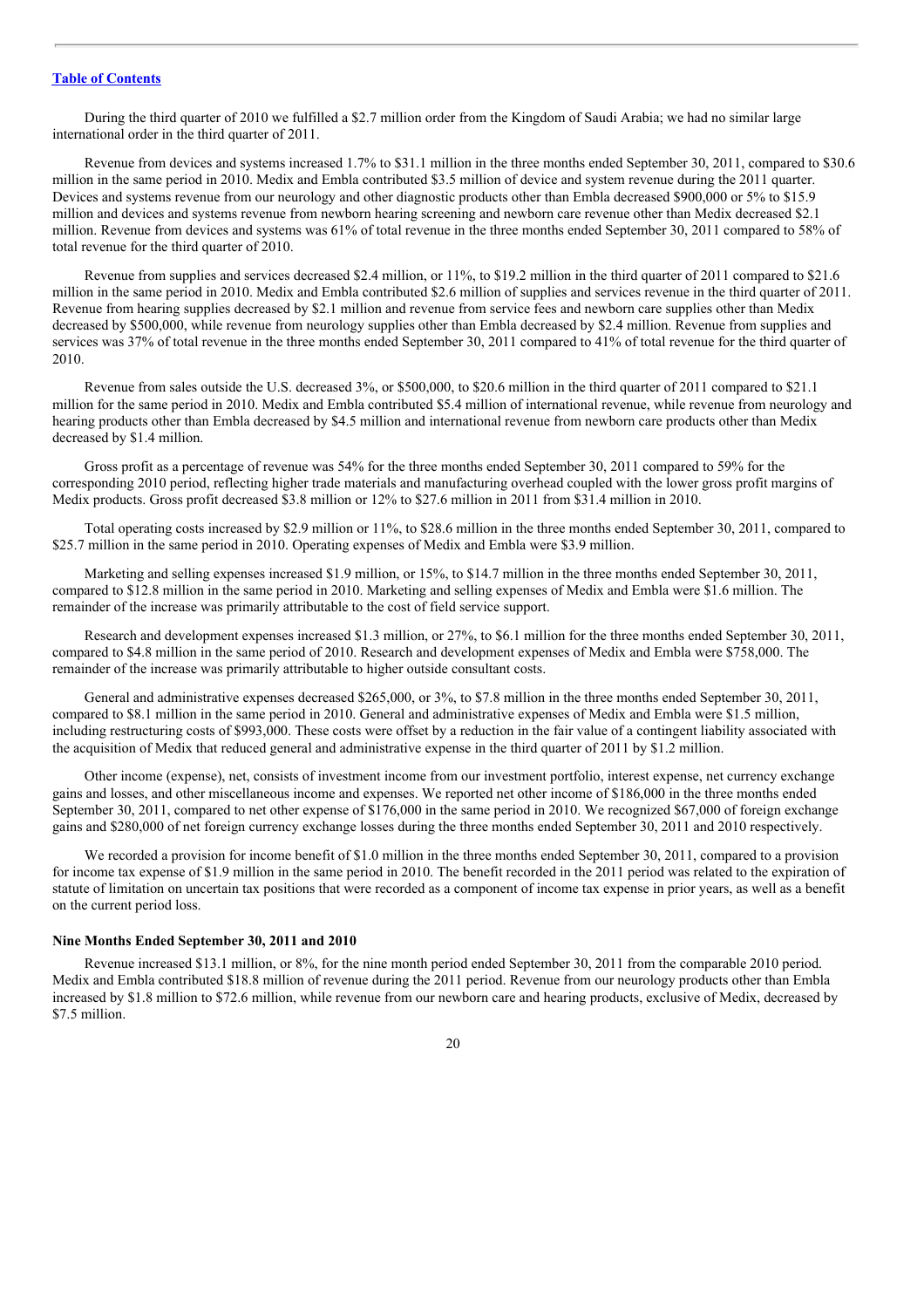During the nine months ended September 30, 2010, we fulfilled three large international orders for our newborn hearing screening and other newborn care products totaling \$4.9 million. These three discrete orders were from the ministries of health in Canada, Iraq and Saudi Arabia. We had no similar large international orders in the comparable 2011 period.

Revenue from device and systems increased \$12.7 million, or 13%, to \$107.2 million in the nine months ended September 30, 2011 compared to \$94.5 million in the same period in 2010. Medix and Embla contributed \$13.3 million of devices and systems revenue in the 2011 period. Revenue from our other neurology products increased by \$4.3 million during the 2011 period and revenue from our diagnostic sleep and balance monitoring products increased by \$2.3 million. These increases were offset by a \$7.2 million decrease in revenue from our other product lines including newborn hearing screening and other newborn care products other than Medix. Revenue from devices and systems was 64% of consolidated revenue in the nine months ended September 30, 2011 compared to 61% of consolidated revenue for the first nine months of 2010.

Revenue from supplies and services was flat at \$58.4 million in the nine months ended September 30, 2011 compared to the same period in 2010. Medix and Embla contributed \$5.4 million of revenue from supplies and services, while supplies and service revenue from other products decreased by the same amount. Revenue from supplies and services was 35% of consolidated revenue in the nine months ended September 30, 2011 compared to 37% of consolidated revenue for the nine months ended September 30, 2010.

Revenue from sales outside the U.S. increased \$11.7 million, or 19%, to \$72.6 million in the first nine months of 2011 compared to \$60.9 million for the same period in 2010. Revenue from Medix and Embla contributed \$18.0 million of international revenue, while international revenue from neurology and hearing products other than Embla decreased by \$5.0 million and international revenue from newborn care products other than Medix decreased by \$1.3 million.

Gross profit as a percentage of revenue was 57% for the nine months ended September 30, 2011 compared to 60% for the respective period in 2010, reflecting sales mix towards lower margin products coupled with Medix products having lower margins than our other product lines. Cost of revenue increased \$10.5 million, or 17%, to \$73.2 million in the nine months ended September 30, 2011, from \$62.7 million in 2010 as a result of increased sales. Gross profit increased \$2.6 million, or 3%, to \$95.4 million in 2011 from \$92.8 million in 2010.

Total operating costs increased by \$5.8 million or 7%, to \$88.2 million in the nine months ended September 30, 2011, compared to \$82.4 million in the same period in 2010. Operating costs of Medix and Embla were \$8.5 million.

Marketing and selling expenses increased \$4.5 million, or 11%, to \$44.8 million in the nine months ended September 30, 2011 compared to \$40.3 million in the same period in 2010. Marketing and selling expenses of Medix and Embla were \$3.7 million period. The remainder of the increase was primarily attributable to higher sales compensation costs.

Research and development expenses increased \$3.4 million, or 22%, to \$18.6 million in the nine months ended September 30, 2011 compared to \$15.2 million in the same period of 2010. Research and development expenses of Medix and Embla were \$1.7 million in the 2011 period. Other research and development expenses were approximately 11% higher in the first nine months of 2011 compared to the same period in 2010, reflecting the impact of higher outside consultant costs.

General and administrative expenses decreased \$2.1 million, or 8%, to \$24.8 million in the nine months ended September 30, 2011 compared to \$26.9 million in the same period in 2010. General and administrative expenses of Medix and Embla were \$3.1 million in the 2011 period. We recorded restructuring charges of \$2.2 million and \$3.1 million in the nine months ended September 30, 2011 and 2010, respectively. Expenses related to bad debts and incentive compensation, respectively, were \$1.0 million and \$400,000 lower in the 2011 period. A reduction in the fair value of a contingent liability associated with the acquisition of Medix reduced general and administrative expense in the third quarter of 2011 by \$1.2 million for which there was no similar reduction in 2010.

Other income (expense), net consists of investment income from our investment portfolio, interest expense, net currency exchange gains and losses, and other miscellaneous income and expenses. We reported net other expense of \$28,000 in the nine months ended September 30, 2011, compared to net other income of \$9,000 in the same period in 2010. We recognized \$39,000 and \$647,000 of foreign currency exchange losses during the nine months ended September 30, 2011 and 2010, respectively.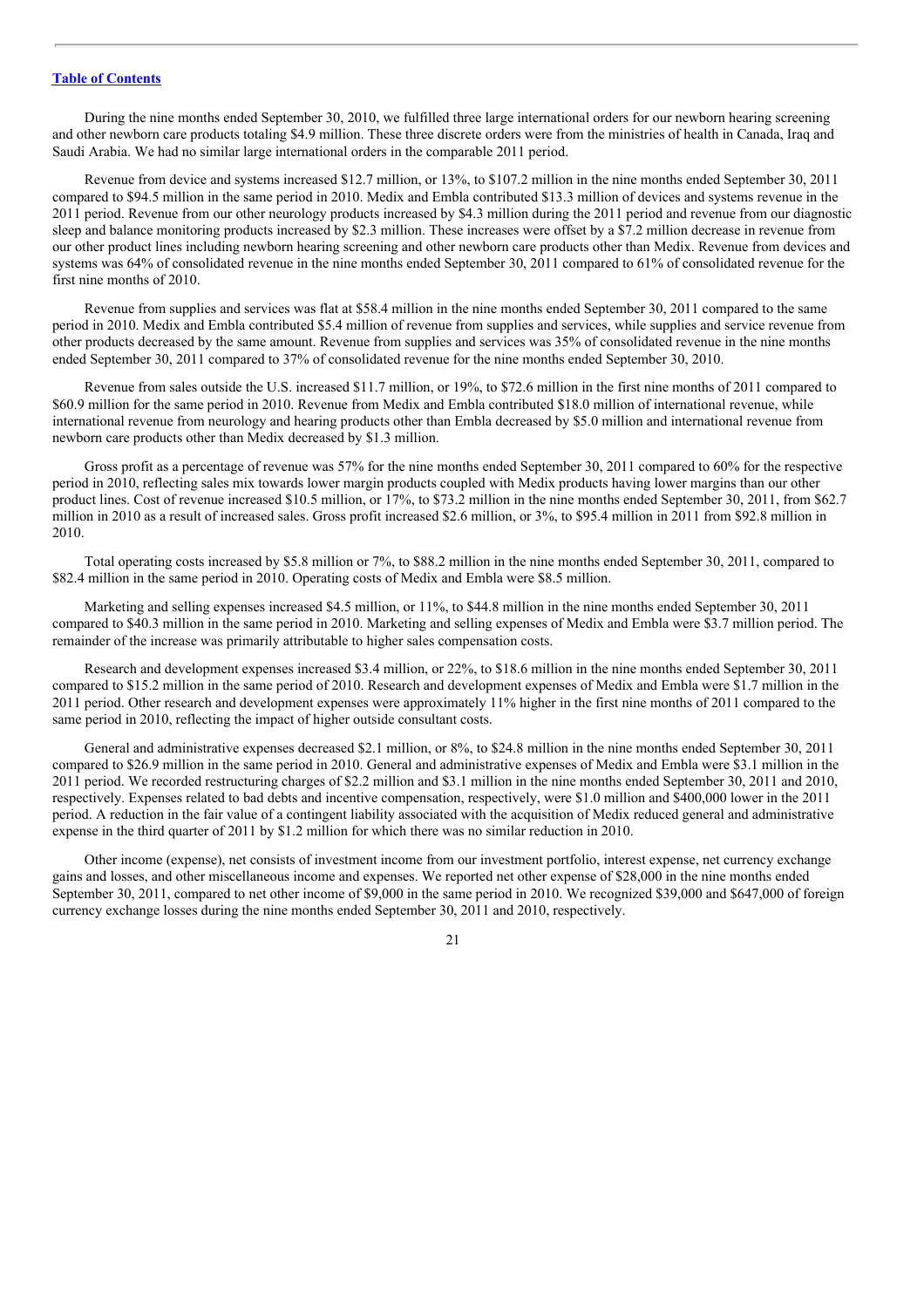We recorded income tax expense of \$1.5 million in the nine months ended September 30, 2011, compared to \$3.7 million in the same periods in 2010. Our effective tax rate in the first nine months of 2011 and 2010 was 21.2% and 35.7%, respectively. The reduction in the rate in the 2011 period resulted primarily from the expiration of statute of limitation on uncertain tax positions that were recorded as a component of income tax expense in years prior to 2010.

#### **Liquidity and Capital Resources**

Liquidity is our ability to generate sufficient cash flows from operating activities to meet our obligations and commitments. In addition, liquidity includes the ability to obtain appropriate financing and to raise capital. Therefore, liquidity cannot be considered separately from capital resources that consist of our current funds and the potential to increase those funds in the future. We plan to use these resources in meeting our commitments and in achieving our business objectives.

As of September 30, 2011, we had cash and cash equivalents of \$30.8 million, of which \$5.5 million was held in the United States and \$25.3 million was held by our foreign subsidiaries; we also had stockholders' equity of \$275.0 million, and working capital of \$87.2 million, compared with cash, cash equivalents, and short-term investments of \$29.4 million, stockholders' equity of \$263.3 million, and working capital of \$83.9 million as of December 31, 2010.

We believe that our current cash and cash equivalents and any cash generated from operations will be sufficient to meet our ongoing operating requirements for the foreseeable future. We completed the acquisition of Embla in 2011, Medix in 2010, two acquisitions in 2009, four acquisitions in 2008, one in 2007, and three in 2006. We intend to continue to acquire additional technologies, products, or businesses and these acquisitions could be significant. These actions would likely affect our future capital requirements and the adequacy of our available funds. In order to finance future acquisitions, we may be required to raise additional funds through public or private financings, strategic relationships or other arrangements. Any equity financing may be dilutive to stockholders, and debt financing, if available, may involve restrictive covenants and increase our cost of capital.

At September 30, 2011 we had a \$50 million revolving credit facility with Wells Fargo Bank, National Association ("Wells Fargo") that expires in April 2012. The revolving credit facility contains covenants, including covenants relating to liquidity and other financial measurements, and provides for events of default, including failure to pay any interest when due, failure to perform or observe covenants, bankruptcy or insolvency events and the occurrence of a material adverse effect. We have granted Wells Fargo a security interest in substantially all of our assets. We did not draw on the facility during the first half of 2011 or during 2010. We have no other significant credit facilities.

Global capital markets have been, and may continue to be, disrupted and volatile. The cost and availability of equity and debt funding has been and may continue to be adversely affected by illiquid capital and credit markets. Some lenders have reduced or, in some cases, ceased to provide funding to borrowers. We believe that we have adequate liquidity to meet our present needs. Continued turbulence in the United States and international financial markets, however, could adversely affect the cost and availability of financing to us in the future and limit our ability to acquire products, other assets, or businesses.

Cash provided by operations increased by \$7.0 million for the nine months ended September 30, 2011 to \$16.6 million, compared to \$9.6 million for the same period in 2010. The sum of our net income and certain non-cash expense items, such as reserves, depreciation and amortization, and share based compensation was approximately \$18.4 million in the 2011 period, compared to \$17.2 million in 2010. In the 2010 period we paid approximately \$950,000 more restructuring severance benefits than in the 2011 period coupled with a \$2.3 million increase in accounts receivable and warranty reserves in the 2011 period. The overall impact of changes in certain operating assets and liabilities on total operating cash flows resulted in a cash outflow of \$1.7 million in 2011 compared with a cash outflow of \$7.6 million in 2010. In particular, our cash flow from operations in the first nine months of 2011 was positively impacted by an \$8.4 million decrease in accounts receivable offset by a \$10.0 million decrease in accounts payable and accrued expenses.

Cash used in investing activities was \$16.3 million for the nine months ended September 30, 2011, compared to \$2.8 million for the same period in 2010. We used \$14.9 million of cash to acquire businesses during the nine months ended September 30, 2011 compared with \$19,000 during the nine months ended September 30, 2010. We used \$2.2 million and \$2.6 million of cash to acquire property and equipment during the nine months ended September 30, 2011 and 2010, respectively. We capitalized \$215,000 of software development costs during the nine months ended September 30, 2010 for which there was no comparable expenditure in 2011. In addition, we sold \$1.0 million of marketable securities during 2011 and we purchased and sold \$975,000 of marketable securities in 2010.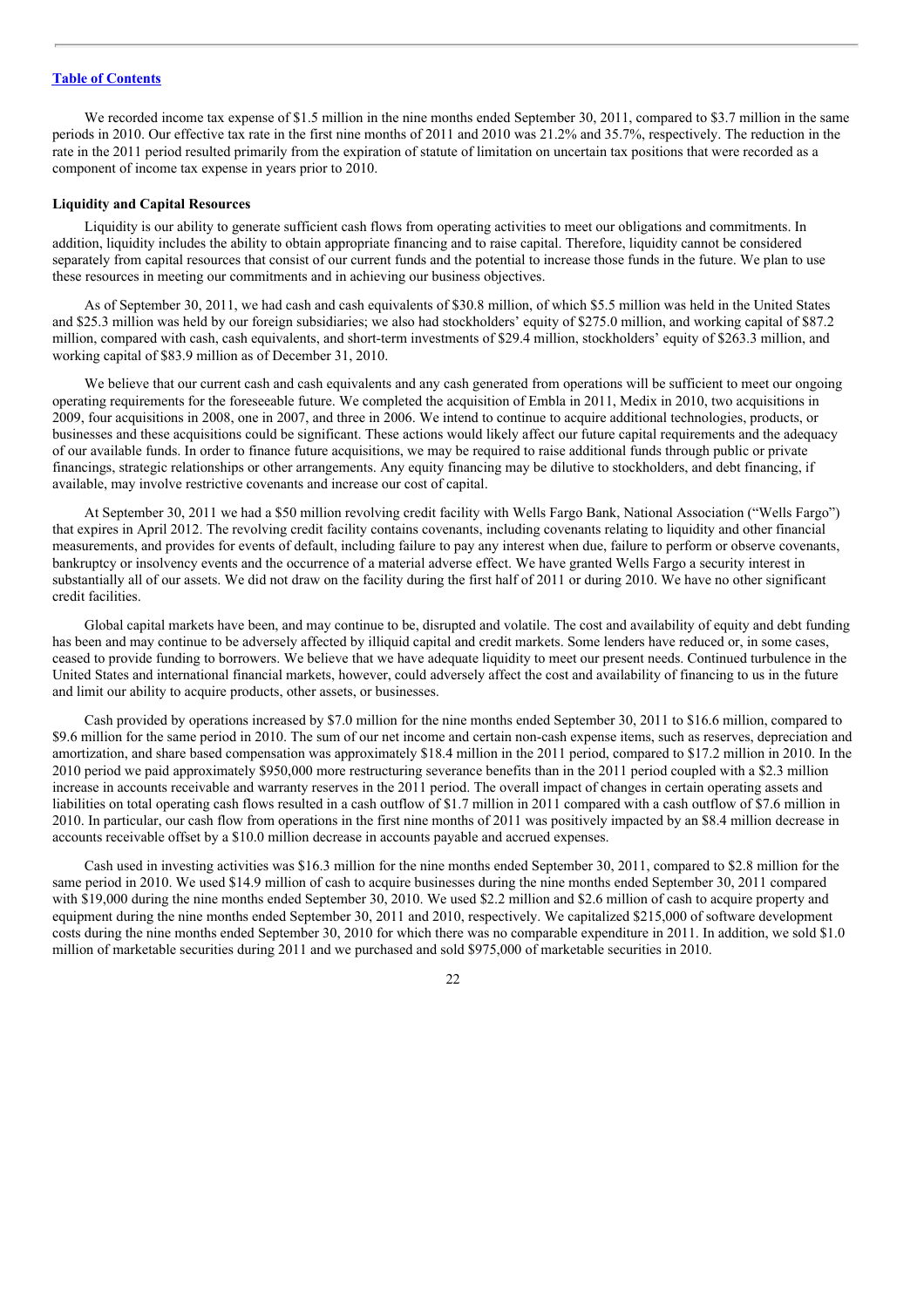Cash provided by financing activities was \$2.6 million and \$2.5 million in the nine months ended September 30, 2011 and 2010, respectively. We received cash from sales of our stock pursuant to exercise of stock options and contributions to our employee stock purchase plan in the amount of \$1.9 million and \$2.0 million in the nine months ended September 30, 2011 and 2010, respectively. We received \$2.6 million in short-term borrowings in the nine months ended September 30, 2011 for which there were no similar proceeds in 2010. We repaid \$2.1 million of short-term borrowings and long-term debt as of September 30, 2011 as compared with repayment of \$134,000 of long-term debt as of September 30, 2010. In 2011, we realized an excess tax benefit of \$299,000 on the exercise of employee stock options that was recorded as an increase to stockholders' equity, as compared with a tax benefit of \$574,000 in the first nine months of 2010.

Our future liquidity and capital requirements will depend on numerous factors, including the:

- Extent to which we make acquisitions;
- Amount and timing of revenue;
- Extent to which our existing and new products gain market acceptance;
- Cost and timing of product development efforts and the success of these development efforts;
- Cost and timing of marketing and selling activities; and
- Availability of borrowings under line of credit arrangements and the availability of other means of financing.

#### **Commitments and Contingencies**

In the normal course of business, we enter into obligations and commitments that require future contractual payments. The commitments result primarily from firm, noncancellable purchase orders placed with contract vendors that manufacture some of the components used in our medical devices and related disposable supply products, as well as commitments for leased office, manufacturing, and warehouse facilities. There have been no material changes to the table of contractual obligations presented in Item 7, *Management's Discussion and Analysis of Financial Condition and Results of Operations*, of our Annual Report on Form 10-K for the year ended December 31, 2010.

Under our bylaws, we have agreed to indemnify our officers and directors for certain events or occurrences arising as a result of the officer or director's serving in such capacity. We have a directors and officers' liability insurance policy that limits our exposure and enables us to recover a portion of any future amounts paid resulting from the indemnification of our officers and directors. In addition, we enter into indemnification agreements with other parties in the ordinary course of business. In some cases we have obtained liability insurance providing coverage that limits our exposure for these other indemnified matters. We have not incurred material costs to defend lawsuits or settle claims related to these indemnification agreements. We believe the estimated fair value of these indemnification agreements is minimal and have not recorded a liability for these agreements

#### **Recent Accounting Pronouncements**

See Note 1 to our Condensed Consolidated Financial Statements for a discussion of new accounting pronouncements that affect us.

#### **Cautionary Information Regarding Forward Looking Statements**

This report contains forward-looking statements within the meaning of Section 27A of the Securities Act of 1933 and Section 21E of the Securities Exchange Act of 1934 about Natus Medical Incorporated. These statements include, among other things, statements concerning our expectations, beliefs, plans, intentions, future operations, financial condition and prospects, and business strategies. The words "may," "will," "continue," "estimate," "project," "intend," "believe," "expect," "anticipate," and other similar expressions generally identify forward-looking statements. Forward-looking statements in this Item 2 include, but are not limited to, statements regarding the following: our belief that the recovery from the worldwide economic downturn has continued, our expectation regarding expansion of our international operations, our expectations regarding our new products, the sufficiency of our current cash, cash equivalents, and short-term investment balances, and any cash generated from operations to meet our ongoing operating and capital requirements for the foreseeable future our expectations as to the necessity of earn out payments related to our recent acquisitions, our expectation that our deferred tax assets will be fully realized, and our intent to acquire additional technologies, products, or businesses.

Forward-looking statements are not guarantees of future performance and are subject to substantial risks and uncertainties that could cause the actual results predicted in the forward-looking statements as well as our future financial condition and results of operations to differ materially from our historical results or currently anticipated results. Investors should carefully review the information contained under the caption "Risk Factors" contained in Part II, Item 1A of this report for a description of risks and uncertainties. All forward-looking statements are based on information available to us on the date hereof, and we assume no obligation to update forward*looking statements.*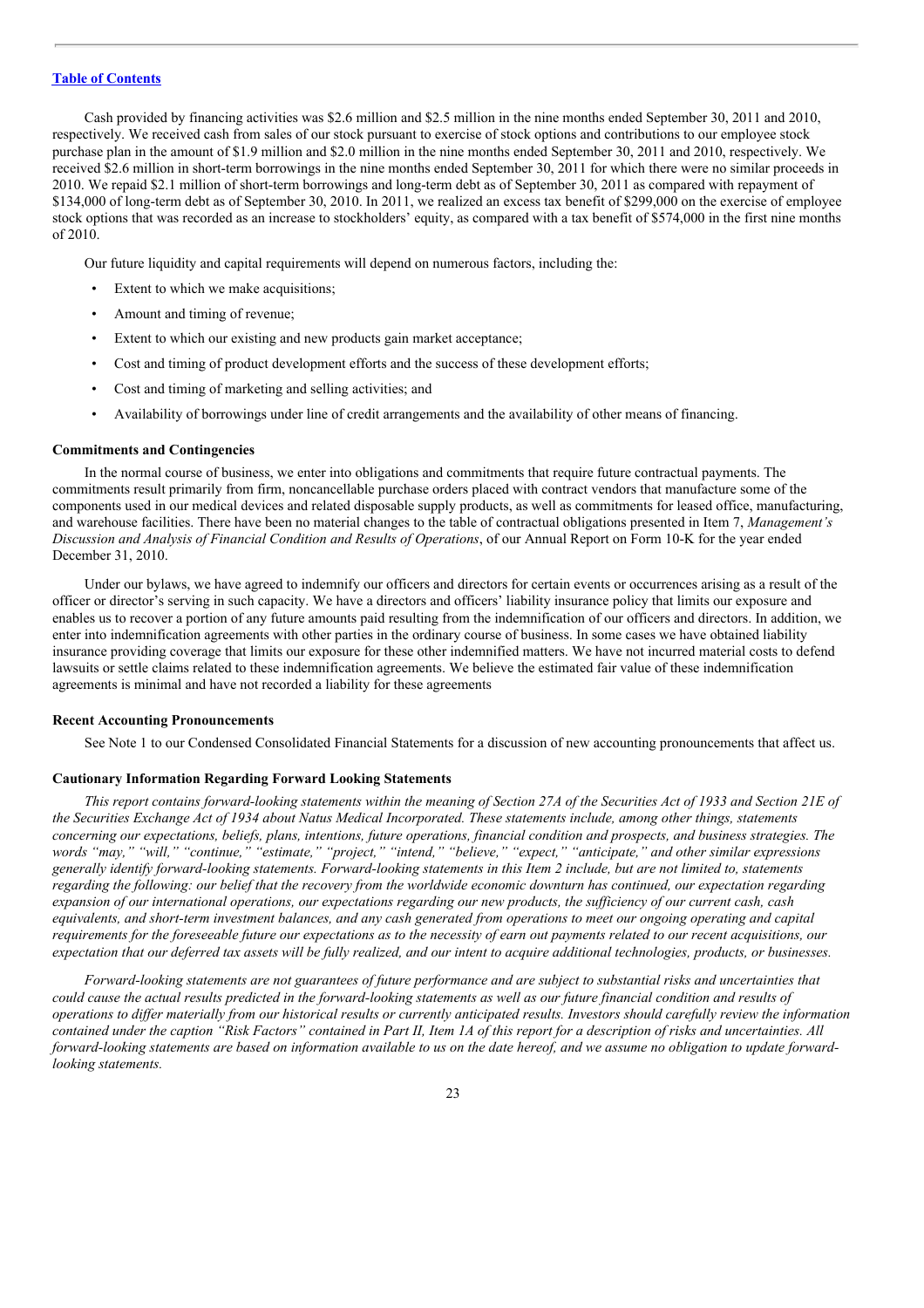### **ITEM 3. Quantitative and Qualitative Disclosures about Market Risk**

We develop products in the U.S., Canada, Argentina, and Europe and sell those products into more than 100 countries throughout the world. As a result, our financial results could be affected by factors such as changes in foreign currency exchange rates or weak economic conditions in foreign markets. Most of our sales in Europe and Asia are denominated in U.S. Dollars and Euros and with the acquisitions of Xltek in November 2007 and Medix in 2010, a small portion of our sales are now denominated in Canadian dollars and Argentine pesos. As our sales in currencies other than the U.S. Dollar increase, our exposure to foreign currency fluctuations may increase.

In addition, changes in exchange rates also may affect the end-user prices of our products compared to those of our foreign competitors, who may be selling their products based on local currency pricing. These factors may make our products less competitive in some countries.

If the U.S. Dollar uniformly increased or decreased in strength by 10% relative to the currencies in which our sales were denominated, our net income would have correspondingly increased or decreased by an immaterial amount for the three months ended September 30, 2011. Our interest income is sensitive to changes in the general level of interest rates in the U.S. However, because current market conditions have resulted in historically low rates of return on our investments, a hypothetical decrease of 10% in market interest rates would not result in a material decrease in interest income earned on our investments held as of September 30, 2011.

When able, we invest excess cash in bank money-market funds or discrete short-term investments. The fair value of short-term investments and cash equivalents ("investments") is sensitive to changes in the general level of interest rates in the U.S., and the fair value of these investments will fall if market interest rates increase. However, since we generally have the ability to hold the investments to maturity, these declines in fair value may never be realized. If market interest rates were to increase by 10% from levels at September 30, 2011, the fair value of our investments would decline by an immaterial amount.

All of the potential changes noted above are based on sensitivity analyses performed on our financial position as of September 30, 2011. Actual results may differ as our analysis of the effects of changes in interest rates does not account for, among other things, sales of securities prior to maturity and repurchase of replacement securities, the change in mix or quality of the investments in the portfolio, and changes in the relationship between short-term and long-term interest rates.

#### **ITEM 4. Controls and Procedures**

### *Evaluation of Disclosure Controls and Procedures*

Under the rules of the Securities and Exchange Commission, "disclosure controls and procedures" are controls and other procedures that are designed to ensure that information required to be disclosed in the reports that we file or submit under the Securities Exchange Act of 1934 is recorded, processed, summarized and reported within the time periods specified in the rules and forms of the Securities and Exchange Commission. Disclosure controls and procedures include, without limitation, controls and procedures designed to ensure that information required to be disclosed by us in our reports that we file or submit under the Securities Exchange Act of 1934 is accumulated and communicated to our management, including our chief executive officer and chief financial officer, as appropriate, to allow timely decisions regarding required disclosure.

Our management, with the participation of our chief executive officer and our chief financial officer, has evaluated the effectiveness of our disclosure controls and procedures as of September 30, 2011. Our chief executive officer and chief financial officer determined that as of September 30, 2011 our disclosure controls and procedures were effective for the purpose set forth above.

### *Changes in Internal Control over Financial Reporting*

Under the rules of the Securities and Exchange Commission, "internal control over financial reporting" is defined as a process designed by, or under the supervision of, an issuer's principal executive and principal financial officers, and effected by the issuer's board of directors, management and other personnel, to provide reasonable assurances regarding the reliability of financial reporting and the preparation of financial statements for external purposes in accordance with generally accepted accounting principles.

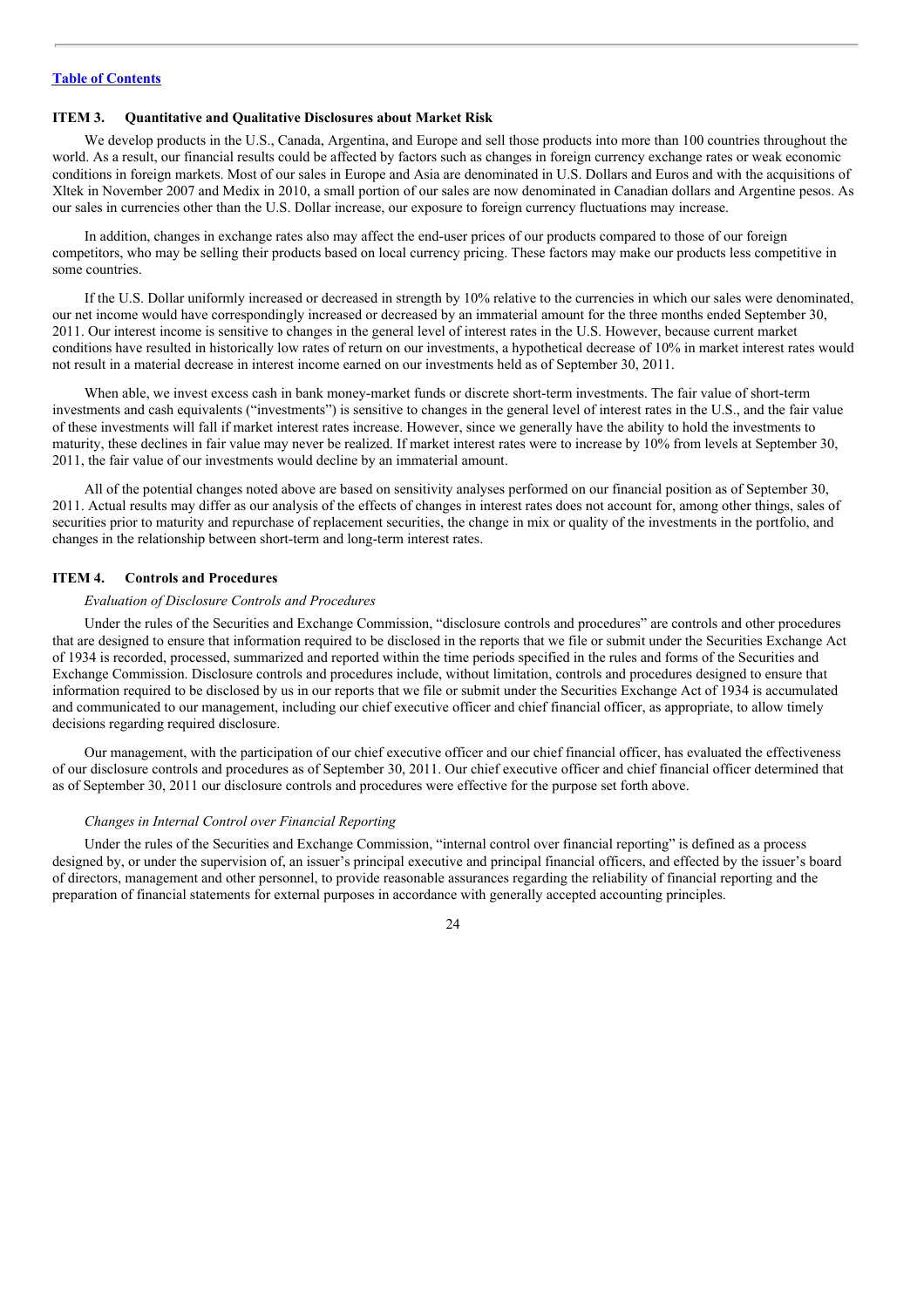There was no change in our internal control over financial reporting that occurred during the fiscal quarter ended September 30, 2011, that has materially affected, or is reasonably likely to materially affect, our internal control over financial reporting.

### **PART II. OTHER INFORMATION**

#### **ITEM 1. Legal Proceedings**

We may from time to time become a party to various legal proceedings or claims that arise in the ordinary course of business. Our management reviews these matters if and when they arise and believes that the resolution of any such matters currently known will not have a material effect on our results of operations or financial position.

#### **ITEM 1A. Risk Factors**

#### We have completed a number of acquisitions and expect to complete additional acquisitions in the future. There are numerous risks associated with acquisitions and we may not achieve the expected benefit of any of our acquisitions.

Our acquisitions of products, technology assets, or businesses may have a negative impact on our business if we fail to achieve the anticipated financial, strategic, and other benefits of acquisitions or investments, and our operating results may suffer because of this.

Our significant acquisitions are as follows: Neometrics in 2003; Fischer-Zoth in 2004; Bio-logic, Deltamed, and Olympic in 2006; Xltek in 2007; Sonamed, Schwarzer Neurology, and Neurocom in 2008; Hawaii Medical and Alpine Biomed in 2009, Medix in 2010, and Embla in 2011.

We expect to continue to pursue opportunities to acquire other businesses in the future. The acquisitions that we have completed may not result in improved operating results for us, or in our achieving a financial condition superior to that which we would have achieved had we not completed them. Our results of operations may be adversely impacted by costs associated with our acquisitions, including one-time charges associated with restructurings. Further, our acquisitions could fail to produce the benefits that we anticipate, or could have other adverse effects that we currently do not foresee. In addition, some of the assumptions that we have relied upon, such as achievement of operating synergies, may not be realized. In this event, one or more of the acquisitions could result in reduced earnings of Natus as compared to the earnings that would have been achieved by Natus if the acquisition had not occurred.

We have assumed contingent obligations associated with earnout provisions in some of our acquisitions. We believe these provisions help us to negotiate mutually agreeable purchase terms between us and the sellers. However, a disagreement between us and a seller about the terms of an earnout provision could result in our paying more for an acquisition then we intended. For example, such disagreements arose in connection with our acquisitions of Schwarzer Neurology and Alpine Biomed. While these disputes were resolved without the Company incurring any significant costs, disputes over these types of contingent obligations may not be resolved on terms that are favorable to us and the payment of additional purchase consideration could impact our results of operations and financial position.

We have incurred indebtedness to fund some of our acquisitions. The use of debt to fund our acquisitions may have an adverse impact on our liquidity and cause us to place more reliance on cash flow from operations for our liquidity. If our cash flow from operations is not sufficient for our needs, our business could be adversely affected. If we are required to seek additional external financing to support our need for cash to fund future acquisitions, we may not have access to financing on terms that are acceptable to us, or at all. Alternatively, we may feel compelled to access additional financing on terms that are dilutive to existing holders of our common stock or that include covenants that restrict our business, or both.

If we fail to successfully manage the combined operations of Natus and the businesses we have acquired, we may not realize the potential benefits of our acquisitions. Our corporate headquarters are located in San Carlos, California. We also have the following operating divisions: Olympic in Washington; Neurocom in Oregon; Bio-logic in Illinois; Neometrics in New York; Xltek in Canada; Medix in Argentina; Alpine Biomed in Denmark; Fischer-Zoth, Schwarzer Neurology, IT-Med, and Alpine Biomed Germany (collectively "Natus Europe") in Germany; and Deltamed and Alpine Biomed France (collectively "Natus France") in France, and, Embla principally in the U.S., Canada, and the Netherlands. If we fail to manage these disparate operations effectively, our results of operations could be harmed, employee morale could decline, key employees could leave, and customers could cancel existing orders or choose not to place new ones. In addition, we may not achieve the synergies or other benefits of these and future acquisitions that we anticipate. We may encounter the following additional difficulties and delays involved in integrating and managing these operations, and the operations of companies we may acquire:

• Failure of customers to continue using the products and services of the combined company;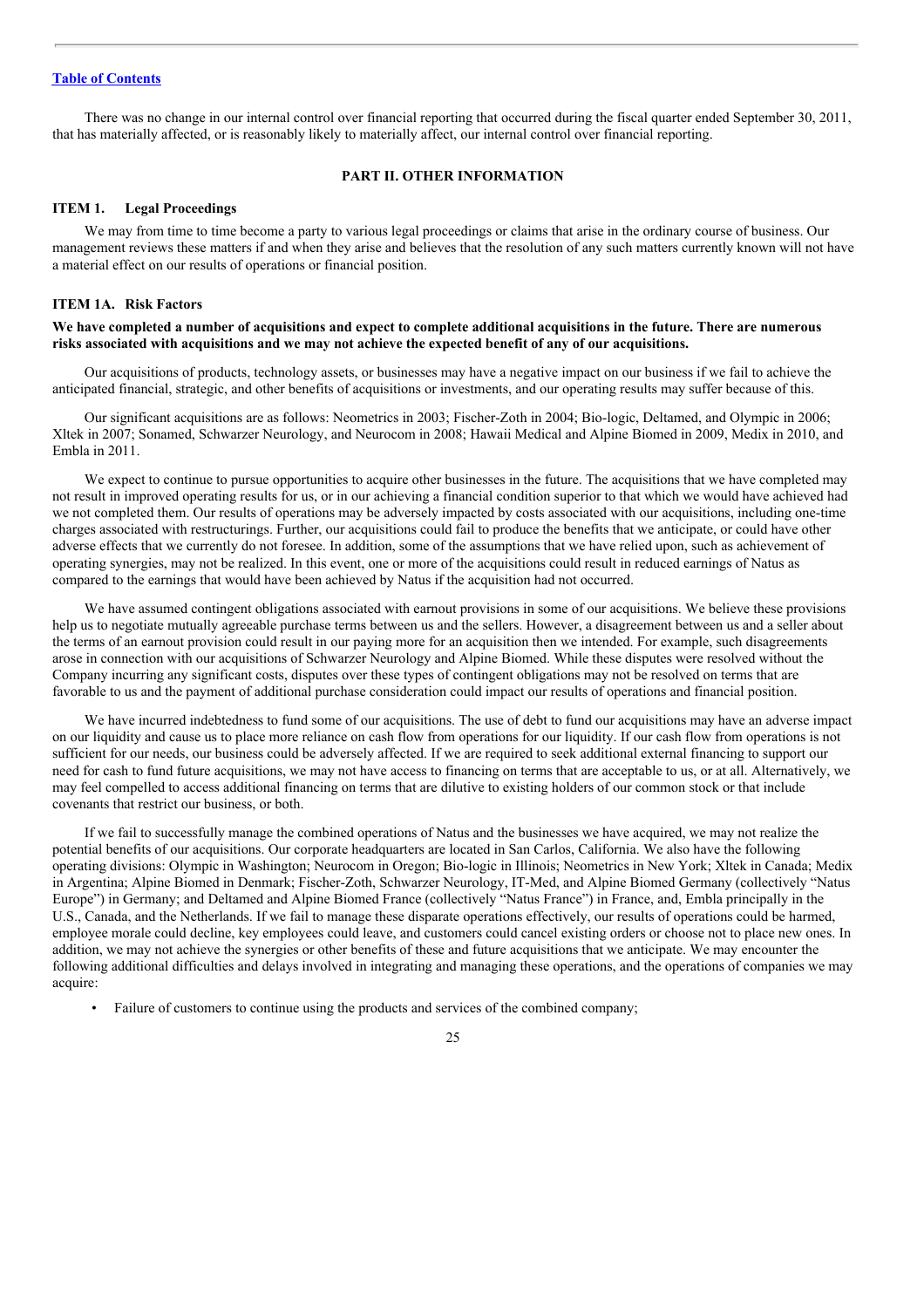- Failure to successfully develop the acquired technology into the desired products or enhancements;
- Assumption of unknown liabilities;
- Failure to understand products or technologies with which we have limited previous experience;
- Failure to compete effectively in new markets;
- Decreased liquidity, restrictive bank covenants, and incremental financing costs associated with debt we may incur to complete future acquisitions; and
- Diversion of the attention of management from other ongoing business concerns.

Our reported operating results may suffer because of impairment charges incurred to write down the carrying amount of intangible assets, including goodwill, generated as a result of the acquisitions.

### Our growth in recent years has depended substantially on the completion of acquisitions and we may not be able to complete acquisitions of this nature or of a relative size in the future to support a similar level of growth

The acquisitions that we have completed have been the primary source of our growth in revenue in recent years. We expend considerable effort in seeking to identify attractive acquisition candidates and, upon doing so, to convince the potential target to consider a sale to us and, ultimately, to negotiate mutually agreeable acquisition terms. If we are not successful in these efforts in the future, our growth rate will not increase at a rate corresponding to that which we have achieved in recent years. Further, as we grow larger it will be necessary to complete the acquisition of larger companies and product lines to support a growth similar to that which we have achieved in the past. The market for attractive acquisitions is competitive and others with greater financial resources than we have may be better positioned than we are to acquire desirable targets. Further, we may not be able to negotiate acquisition terms with target companies that will allow us to achieve positive financial returns from the transaction.

#### **Adverse economic conditions in markets in which we operate may harm our business**

Unfavorable changes in U.S. and international economic environments may adversely affect our business and financial results. Economic conditions in the countries in which we operate and sell products worsened and global financial markets subsequently experienced significant volatility and declines throughout much of 2009. Although economic conditions improved in 2010, they have again deteriorated in 2011. During challenging economic times, and in tight credit markets, our customers may delay or reduce capital expenditures. This could result in reductions in sales of our products, longer sales cycles, difficulties in collection of accounts receivable, slower adoption of new technologies, and increased price competition, all of which could impact our results of operations and financial condition. In addition, we expect these factors will cause us to be more cautious in evaluating potential acquisition opportunities, which could hinder our ability to grow through acquisition while these conditions persist.

#### We have initiated changes to our information systems that could disrupt our business and our financial results.

We plan to continuously improve our enterprise resource planning, customer relationship management, and document lifecycle management systems to support the form, functionality, and scale of our business. These types of transitions frequently prove disruptive to the underlying business of an enterprise and may cause us to incur higher costs than we anticipate. Failure to manage a smooth transition to the new systems and the ongoing operations and support of the new systems could materially harm our business operations.

For example, we are currently in the process of implementing the rollout of a new worldwide enterprise resource planning application. Until we have completed this ERP implementation, we will be dependent on multiple platforms. We may experience difficulties in implementing the ERP and we may fail to gain the efficiencies the implementation is designed to produce. The implementation could also be disruptive to our operations, including the ability to timely ship and track product orders to customers, project inventory requirements, manage our supply chain and otherwise adequately service our customers.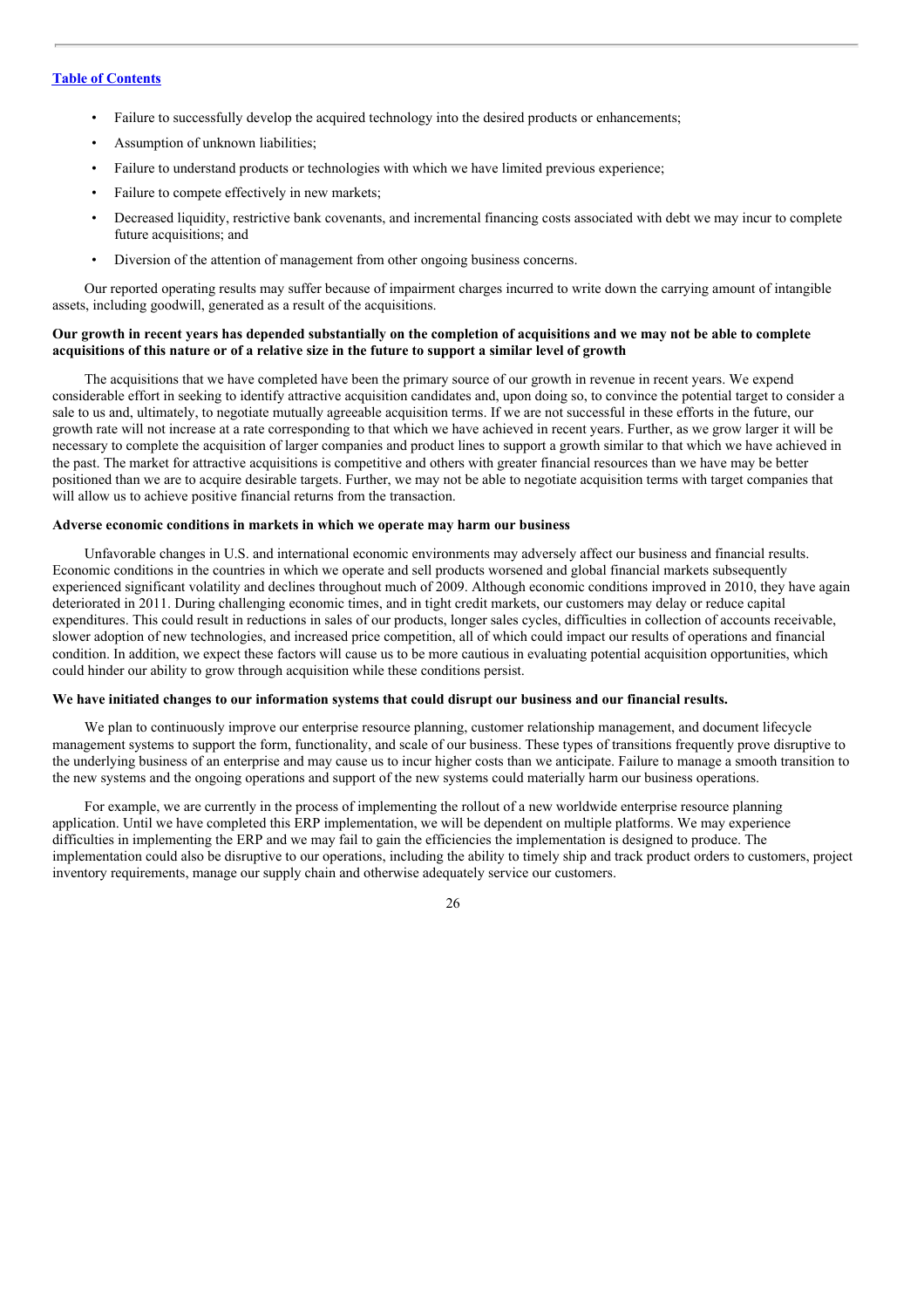### Future changes in technology or market conditions could result in adjustments to our recorded asset balance for intangible assets. **including goodwill, resulting in additional charges that could significantly impact our operating results**

Our balance sheet includes significant intangible assets, including goodwill and other acquired intangible assets. The determination of related estimated useful lives and whether these assets are impaired involves significant judgment. Our ability to accurately predict future cash flows related to these intangible assets might be hindered by events over which we have no control. Due to the highly competitive nature of the medical device industry, new technologies could impair the value of our intangible assets if they create market conditions that adversely affect the competitiveness of our products. Any future determination that these assets are carried at greater than their fair value could result in substantial impairment charges, which could significantly impact our operating results.

#### We may not be able to preserve the value of our intellectual property because we may not be able to protect access to it or we may **lose our intellectual property rights due to expiration of our licenses or patents**

If we fail to protect our intellectual property rights or if our intellectual property rights do not adequately cover the technology we employ, other medical device companies could sell products with features similar to ours, and this could reduce demand for our products. We protect our intellectual property through a combination of patent, copyright, trade secret and trademark laws. Despite our efforts to protect our proprietary rights, others may attempt to copy or otherwise improperly obtain and use our products or technology. Policing unauthorized use of our technology is difficult and expensive, and we cannot be certain that the steps we have taken will prevent misappropriation. Our means of protecting our proprietary rights may be inadequate. Enforcing our intellectual property rights could be costly and time consuming and may divert our management's attention and resources. Failing to enforce our intellectual property rights could also result in the loss of those rights.

### If health care providers are not adequately reimbursed for procedures conducted with our devices or supplies, or if reimbursement **policies change adversely, we may not be successful marketing and selling our products or technologies**

Clinicians, hospitals, and government agencies are unlikely to purchase our products if they are not adequately reimbursed for the procedures conducted with our devices or supplies. Unless a sufficient amount of conclusive, peer-reviewed clinical data about our products has been published, third-party payors, including insurance companies and government agencies, may refuse to provide reimbursement. Furthermore, even if reimbursement is provided, it may not be adequate to fully compensate the clinicians or hospitals. Some third-party payors may impose restrictions on the procedures for which they will provide reimbursement. If health care providers cannot obtain sufficient reimbursement from third-party payors for our products or the screenings conducted with our products, we may not achieve significant market acceptance of our products. Acceptance of our products in international markets will depend upon the availability of adequate reimbursement or funding within prevailing healthcare payment systems. Reimbursement, funding, and healthcare payment systems vary significantly by country. We may not obtain approvals for reimbursement in a timely manner or at all.

Adverse changes in reimbursement policies in general could harm our business. We are unable to predict changes in the reimbursement methods used by third-party health care payors, particularly those in countries and regions outside the U.S. For example, some payors are moving toward a managed care system in which providers contract to provide comprehensive health care for a fixed cost per person. In a managed care system, the cost of our products may not be incorporated into the overall payment for patient care or there may not be adequate reimbursement for our products separate from reimbursement for other procedures.

### Healthcare reforms, changes in healthcare policies, and changes to third-party reimbursements for our products may affect **demand for our products**

In March 2010 the U. S. government signed into law the *Patient Protection and Affordable Care Act* and the *Health Care & Education Reconciliation Act*. These laws are intended to, among other things, curb rising healthcare costs, including those that could significantly affect reimbursement for our products. The policies supporting these laws include: basing reimbursement policies and rates on clinical outcomes; the comparative effectiveness and costs of different treatment technologies and modalities; imposing price controls; and other measures. Future significant changes in the healthcare systems in the United States or elsewhere could also have a negative impact on the demand for our current and future products. These include changes that may reduce reimbursement rates for our products and changes that may be proposed or implemented by the U.S. Presidential administration or Congress.

There are numerous steps required to implement these laws. Because of the unsettled nature of these reforms, we cannot predict what additional healthcare reforms will be implemented at the federal or state level, or the effect that any future legislation or regulation will have on our business. There is also considerable uncertainty of the impact of these reforms on the medical device market as a whole. If we fail to effectively react to the implementation of health care reform, our business may be adversely affected. In addition, if the excise tax on the sale of medical devices is imposed as enacted, this could increase our costs and have an adverse effect on our results of operations, financial position, and cash flows.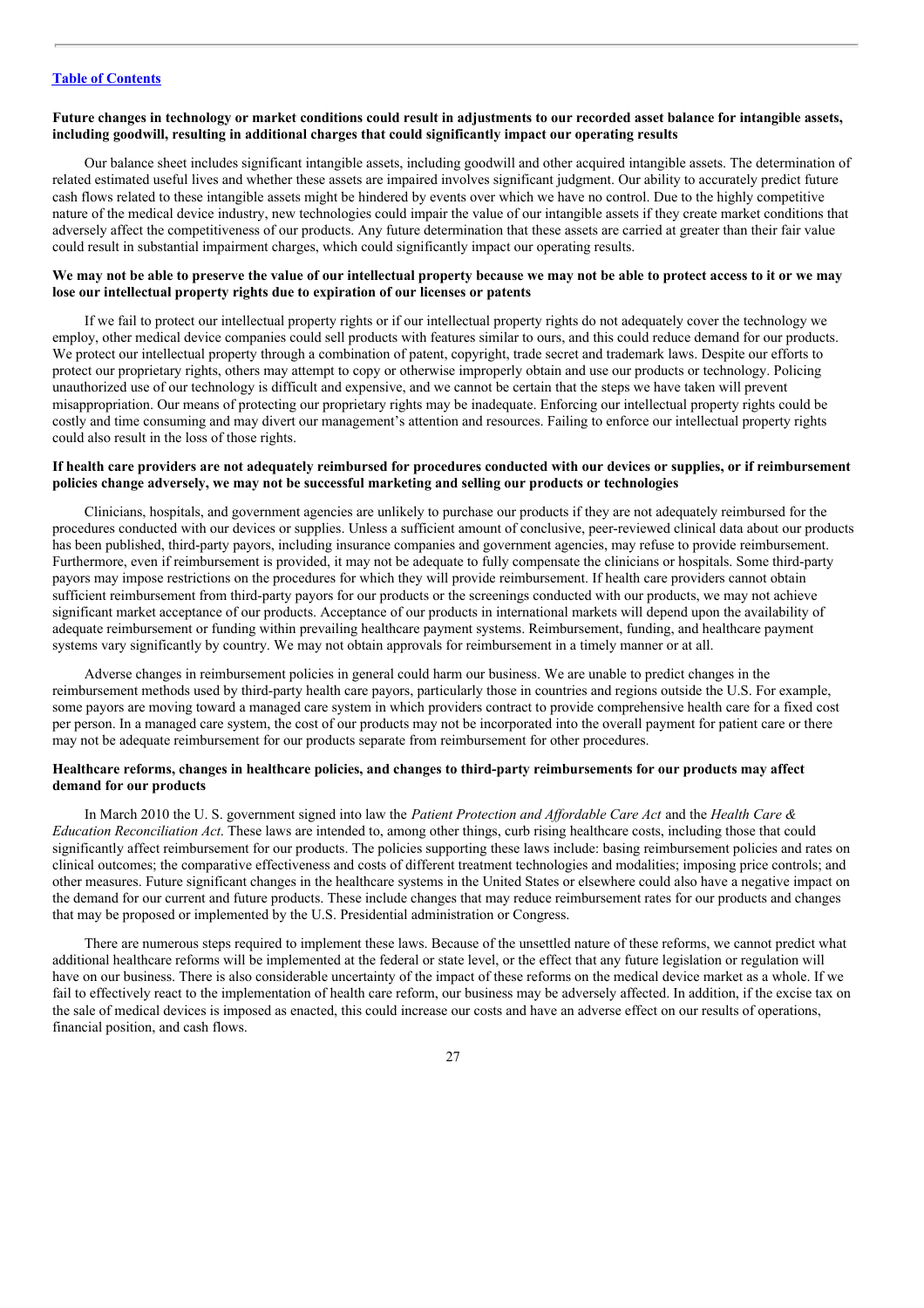### If we fail in our efforts to educate clinicians, government agency personnel, and third-party payors on the effectiveness of our **products, we may not achieve future sales growth**

It is critical to the success of our sales efforts that we educate a sufficient number of clinicians, hospital administrators, and government agencies about our products and the costs and benefits of their use. The commercial success of our products depends upon clinician, government agency, and other third-party payer confidence in the economic and clinical benefits of our products as well as their comfort with the efficacy, reliability, sensitivity and specificity of our products. We believe that clinicians will not use our products unless they determine, based on published peer-reviewed journal articles and experience, that our products provide an accurate and cost-effective alternative to other means of testing or treatment. Our customers may choose to use competitive products, which may be less expensive or may provide faster results than our devices. Clinicians are traditionally slow to adopt new products, testing practices and clinical treatments, partly because of perceived liability risks and the uncertainty of third-party reimbursement. If clinicians, government agencies and hospital administrators do not adopt our products, we may not maintain profitability. Factors that may adversely affect the medical community's acceptance of our products include:

- Publication of clinical study results that demonstrate a lack of efficacy or cost-effectiveness of our products;
- Changing governmental and physician group guidelines;
- Actual or perceived performance, quality, price, and total cost of ownership deficiencies of our products relative to other competitive products;
- Our ability to maintain and enhance our existing relationships and to form new relationships with leading physicians, physician organizations, hospitals, state laboratory personnel, and third-party payers;
- Changes in state and third-party payer reimbursement policies for our products; and
- Repeal of laws requiring universal newborn hearing screening and metabolic screening.

### Sales through group purchasing organizations (GPOs) and sales to high volume purchasers may reduce our average selling prices, **which could reduce our operating margins**

We have entered, and expect in the future to enter into agreements with customers who purchase high volumes of our products. Our agreements with these customers may contain discounts from our normal selling prices and other special pricing considerations, which could cause our operating margins to decline. In addition, we have entered into agreements to sell our products to members of GPOs, which negotiate volume purchase prices for medical devices and supplies for member hospitals, group practices and other clinics. While we make sales directly to GPO members, the GPO members receive volume discounts from our normal selling price and may receive other special pricing considerations from us. Sales to members of all GPOs accounted for approximately 18%, 24% and 31% of our total revenue during 2010, 2009 and 2008, respectively, and sales to members of one GPO, Novation, accounted for approximately 6%, 8% and 10% of our total revenue in 2010, 2009 and 2008, respectively. Other of our existing customers may be members of GPOs with which we do not have agreements. Our sales efforts through GPOs may conflict with our direct sales efforts to our existing customers. If we enter into agreements with new GPOs and some of our existing customers begin purchasing our products through those GPOs, our operating margins could decline.

### Demand for some of our products depends on the capital spending policies of our customers, and changes in these policies could **harm our business**

A majority of customers for our products are hospitals, physician offices, and clinics. Many factors, including public policy spending provisions, available resources, and economic cycles have a significant effect on the capital spending policies of these entities and therefore the amount that they can spend on our equipment products. If budget resources limit the capital spending of our customers, they will be unlikely to either purchase any new equipment from us or upgrade to any of our newer equipment products. Lack of liquidity in credit markets and uncertainty about future economic conditions can have an adverse effect on the spending patterns of our customers. These factors can have a significant adverse effect on the demand for our products.

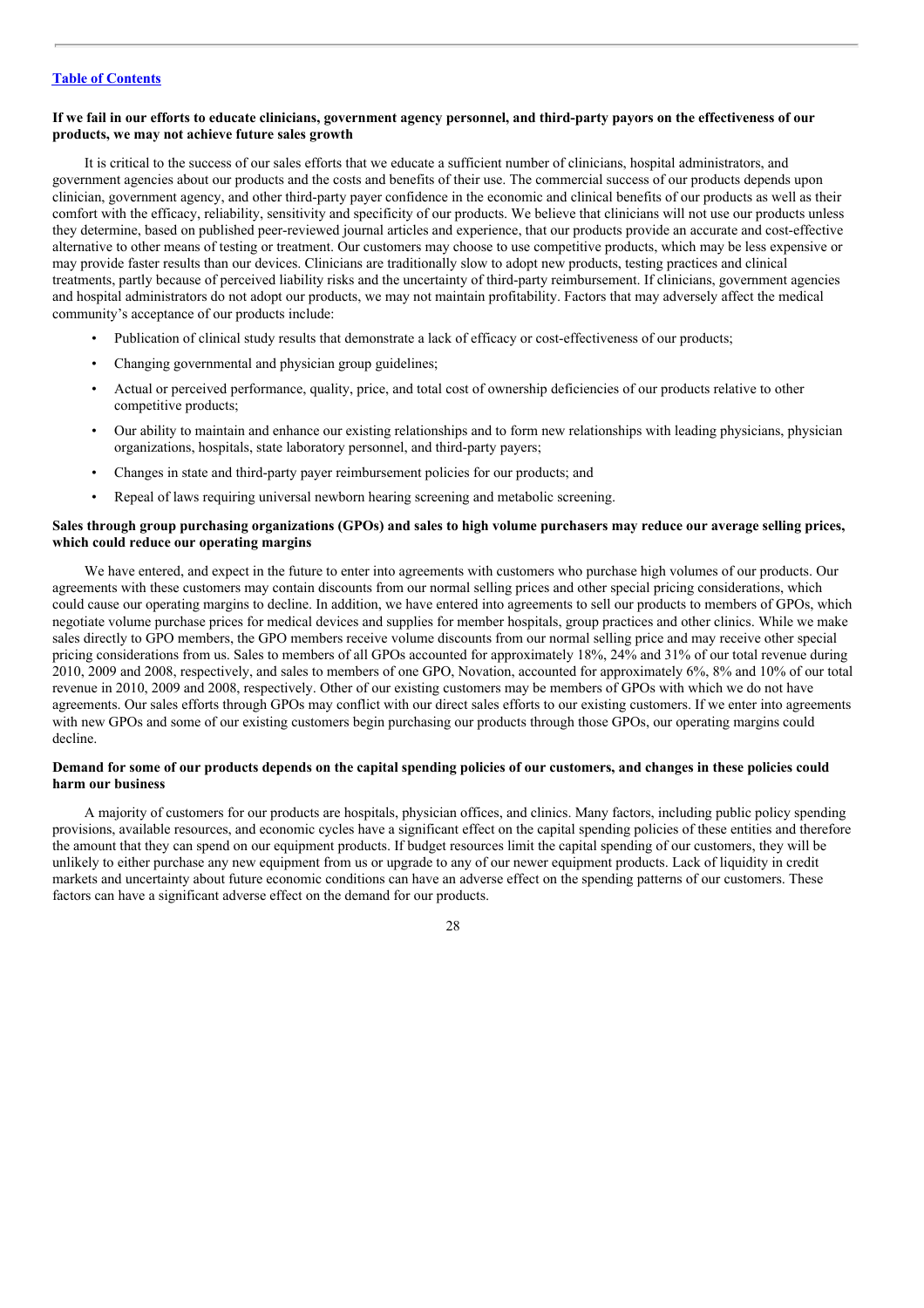### Our markets are very competitive and in the United States we sell certain of our products in a mature market

We face competition from other companies in all of our product lines. Our competitors range from small privately held companies to multinational corporations and their product offerings vary in scope and breadth. We do not believe that any single competitor is dominant in any of our product lines.

The markets for certain of our products in the U.S., including the newborn hearing screening and EEG monitoring markets, are mature and we are unlikely to see significant growth for such products in the U.S. In the U.S. we derive a significant portion of our revenue from the sale of disposable supplies that are used with our hearing screening devices. Because these disposable supply products can generate high margins, we expect that our products, particularly our hearing screening disposable supply products, could face increasing competition, including competitors offering lower prices, which could have an adverse effect on our revenue and margins.

Our competitors may have certain competitive advantages, which include the ability to devote greater resources to the development, promotion, and sale of their products. Consequently, we may need to increase our efforts, and related expenses for research and development, marketing, and selling to maintain or improve our position.

We expect recurring sales to our existing customers to generate a majority of our revenue in the future, and if our existing customers do not continue to purchase products from us, our revenue may decline.

### Our operating results may decline if we do not succeed in developing, acquiring, and marketing additional products or improving **our existing products**

We intend to develop additional products and technologies, including enhancements of existing products, for the screening, detection, treatment, monitoring and tracking of common medical ailments. Developing new products and improving our existing products to meet the needs of current and future customers requires significant investments in research and development. If we fail to successfully sell new products, update our existing products, or timely react to changes in technology, our operating results may decline as our existing products reach the end of their commercial life cycles.

### Our plan to expand our international operations will result in increased costs and is subject to numerous risks; if our efforts are **not successful, this could harm our business**

We have expanded our international operations through acquisitions and plan to expand our international sales and marketing efforts to increase sales of our products in foreign countries. We may not realize corresponding growth in revenue from growth in international unit sales, due to the lower average selling prices we receive on sales outside of the U.S. Even if we are able to successfully expand our international selling efforts, we cannot be certain that we will be able to create or increase demand for our products outside of the U.S. Our international operations are subject to other risks, which include:

- Impact of possible recessions in economies outside the U.S.;
- Political and economic instability, including instability related to war and terrorist attacks;
- Contractual provisions governed by foreign law, such as local law rights to sales commissions by terminated distributors;
- Decreased healthcare spending by foreign governments that would reduce international demand for our products;
- Continued strengthening of the U.S. dollar relative to foreign currencies that could make our products less competitive because approximately half of our international sales are denominated in U.S. dollars;
- Greater difficulty in accounts receivable collection and longer collection periods;
- Difficulties of staffing and managing foreign operations;
- Reduced protection for intellectual property rights in some countries and potentially conflicting intellectual property rights of third parties under the laws of various foreign jurisdictions;
- Difficulty in obtaining and maintaining foreign regulatory approval; and
- Attitudes by clinicians, and cost reimbursement policies, towards use of disposable supplies that are potentially unfavorable to our business.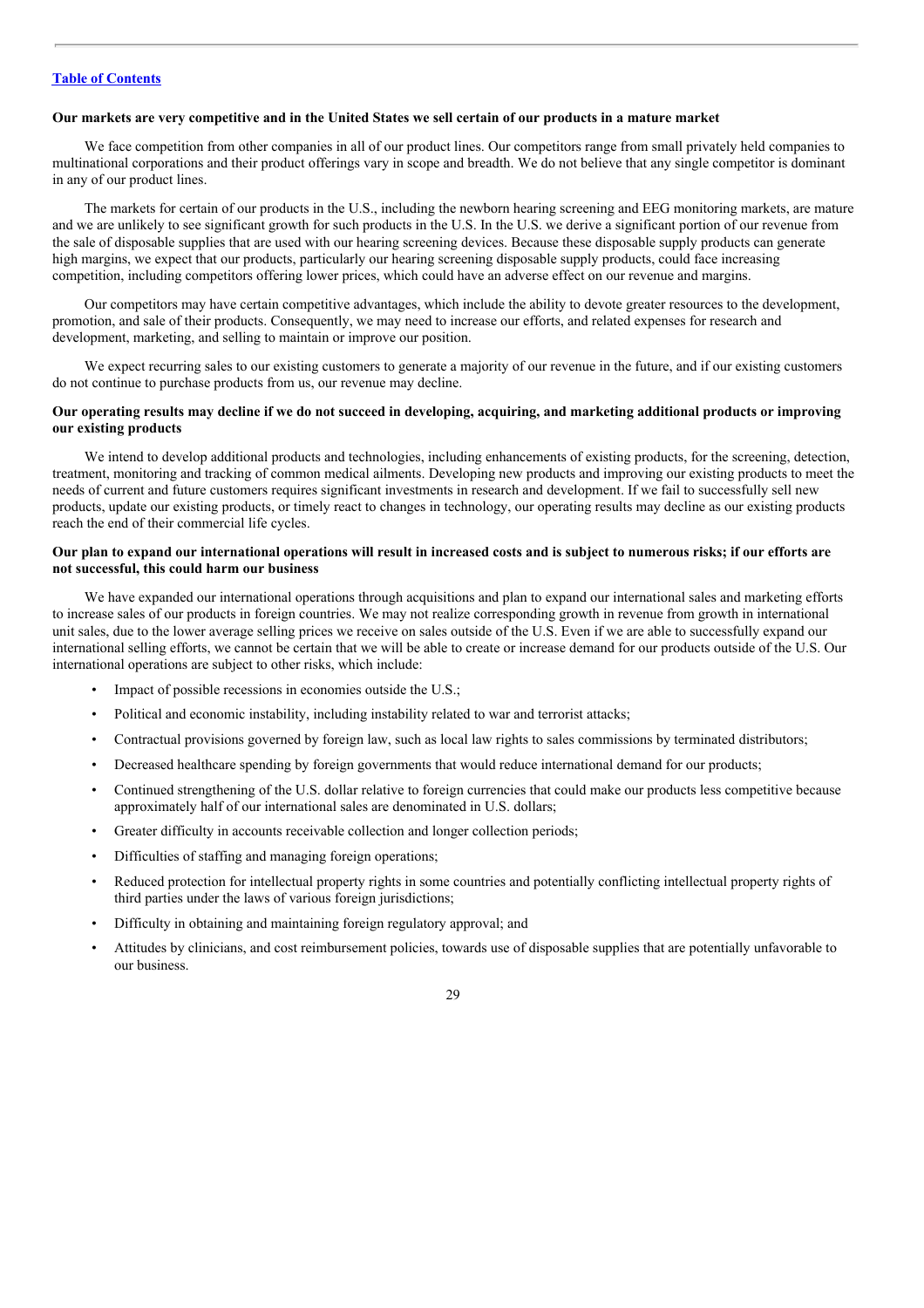In particular, our international sales could be adversely affected by a strengthening of the U.S. dollar relative to other foreign currencies, which makes our products more costly to international customers for sales denominated in U.S. dollars.

### **Our operating results may suffer because of our exposure to foreign currency exchange rate fluctuations**

Substantially all of our sales contracts with our U.S. based customers provide for payment in U.S. dollars. With the exception of our Canadian operations, substantially all of the revenue and expenses of our foreign subsidiaries are denominated in the applicable foreign currency. To date we have executed only limited foreign currency contracts to hedge these currency risks. Our future revenue and expenses may be subject to volatility due to exchange rate fluctuations that could result in foreign exchange gains and losses associated with foreign currency transactions and the translation of assets and liabilities denominated in foreign currencies.

Substantially all our sales from our U.S. operations to our international distributors provide for payment in U.S. dollars. A strengthening of the U.S. dollar relative to other foreign currencies could increase the effective cost of our products to our international distributors as their functional currency is typically not the U.S. dollar. This could have a potential adverse effect on our ability to increase or maintain average selling prices of our products to our foreign-based customers.

### If guidelines mandating universal newborn hearing screening do not continue to develop in foreign countries and governments do not mandate testing of all newborns as we anticipate, or if those guidelines have a long phase-in period, our sales of newborn **hearing screening products may not achieve the revenue growth we have achieved in the past**

We estimate that approximately 95% of the children born in the U.S. are currently being tested for hearing impairment prior to discharge from the hospital. To date, there has been only limited adoption of newborn hearing screening prior to hospital discharge by foreign governments, and when newborn hearing screening programs are enacted by foreign governments there can be a phase-in period spanning several years. The widespread adoption of guidelines depends, in part, on our ability to educate foreign government agencies, neonatologists, pediatricians, third-party payors, and hospital administrators about the benefits of universal newborn hearing screening as well as the use of our products to perform the screening and monitoring. Our revenue from our newborn hearing screening product lines may not grow if foreign governments do not require universal newborn hearing screening prior to hospital discharge, if physicians or hospitals are slow to comply with those guidelines, or if governments provide for a lengthy phase-in period for compliance.

### Because we rely on distributors or sub-distributors to sell our products in most of our markets outside of the U.S., our revenue could decline if our existing distributors reduce the volume of purchases from us, or if our relationship with any of these **distributors is terminated**

We currently rely on our distributors or sub-distributors for a majority of our sales outside the U.S. Some distributors also assist us with regulatory approvals and education of clinicians and government agencies. We intend to continue our efforts to increase our sales in Europe, Japan, and other developed countries. If we fail to sell our products through our international distributors, we would experience a decline in revenues unless we begin to sell our products directly in those markets. We cannot be certain that we will be able to attract new international distributors to market our products effectively or provide timely and cost-effective customer support and service. Even if we are successful in selling our products through new distributors, the rate of growth of our revenue could be harmed if our existing distributors do not continue to sell a large dollar volume of our products. None of our existing distributors are obligated to continue selling our products.

We may be subject to foreign laws governing our relationships with our international distributors. These laws may require us to make payments to our distributors if we terminate our relationship for any reason, including for cause. Some countries require termination payments under local law or legislation that may supersede our contractual relationship with the distributor. Any required payments would adversely affect our operating results.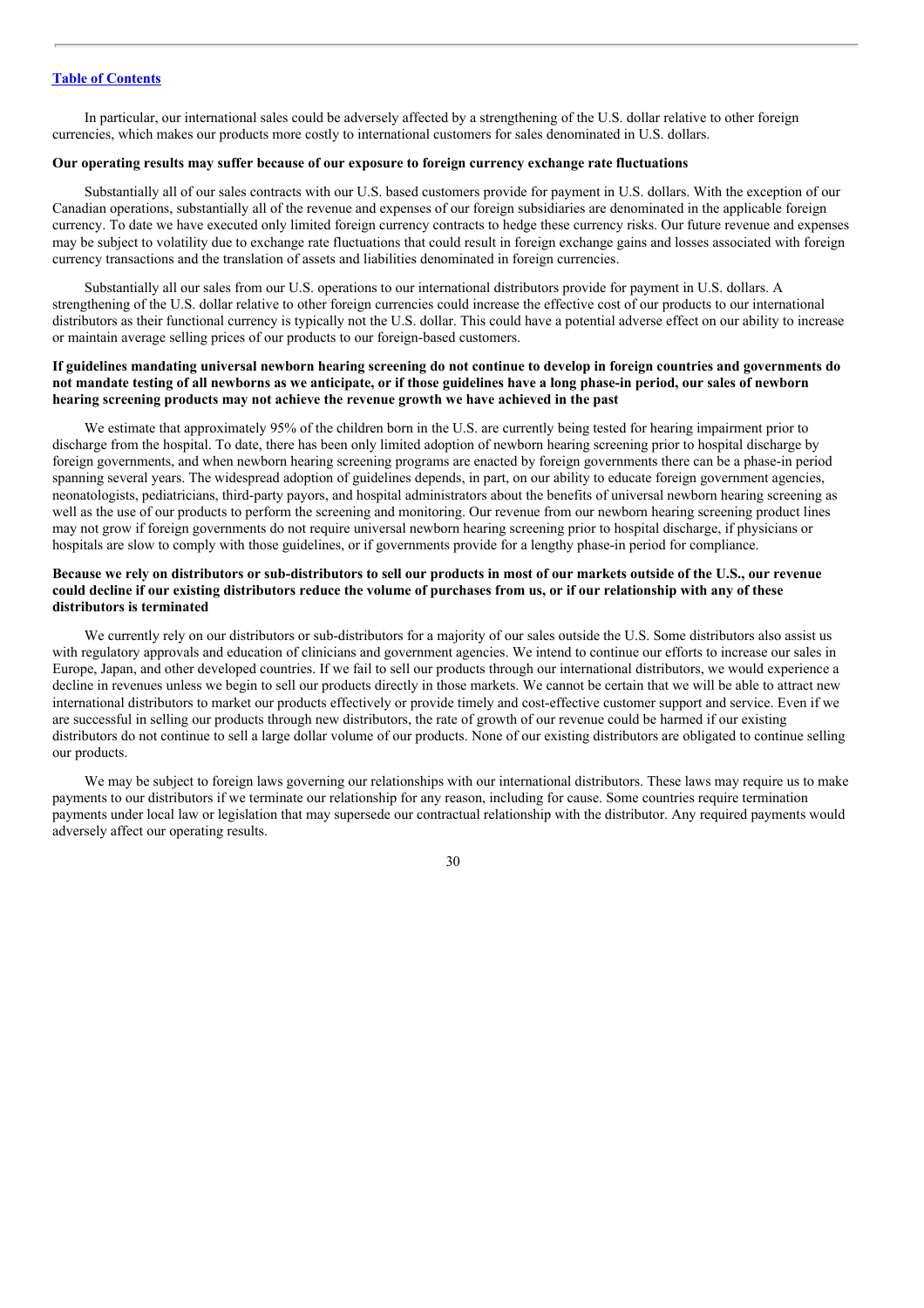### If we lose our relationship with any supplier of key product components or our relationship with a supplier deteriorates or key components are not available in sufficient quantities, our manufacturing could be delayed and our business could suffer

We contract with third parties for the supply of some of the components used in our products and the production of our disposable products. Some of our suppliers are not obligated to continue to supply us. We have relatively few sources of supply for some of the components used in our products and in some cases we rely entirely on sole-source suppliers. In addition, the lead-time involved in the manufacturing of some of these components can be lengthy and unpredictable. If our suppliers become unwilling or unable to supply us with components meeting our requirements, it might be difficult to establish additional or replacement suppliers in a timely manner, or at all. This would cause our product sales to be disrupted and our revenue and operating results to suffer.

Replacement or alternative sources might not be readily obtainable due to regulatory requirements and other factors applicable to our manufacturing operations. Incorporation of components from a new supplier into our products may require a new or supplemental filing with applicable regulatory authorities and clearance or approval of the filing before we could resume product sales. This process may take a substantial period of time, and we may not be able to obtain the necessary regulatory clearance or approval. This could create supply disruptions that would harm our product sales and operating results.

### We depend upon key employees in a competitive market for skilled personnel, and, without additional employees, we cannot grow **or maintain profitability**

Our products and technologies are complex, and we depend substantially on the continued service of our senior management team. The loss of any of our key employees could adversely affect our business and slow our product development process. Our future success also will depend, in part, on the continued service of our key management personnel, software engineers, and other research and development employees, and our ability to identify, hire, and retain additional personnel, including customer service, marketing, and sales staff. Demand for these skilled employees in our industry is very competitive due to the limited number of people available with the necessary technical skills and understanding of our product technologies. We may be unable to attract and retain personnel necessary for the development of our business.

### Our ability to market and sell products depends upon receipt of domestic and foreign regulatory approval of our products and manufacturing operations. Our failure to obtain or maintain regulatory approvals and compliance could negatively affect our **business**

Our products and manufacturing operations are subject to extensive regulation in the United States by the FDA and by similar regulatory agencies in other countries. Our products are classified as medical devices. Medical devices are subject to extensive regulation by the FDA pursuant to regulations that are wide ranging and govern, among other things: design and development; manufacturing and testing; labeling; storage and record keeping; advertising, promotion, marketing, sales distribution and export; and surveillance and reporting of deaths or serious injuries.

Unless an exemption applies, each medical device that we propose to market in the U.S. must first receive one of the following types of FDA premarket review authorizations:

- Clearance via Section 510(k) of the Food, Drug, and Cosmetics Act of 1938, as amended; or
- Premarket approval via Section 515 of the Food, Drug, and Cosmetics Act if the FDA has determined that the medical device in question poses a greater risk of injury.

The FDA will clear marketing of a medical device through the  $510(k)$  process if it is demonstrated that the new product is substantially equivalent to other 510(k)-cleared products. The premarket approval application process is much more costly, lengthy and uncertain than the 510(k) process, and must be supported by extensive data from preclinical studies and human clinical trials. The FDA may not grant either 510(k) clearance or premarket approval for any product we propose to market. Further, any modification to a 510(k) cleared device that could significantly affect its safety or effectiveness, or that would constitute a major change in its intended use, design or manufacture, requires a new 510(k) clearance or, possibly, approval of a premarket approval application. The FDA requires every manufacturer to make this determination in the first instance, but the FDA may review any manufacturer's decision. If the FDA requires us to seek 510(k) clearance or premarket approval for modification of a previously cleared product for which we have concluded that new clearances or approvals are unnecessary, we may be required to cease marketing or to recall the modified product until we obtain clearance or approval, and we may be subject to significant regulatory fines or penalties. Further, our products could be subject to recall if the FDA determines, for any reason, that our products are not safe or effective.

Delays in receipt of, or failure to receive, clearances or approvals, the loss of previously received clearances or approvals, or the failure to comply with existing or future regulatory requirements could adversely impact our operating results. If the FDA finds that we have failed to comply with these requirements, the Agency can institute a wide variety of enforcement actions, ranging from a public warning letter to more severe sanctions such as:

• Fines, injunctions and civil penalties;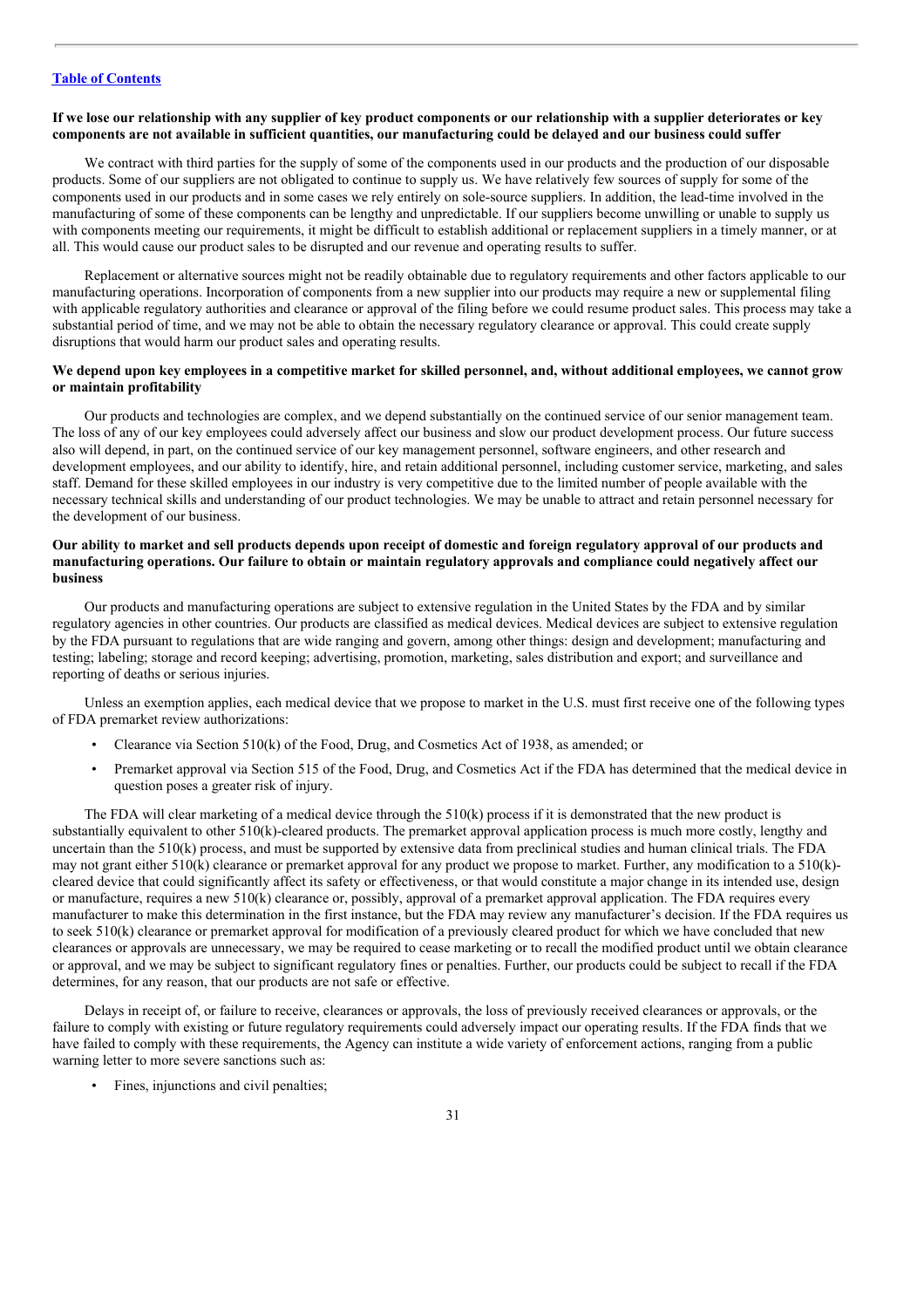- Recall or seizure of our products:
- Issuance of public notices or warnings;
- Imposition of operating restrictions, partial suspension, or total shutdown of production;
- Refusal of our requests for Section 510(k) clearance or premarket approval of new products;
- Withdrawal of Section 510(k) clearance or premarket approvals already granted; or
- Criminal prosecution.

Domestic regulation of our products and manufacturing operations, other than that which is administered by the FDA, includes the Environmental Protection Act, the Occupational Safety and Health Act, and state and local counterparts to these Acts.

### Our business would be harmed if the FDA determines that we have failed to comply with applicable regulations governing the **manufacture of our products and/or we do not pass an inspection**

We and our suppliers are required to demonstrate and maintain compliance with the FDA's Quality System Regulation. The Quality System Regulation sets forth the FDA's requirements for good manufacturing practices of medical devices and includes requirements for, among other things, the design, testing, production processes, controls, quality assurance, labeling, packaging, storage and shipping of such products. In addition, we and our suppliers must engage in extensive recordkeeping and reporting and must make available our manufacturing facility and records for periodic unscheduled inspections by federal, state and foreign agencies, including the FDA. We cannot assure you that we and our suppliers are or will continue to be in full compliance with the Quality System Regulation, and that we will not encounter any manufacturing difficulties.

Failure of our third party suppliers and manufacturers or us to comply with applicable regulations could result in sanctions being imposed on us, including, among other things, fines, injunctions, civil penalties, failure of regulatory authorities to grant marketing approval of our products, delays, suspension or withdrawal of approvals, seizures or recalls of products and manufacturing restrictions, any of which could harm our business.

### **Our Olympic Cool-Cap product is subject to greater products liability exposure and FDA regulation**

The FDA classifies medical devices into one of three classes depending on the degree of risk associated with each medical device and the extent of controls that are needed to ensure safety and effectiveness. Devices deemed to pose lower risk are placed in either Class I or Class II. Devices deemed by the FDA to pose the greatest risk, such as life-sustaining, life supporting or implantable devices, or a device deemed to not be substantially equivalent to a previously cleared 510(k) device are placed in class III, and generally require premarket approval from the FDA before they may be marketed.

Our Olympic Cool-Cap is a Class III minimally invasive medical device, and as such we may be subject to an increased product liability risk relative to our other Class I and Class II non-invasive products. In addition, this type of product is subject to greater FDA oversight than our other products and there is greater risk that sales of the product could be interrupted due to the premarket approval processes of the FDA and other regulatory bodies.

### Our business may suffer if we are required to revise our labeling or promotional materials, or if the FDA takes an enforcement **action against us for off-label uses**

We are prohibited by the FDA from promoting or advertising our medical device products for uses not within the scope of our clearances or approvals, or from making unsupported promotional claims about the benefits of our products. If the FDA determines that our claims are outside the scope of our clearances, or are unsupported, it could require us to revise our promotional claims or take enforcement action against us. If we were subject to such an action by the FDA, our sales could be delayed, our revenue could decline, and our reputation among clinicians could be harmed. Likewise, if we acquire new products, either through the purchase of products, technology assets, or businesses, that are subsequently deemed to have inadequate supporting data, we may be required to (i) obtain adequate data, which could be costly and impede our ability to market these products, or (ii) modify the labeling on these products, which could impair their marketability, as described above.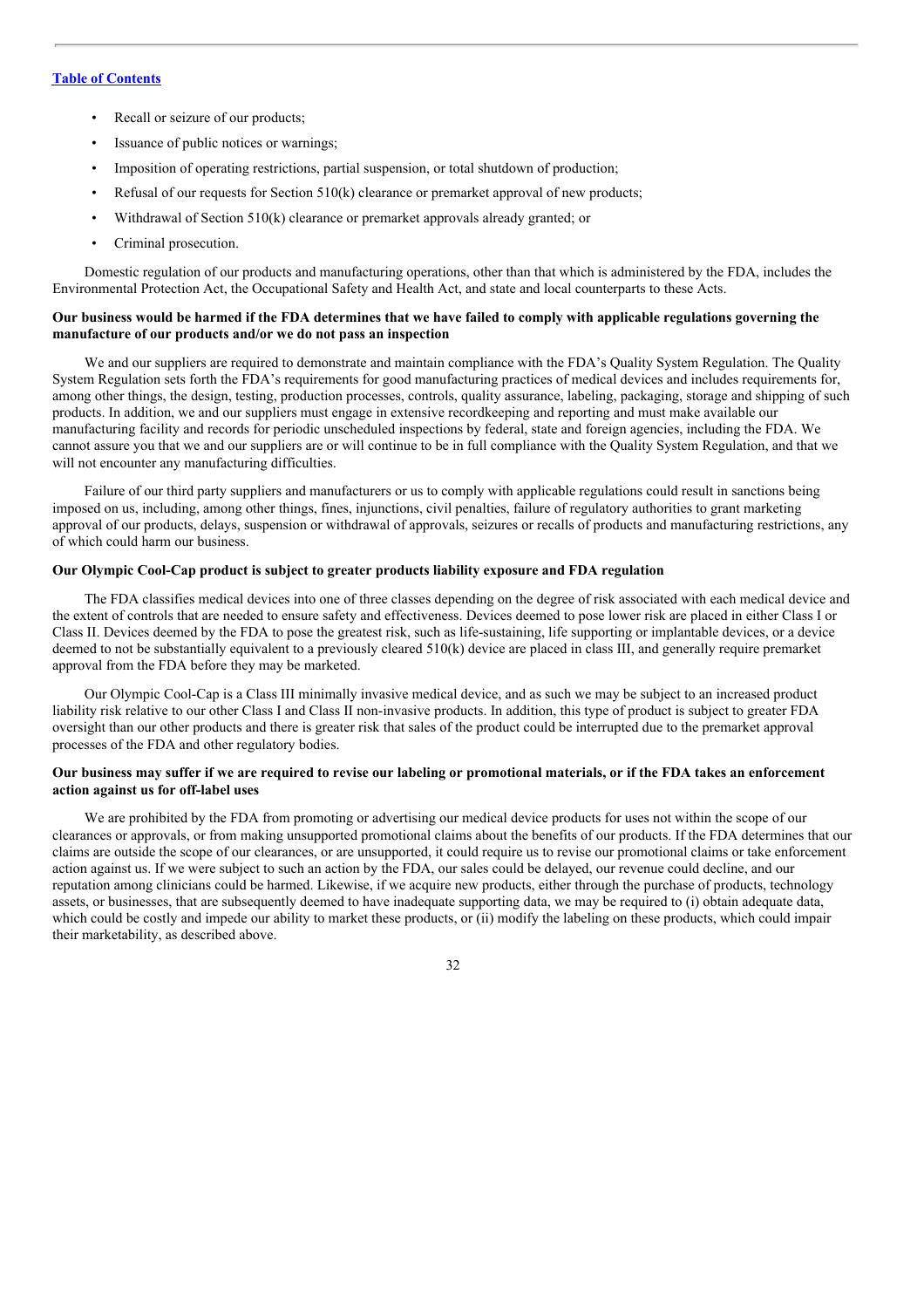### If we deliver products with defects, we may incur costs to repair and, possibly, recall that product and market acceptance of our **products may decrease.**

The manufacturing and marketing of our products involve an inherent risk of our delivering a defective product or products that do not otherwise perform as we expect. We may incur substantial expense to repair any such products and may determine to recall such a product, even if not required to do so under applicable regulations. Any such recall would be time consuming and expensive. Product defects or recalls may adversely affect our customers' acceptance of the recalled and other of our products. As an example, in the second quarter of 2010 we discontinued selling the Sonamed Clarity newborn hearing screening product line and incurred costs associated with sales concessions awarded customers who traded in a Clarity device for one of our existing newborn hearing screening devices and the write-down of inventory. We also recorded an impairment charge to write-off the carrying value of the Sonamed and Clarity tradenames.

#### If we fail to comply with healthcare regulations, we could face substantial penalties and our business, operations and financial **condition could be adversely affected.**

We do not provide healthcare services, control the referral of patients for healthcare services, nor bill Medicare, Medicaid or other third-party payors; however, due to the breadth of many healthcare laws and regulations, we could be subject to healthcare fraud regulation and enforcement by both the federal government and the states in which we conduct our business. The laws that may affect our ability to operate include: (i) the federal healthcare programs Anti-Kickback Law, which prohibits, among other things, persons from knowingly and willfully soliciting, receiving, offering or paying remuneration, directly or indirectly, in exchange for or to induce either the referral of an individual for, or the purchase, order or recommendation of, any good or service for which payment may be made under federal healthcare programs such as Medicare or Medicaid, (ii) federal false claims laws which prohibit, among other things, individuals or entities from knowingly presenting, or causing to be presented, claims for payment from Medicare, Medicaid, or other third-party payors that are false or fraudulent, and which may apply to entities like us which provide coding and billing advice to customers, and/or (iii) state law equivalents of each of the above federal laws, such as anti-kickback and false claims laws which may apply to items or services reimbursed by any third-party payor, including commercial insurers, many of which differ from their federal counterparts in significant ways, thus complicating compliance efforts.

If our operations are found to be in violation of any of the laws described above or any other governmental regulations that apply to us, we may be subject to penalties, including civil and criminal penalties, damages, fines and the curtailment or restructuring of our operations. Any penalties, damages, fines, curtailment or restructuring of our operations could adversely affect our ability to operate our business and our financial results. The risk of our being found in violation of these laws is increased by the fact that their provisions are open to a variety of interpretations. Any action against us for violation of these laws, even if we successfully defend against it, could cause us to incur significant legal expenses and divert our management's attention from the operation of our business.

#### **Our operating results would suffer if we were subject to a protracted infringement claim**

The medical technology industry is characterized by a substantial amount of litigation and related administrative proceedings regarding patents and intellectual property rights. We expect that medical screening and diagnostic products may become increasingly subject to third-party infringement claims as the number of competitors in our industry grows and the functionality of products overlap. Third parties such as individuals, educational institutions, or other medical device companies may claim that we infringe their intellectual property rights. Any claims, with or without merit, could have any of the following negative consequences:

- Result in costly litigation and damage awards;
- Divert our management's attention and resources;
- Cause product shipment delays or suspensions; or
- Require us to seek to enter into royalty or licensing agreements.

A successful claim of infringement against us could result in a substantial damage award and materially harm our financial condition. Our failure or inability to license the infringed or similar technology, or design and build non-infringing products, could prevent us from selling our products and adversely affect our business and financial results.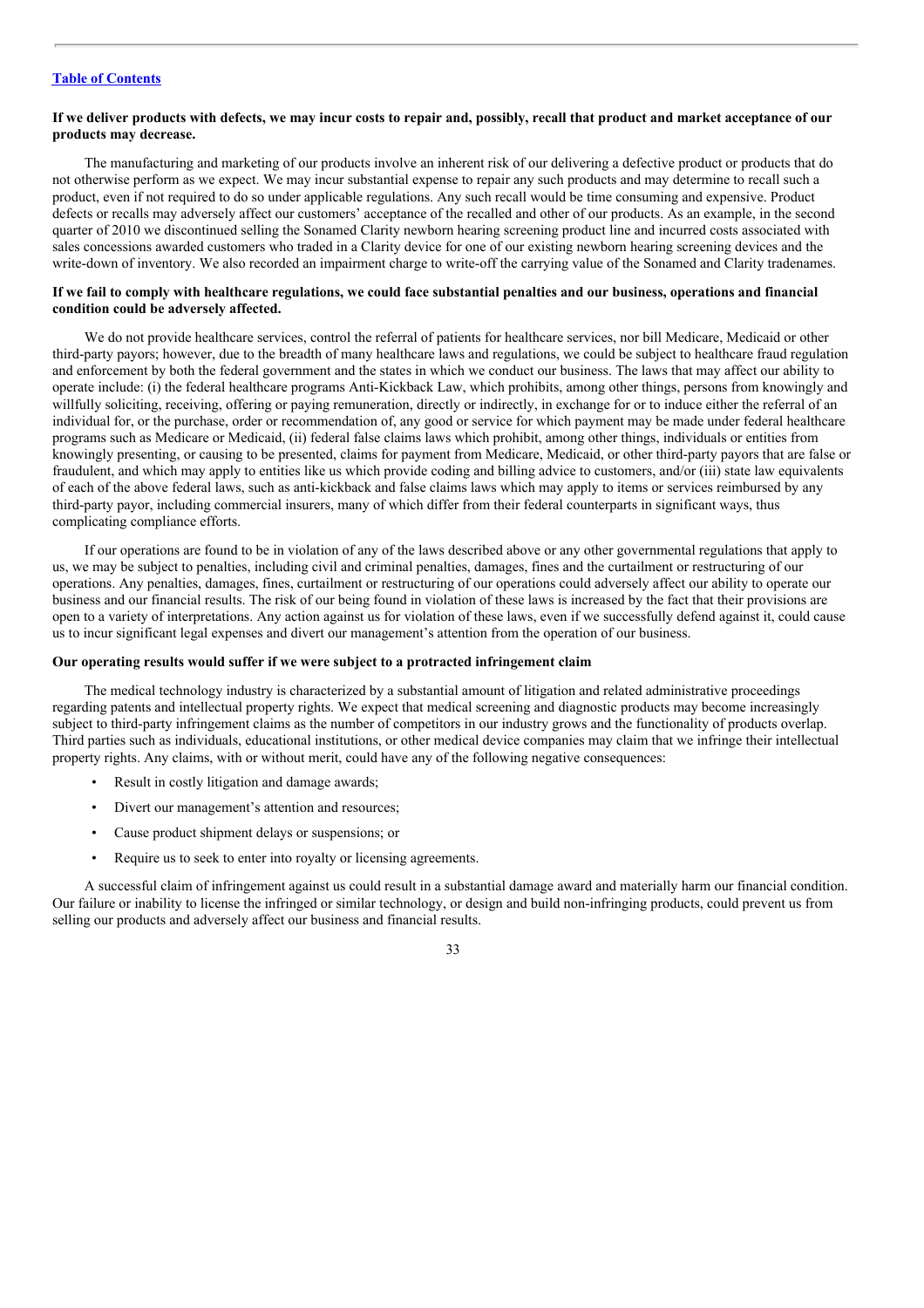We may also find it necessary to bring infringement actions against third parties to seek to protect our intellectual property rights. Litigation of this nature, even if successful, is often expensive and disruptive of our management's attention, and in any event may not lead to a successful result relative to the resources dedicated to any such litigation.

### We license intellectual property rights from third parties and would be adversely affected if our licensors do not appropriately defend their proprietary rights or if we breach any of the agreements under which we license commercialization rights to products **or technology from others**

We license rights from third parties for products and technology that are important to our business. If our licensors are unsuccessful in asserting and defending their proprietary rights, including patent rights and trade secrets, we may lose the competitive advantages we have through selling products that we license from third parties. Additionally, if it is found that our licensors infringe on the proprietary rights of others, we may be prohibited from marketing our existing products that incorporate those proprietary rights. Under our licenses, we are subject to commercialization and development, sublicensing, royalty, insurance and other obligations. If we fail to comply with any of these requirements, or otherwise breach a license agreement, the licensor may have the right to terminate the license in whole or to terminate the exclusive nature of the license.

### Product liability suits against us could result in expensive and time consuming litigation, payment of substantial damages, and an **increase in our insurance rates**

The sale and use of our products could lead to the filing of a product liability claim by someone claiming to have been injured using one of our products or claiming that one of our products failed to perform properly. A product liability claim could result in substantial damages and be costly and time consuming to defend, either of which could materially harm our business reputation or financial condition. Our product liability insurance may not protect our assets from the financial impact of defending a product liability claim. Any product liability claim brought against us, with or without merit, could increase our product liability insurance rates or prevent us from securing any coverage in the future.

### **We have experienced seasonality in the sale of our products**

We experience seasonality in our revenue. For example, our sales typically decline from our fourth fiscal quarter to our first fiscal quarter, due to patterns in the capital budgeting and purchasing cycles of our customers, many of which are government agencies, and the compensation arrangements of our direct sales employees, as those arrangements are tied to calendar-year sales plans. We may also experience declining sales in the third fiscal quarter due to summer holiday and vacation schedules. We anticipate that we will continue to experience these seasonal fluctuations, which may lead to fluctuations in our quarterly operating results. We believe that you should not rely on our results of operations for interim periods as an indication of our expected results in any future period.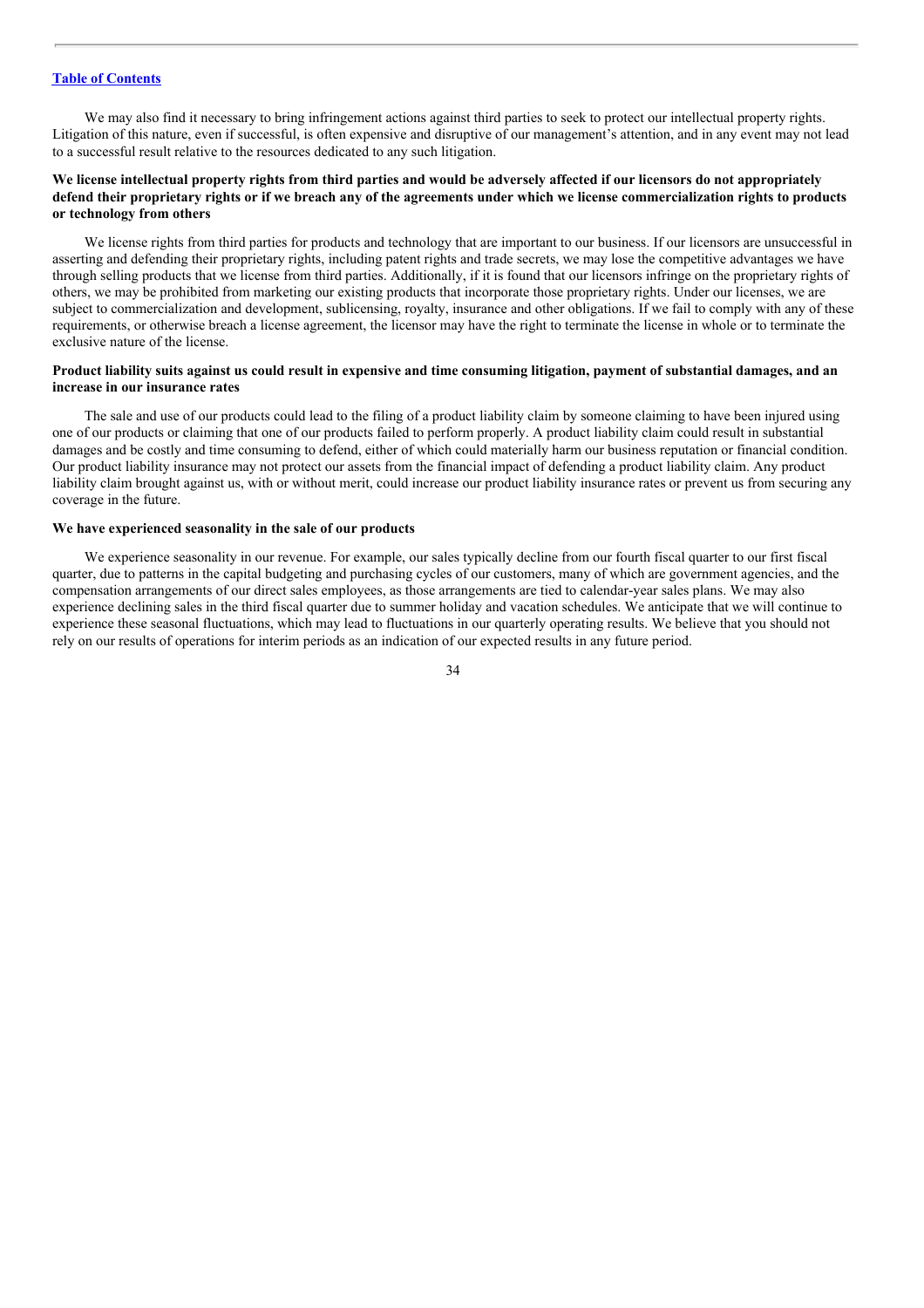# **ITEM 6. Exhibits**

(a) Exhibits

| Exhibit<br>No. |                                                                                                                                                                                         |               | <b>Incorporated By Reference</b> |          |              |  |
|----------------|-----------------------------------------------------------------------------------------------------------------------------------------------------------------------------------------|---------------|----------------------------------|----------|--------------|--|
|                | Exhibit                                                                                                                                                                                 | <b>Filing</b> | <b>Exhibit</b><br>No.            | File No. | File<br>Date |  |
| 10.1           | Form of Stock Option Award Agreement under the Natus Medical Incorporated 2011 Stock<br>Awards Plan                                                                                     |               |                                  |          |              |  |
| 10.2           | Form of Restricted Stock Award Purchase Agreement under the Natus Medical Incorporated<br>2011 Stock Awards Plan                                                                        |               |                                  |          |              |  |
| 10.3           | Form of Restricted Stock Unit Agreement under the Natus Medical Incorporated 2011 Stock<br>Awards Plan                                                                                  |               |                                  |          |              |  |
| 31.1           | Certification of Principal Executive Officer pursuant to Section 302 of the Sarbanes-Oxley Act<br>of 2002                                                                               |               |                                  |          |              |  |
| 31.2           | Certification of Principal Financial Officer pursuant to Section 302 of the Sarbanes-Oxley Act<br>of $2002$                                                                             |               |                                  |          |              |  |
| 32.1           | Certification of Principal Executive Officer and Principal Financial Officer pursuant to 18<br>U.S.C. Section 1350 as adopted pursuant to Section 906 of the Sarbanes-Oxley Act of 2002 |               |                                  |          |              |  |
| 101.INS        | <b>XBRL</b> Instance Document                                                                                                                                                           |               |                                  |          |              |  |
| 101.SCH        | <b>XBRL Taxonomy Extension Schema Document</b>                                                                                                                                          |               |                                  |          |              |  |
| 101.CAL        | <b>XBRL Taxonomy Calculation Linkbase Document</b>                                                                                                                                      |               |                                  |          |              |  |
| 101.LAB        | XBRL Taxonomy Label Linkbase Document                                                                                                                                                   |               |                                  |          |              |  |
| 101.PRE        | <b>XBRL Taxonomy Extension Presentation Linkbase Document</b>                                                                                                                           |               |                                  |          |              |  |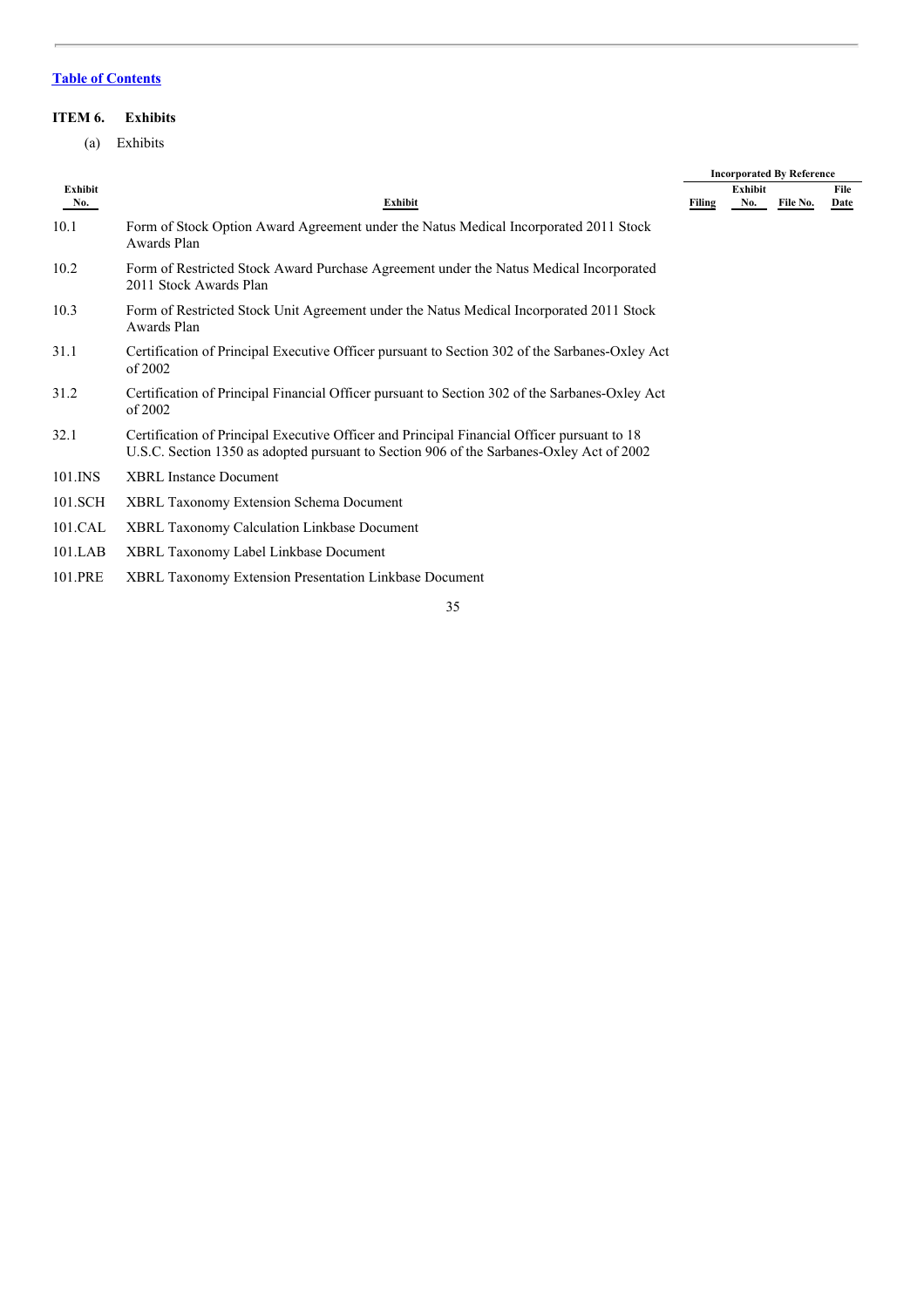# **SIGNATURES**

Pursuant to the requirements of the Securities Exchange Act of 1934, the registrant has duly caused this report to be signed on its behalf by the undersigned thereunto duly authorized.

Dated: November 4, 2011

Dated: November 4, 2011

NATUS MEDICAL INCORPORATED

By: /s/ James B. Hawkins

**James B. Hawkins Chief Executive Officer (Principal Executive Officer)**

By: /s/ Steven J. Murphy

**Steven J. Murphy Vice President Finance and Chief Financial Officer (Principal Financial and Accounting Officer)**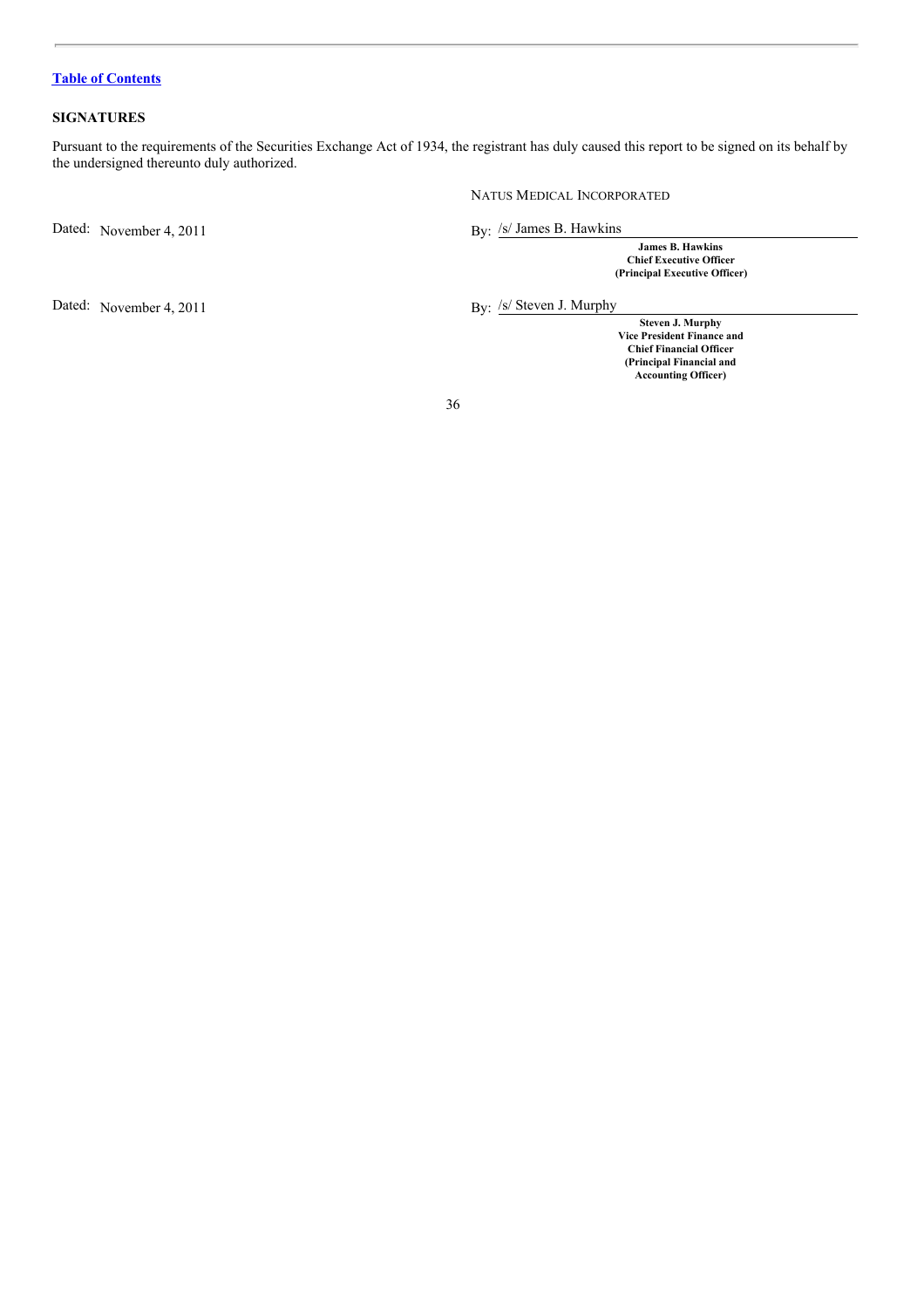# **INDEX TO EXHIBITS**

|                       |                                                                                                                                                                                         |               | <b>Incorporated By Reference</b> |          |              |  |  |
|-----------------------|-----------------------------------------------------------------------------------------------------------------------------------------------------------------------------------------|---------------|----------------------------------|----------|--------------|--|--|
| <b>Exhibit</b><br>No. | Exhibit                                                                                                                                                                                 | <b>Filing</b> | <b>Exhibit</b><br>No.            | File No. | File<br>Date |  |  |
| 10.1                  | Form of Stock Option Award Agreement under the Natus Medical Incorporated 2011 Stock<br>Awards Plan                                                                                     |               |                                  |          |              |  |  |
| 10.2                  | Form of Restricted Stock Award Purchase Agreement under the Natus Medical Incorporated<br>2011 Stock Awards Plan                                                                        |               |                                  |          |              |  |  |
| 10.3                  | Form of Restricted Stock Unit Agreement under the Natus Medical Incorporated 2011 Stock<br>Awards Plan                                                                                  |               |                                  |          |              |  |  |
| 31.1                  | Certification of Principal Executive Officer pursuant to Section 302 of the Sarbanes-Oxley Act<br>of 2002                                                                               |               |                                  |          |              |  |  |
| 31.2                  | Certification of Principal Financial Officer pursuant to Section 302 of the Sarbanes-Oxley Act<br>of 2002                                                                               |               |                                  |          |              |  |  |
| 32.1                  | Certification of Principal Executive Officer and Principal Financial Officer pursuant to 18<br>U.S.C. Section 1350 as adopted pursuant to Section 906 of the Sarbanes-Oxley Act of 2002 |               |                                  |          |              |  |  |
| 101.INS               | <b>XBRL Instance Document</b>                                                                                                                                                           |               |                                  |          |              |  |  |
| 101.SCH               | XBRL Taxonomy Extension Schema Document                                                                                                                                                 |               |                                  |          |              |  |  |
| 101.CAL               | <b>XBRL Taxonomy Calculation Linkbase Document</b>                                                                                                                                      |               |                                  |          |              |  |  |
| 101.LAB               | XBRL Taxonomy Label Linkbase Document                                                                                                                                                   |               |                                  |          |              |  |  |
| 101.PRE               | <b>XBRL Taxonomy Extension Presentation Linkbase Document</b>                                                                                                                           |               |                                  |          |              |  |  |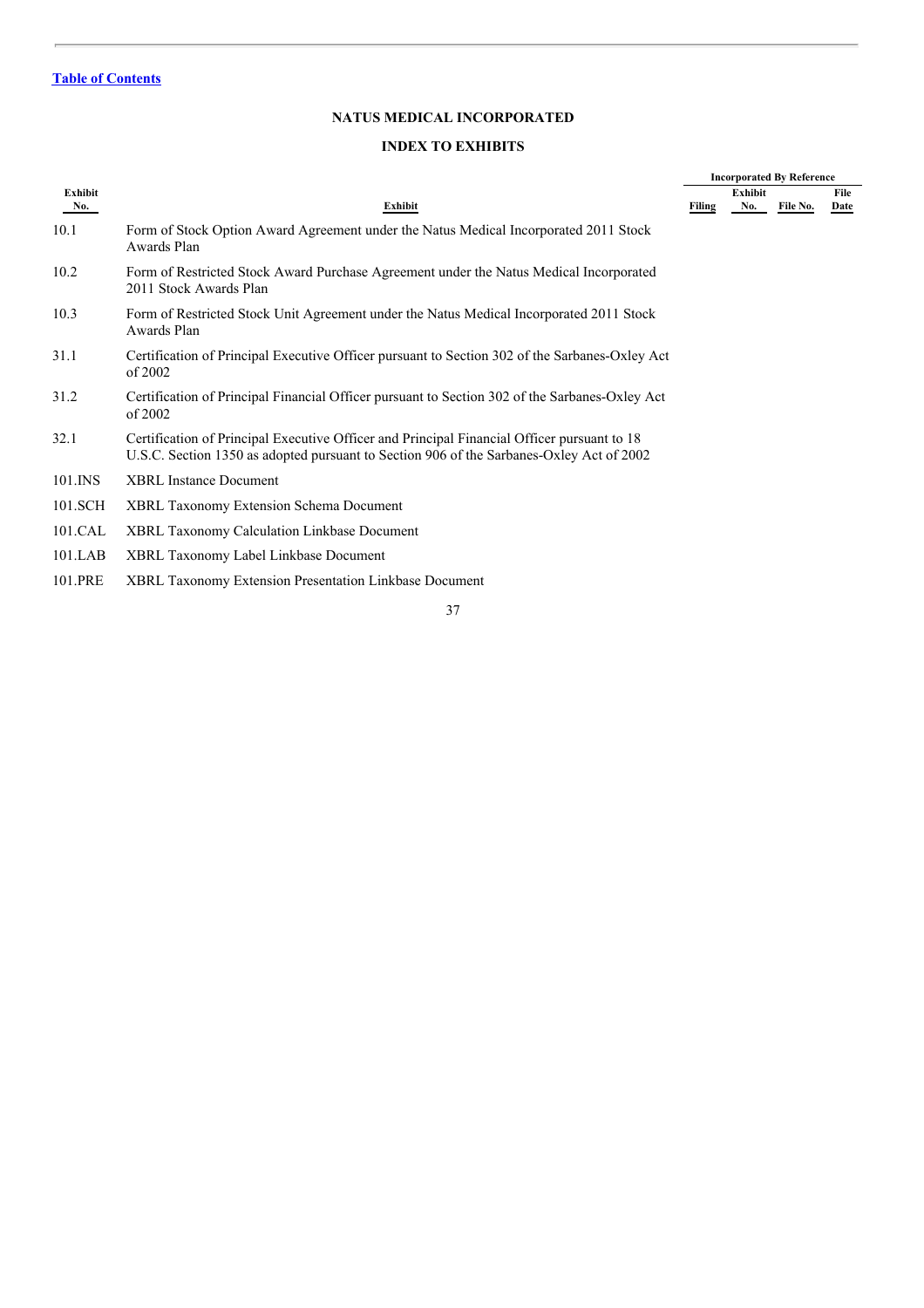### **2011 STOCK AWARDS PLAN**

### **NOTICE OF STOCK OPTION GRANT**

You have been granted an award of Stock Options of Common Stock of Natus Medical Incorporated ("Company") under the Company's 2011 Stock Awards Plan ("Plan") on the following terms:

**1.** Name of Participant:

**2.** Total Number of Shares of Stock Options:

**3.** Purchase Price of Stock Options:

**4**. Date of Grant:

**5.** Vesting Commencement Date.

**6.** Vesting Schedule: Subject to your continued service as a Service Provider, Shares shall vest as follows:

### **[***VESTING SCHEDULE***]**

By your acceptance hereof, you and the Company agree that the award of Stock Options is governed by the terms and conditions of the Plan and the Stock Option Grant Agreement (together with this notice the "*Stock Option Grant Agreement*"), which is attached hereto.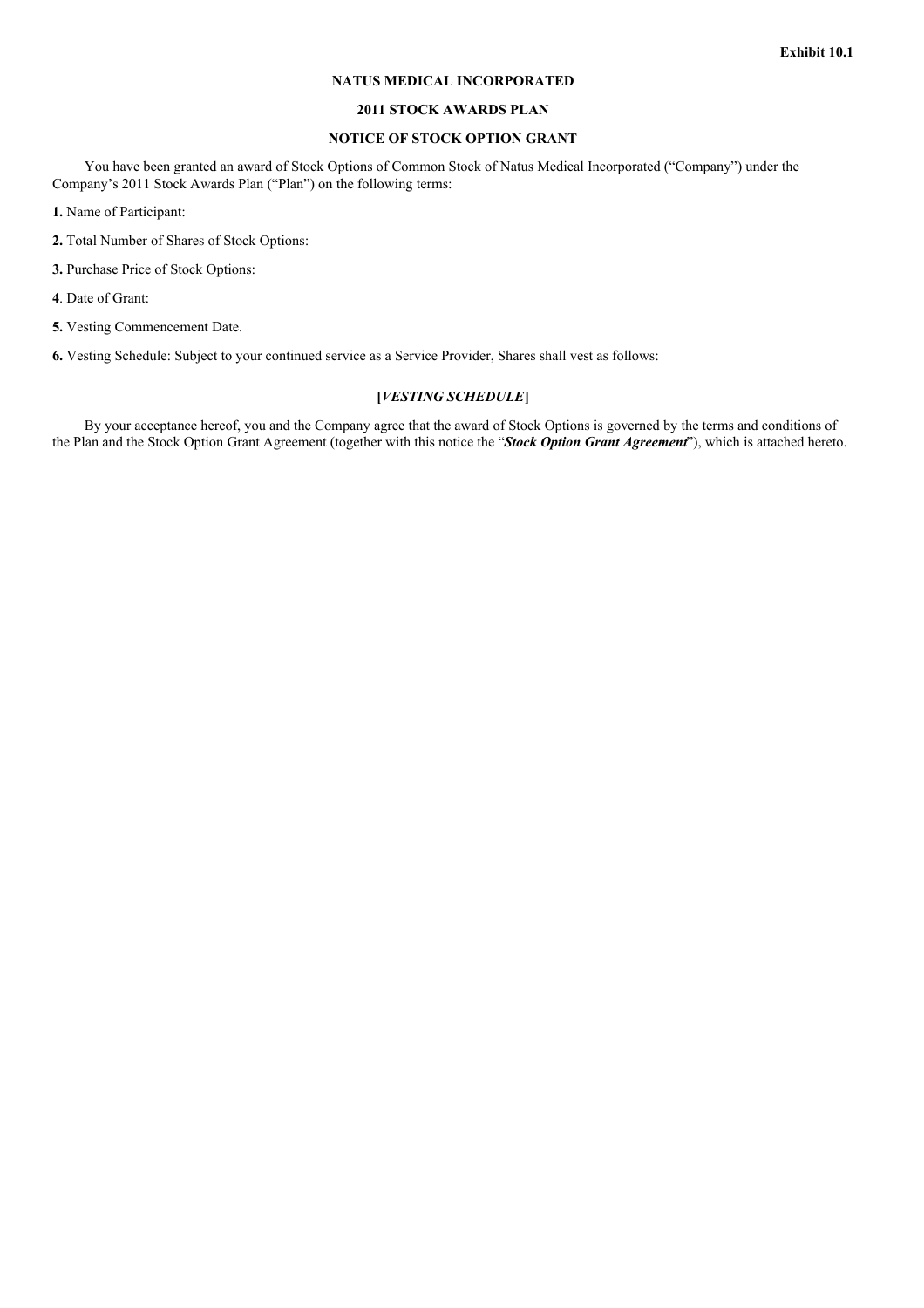### **2011 STOCK AWARDS PLAN**

### **STOCK OPTION GRANT AGREEMENT**

STOCK OPTION GRANT AGREEMENT ("Agreement") is made as of [*DATE*] by and between Natus Medical Incorporated, a Delaware corporation ("Company"), and [*NAME*] ("Participant") pursuant to the Company's 2011 Stock Awards Plan ("Plan"). To the extent any capitalized terms used in this Agreement are not defined, they shall have the meaning ascribed to them in the Plan.

1. Grant of Option. The Plan Administrator of the Company hereby grants to the Optionee named in the Notice of Grant (the "Optionee"), an option (the "Option") to purchase the number of Shares set forth in the Notice of Grant, at the exercise price per Share set forth in the Notice of Grant (the "Exercise Price"), and subject to the terms and conditions of the Plan, which is incorporated herein by reference. In the event of a conflict between the terms and conditions of the Plan and this Option Agreement, the terms and conditions of the Plan shall prevail.

If designated in the Notice of Grant as an Incentive Stock Option ("ISO"), this Option is intended to qualify as an Incentive Stock Option as defined in Section 422 of the Code. Nevertheless, to the extent that it exceeds the \$100,000 rule of Code Section 422(d), this Option shall be treated as a Nonstatutory Stock Option ("NSO").

#### 2. Exercise of Option.

(a) Right to Exercise. This Option shall be exercisable during its term in accordance with the Vesting Schedule set out in the Notice of Grant and with the applicable provisions of the Plan and this Option Agreement.

(b) Method of Exercise. This Option shall be exercisable by delivery of an exercise notice in the form attached as  $Exhibit A$  (the "Exercise Notice") which shall state the election to exercise the Option, the number of Shares with respect to which the Option is being exercised, and such other representations and agreements as may be required by the Company. The Exercise Notice shall be accompanied by payment of the aggregate Exercise Price as to all Exercised Shares. This Option shall be deemed to be exercised upon receipt by the Company of such fully executed Exercise Notice accompanied by the aggregate Exercise Price, except that if payment is made by personal check, issuance of shares will be withheld until the check(s) has cleared through the bank upon which the check was issued.

No Shares shall be issued pursuant to the exercise of an Option unless such issuance and such exercise complies with Applicable Laws. Assuming such compliance, for income tax purposes the Shares shall be considered transferred to the Optionee on the date on which the Option is exercised with respect to such Shares.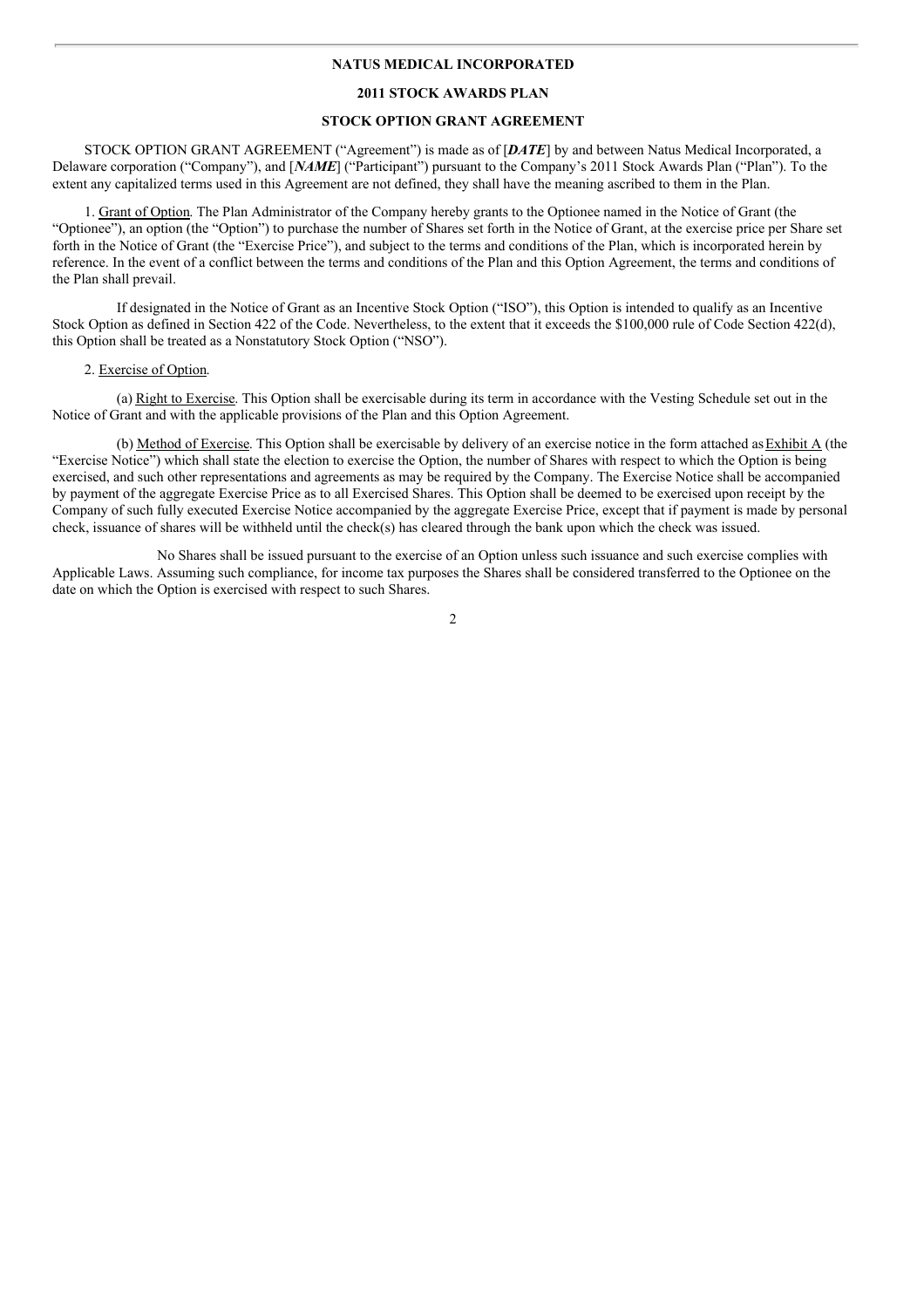3. Optionee's Representations. In the event the Shares have not been registered under the Securities Act of 1933, as amended, at the time this Option is exercised, the Optionee shall, if required by the Company, concurrently with the exercise of all or any portion of this Option, deliver to the Company his or her Investment Representation Statement in the form attached hereto as Exhibit B.

4. Method of Payment. Payment of the aggregate Exercise Price shall be by any of the following, or a combination thereof, at the election of the Optionee:

(a) cash

(b) personal check, subject to the qualification in paragraph 2(b).

(c) bank certified or counter check, or

(d) wire transfer for which optionee shall obtain current wire instructions from the Administrator.

5. Restrictions on Exercise. This Option may not be exercised until such time as the Plan has been approved by the stockholders of the Company, or if the issuance of such Shares upon such exercise or the method of payment of consideration for such shares would constitute a violation of any Applicable Law.

6. Non-Transferability of Option. This Option may not be transferred in any manner otherwise than by will or by the laws of descent or distribution and may be exercised during the lifetime of Optionee only by Optionee. The terms of the Plan and this Option Agreement shall be binding upon the executors, administrators, heirs, successors and assigns of the Optionee.

7. Term of Option. This Option may be exercised only within the term set out in the Notice of Grant, and may be exercised during such term only in accordance with the Plan and the terms of this Option.

8. Tax Consequences. Set forth below is a brief summary as of the date of this Option of some of the federal tax consequences of exercise of this Option and disposition of the Shares. THIS SUMMARY IS NECESSARILY INCOMPLETE, AND THE TAX LAWS AND REGULATIONS ARE SUBJECT TO CHANGE. THE OPTIONEE SHOULD CONSULT A TAX ADVISER BEFORE EXERCISING THIS OPTION OR DISPOSING OF THE SHARES.

(a) Exercise of ISO. If this Option qualifies as an ISO, there will be no regular federal income tax liability upon the exercise of the Option, although the excess, if any, of the Fair Market Value of the Shares on the date of exercise over the Exercise Price will be treated as an adjustment to the alternative minimum tax for federal tax purposes and may subject the Optionee to the alternative minimum tax in the year of exercise.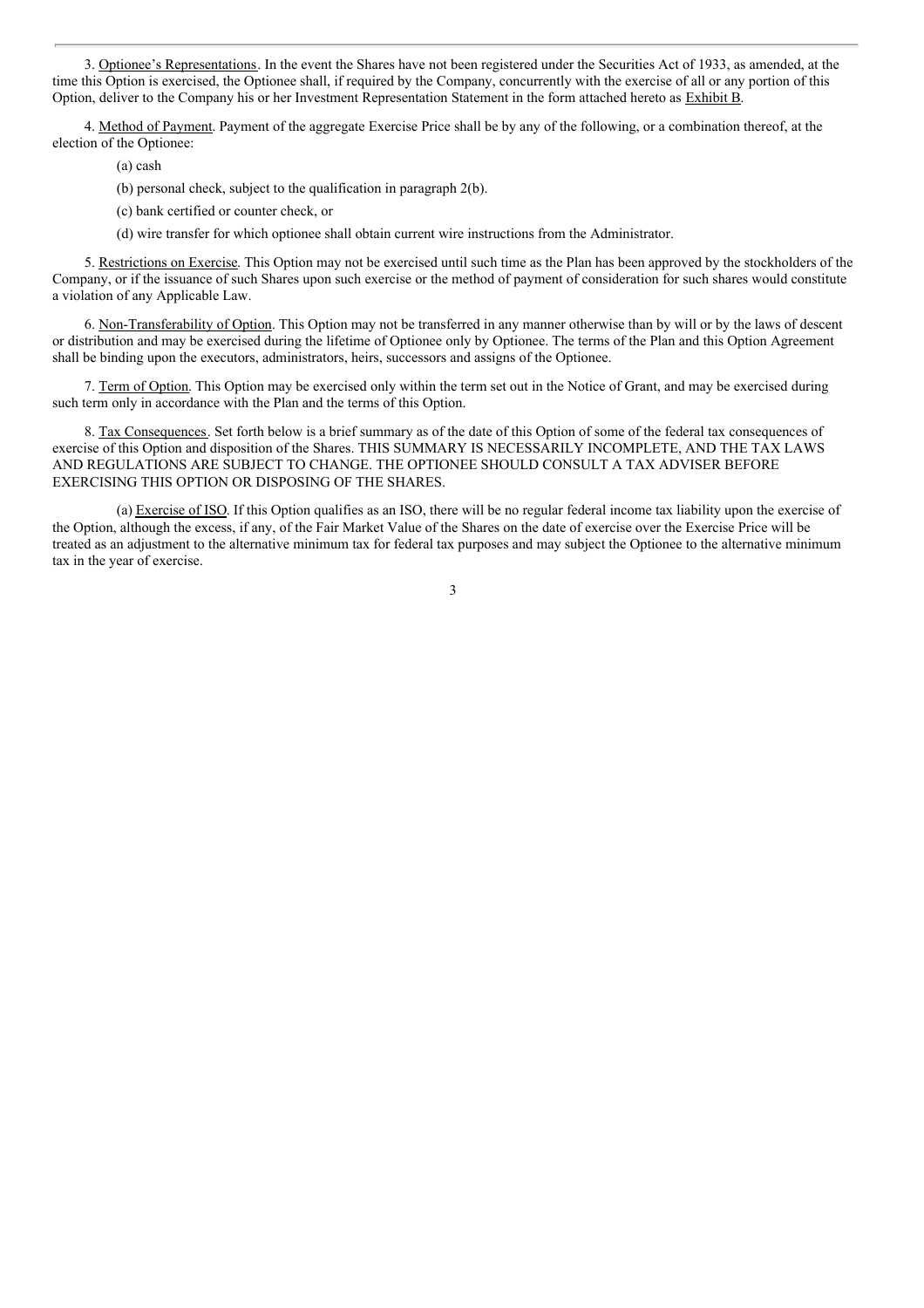(b) Exercise of Nonstatutory Stock Option. There may be a regular federal income tax liability upon the exercise of a Nonstatutory Stock Option. The Optionee will be treated as having received compensation income (taxable at ordinary income tax rates) equal to the excess, if any, of the Fair Market Value of the Shares on the date of exercise over the Exercise Price. If Optionee is an Employee or a former Employee, the Company will be required to withhold from Optionee's compensation or collect from Optionee and pay to the applicable taxing authorities an amount in cash equal to a percentage of this compensation income at the time of exercise, and may refuse to honor the exercise and refuse to deliver Shares if such withholding amounts are not delivered at the time of exercise.

(c) Disposition of Shares. In the case of an NSO, if Shares are held for at least one year, any gain realized on disposition of the Shares will be treated as long-term capital gain for federal income tax purposes. In the case of an ISO, if Shares transferred pursuant to the Option are held for at least one year after exercise and of at least two years after the Date of Grant, any gain realized on disposition of the Shares will also be treated as long-term capital gain for federal income tax purposes. If Shares purchased under an ISO are disposed of within one year after exercise or two years after the Date of Grant, any gain realized on such disposition will be treated as compensation income (taxable at ordinary income rates) to the extent of the difference between the Exercise Price and the lesser of (1) the Fair Market Value of the Shares on the date of exercise, or (2) the sale price of the Shares. Any additional gain will be taxed as capital gain, short-term or long-term depending on the period that the ISO Shares were held.

(d) Notice of Disqualifying Disposition of ISO Shares. If the Option granted to Optionee herein is an ISO, and if Optionee sells or otherwise disposes of any of the Shares acquired pursuant to the ISO on or before the later of (1) the date two years after the Date of Grant, or (2) the date one year after the date of exercise, the Optionee shall immediately notify the Company in writing of such disposition. Optionee agrees that Optionee may be subject to income tax withholding by the Company on the compensation income recognized by the Optionee.

9. Entire Agreement; Governing Law. The Plan is incorporated herein by reference. The Plan and this Option Agreement constitute the entire agreement of the parties with respect to the subject matter hereof and supersede in their entirety all prior undertakings and agreements of the Company and Optionee with respect to the subject matter hereof, and may not be modified adversely to the Optionee's interest except by means of a writing signed by the Company and Optionee. This agreement is governed by and construed in accordance with the laws of the State of California applicable to contracts entered into and wholly to be performed within the State of California residents.

10. No Guarantee of Continued Service. OPTIONEE ACKNOWLEDGES AND AGREES THAT THE VESTING OF SHARES PURSUANT TO THE VESTING SCHEDULE HEREOF IS EARNED ONLY BY CONTINUING AS A SERVICE PROVIDER AT THE WILL OF THE COMPANY (NOT THROUGH THE ACT OF BEING HIRED, BEING GRANTED THIS OPTION OR ACQUIRING SHARES HEREUNDER). OPTIONEE FURTHER ACKNOWLEDGES AND AGREES THAT THIS AGREEMENT, THE TRANSACTIONS CONTEMPLATED HEREUNDER AND THE VESTING SCHEDULE SET FORTH HEREIN DO NOT CONSTITUTE AN EXPRESS OR IMPLIED PROMISE OF CONTINUED ENGAGEMENT AS A SERVICE PROVIDER FOR THE VESTING PERIOD, FOR ANY PERIOD, OR AT ALL, AND SHALL NOT INTERFERE IN ANY WAY WITH OPTIONEE'S RIGHT OR THE COMPANY'S RIGHT TO TERMINATE OPTIONEE'S RELATIONSHIP AS A SERVICE PROVIDER AT ANY TIME, WITH OR WITHOUT CAUSE.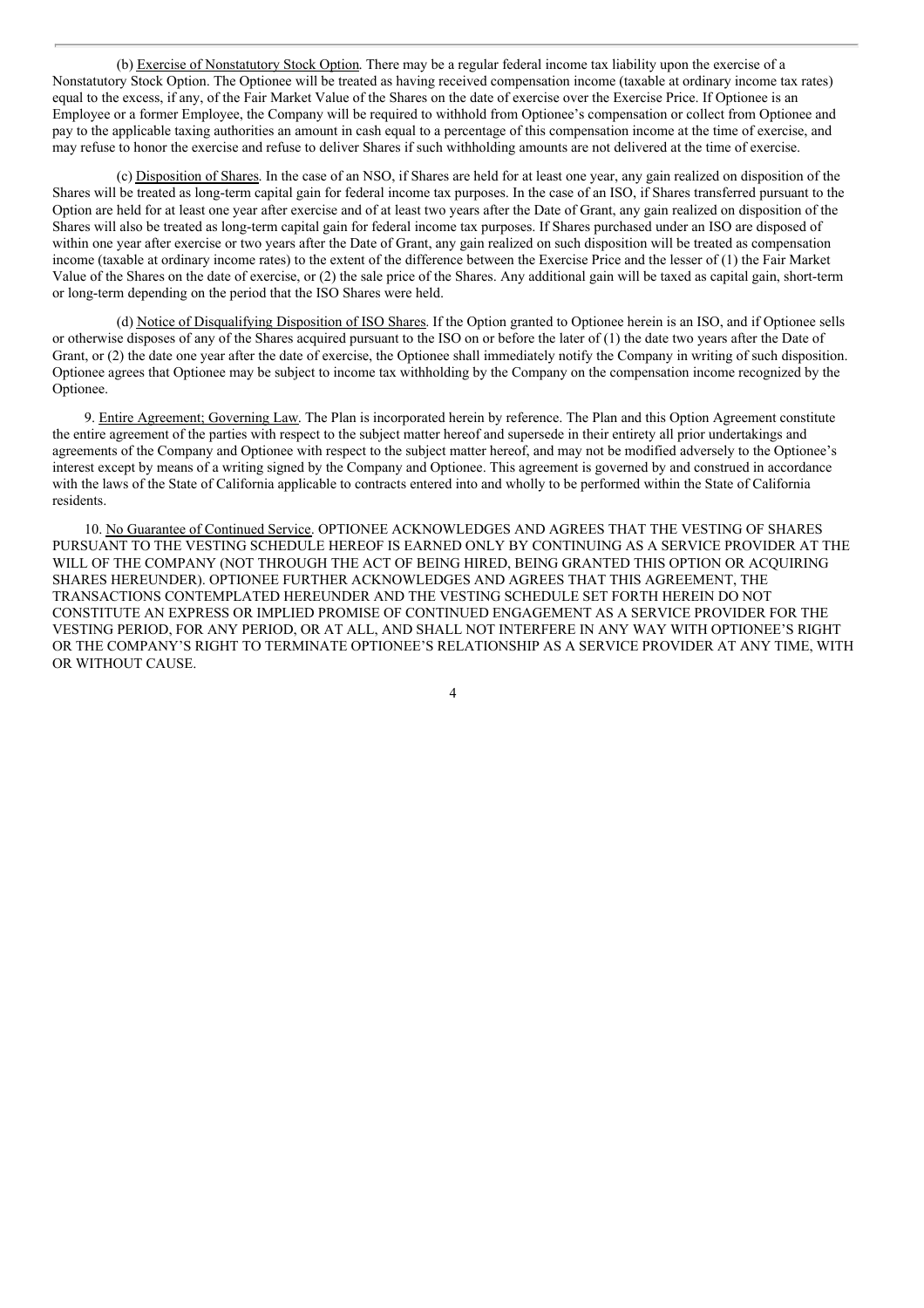Optionee acknowledges receipt of a copy of the Plan and represents that he or she is familiar with the terms and provisions thereof, and hereby accepts this Option subject to all of the terms and provisions thereof. Optionee has reviewed the Plan and this Option in their entirety, has had an opportunity to obtain the advice of counsel prior to executing this Option and fully understands all provisions of the Option. Optionee hereby agrees to accept as binding, conclusive and final all decisions or interpretations of the Administrator upon any questions arising under the Plan or this Option. Optionee further agrees to notify the Company upon any change in the residence address indicated below.

11. ELECTRONIC DELIVERY AND EXECUTION. The Company may, in its sole discretion, decide to deliver any documents related to Options awarded under the Plan or future Options that may be awarded under the Plan by electronic means or request Optionee's consent to participate in the Plan by electronic means. Optionee hereby consents to receive such documents by electronic delivery and agrees to participate in the Plan through an on-line or electronic system established and maintained by the Company or another third party designated by the Company. Electronic execution of this Agreement and/or other documents shall have the same binding effect as a written or hard copy signature and accordingly, shall bind the Optionee and the Company to all of the terms and conditions set forth in the Plan, this Agreement and/or such other documents.

### **THIS OPTION WILL BECOME EFFECTIVE UPON ACCEPTANCE OF THIS AGREEMENT.**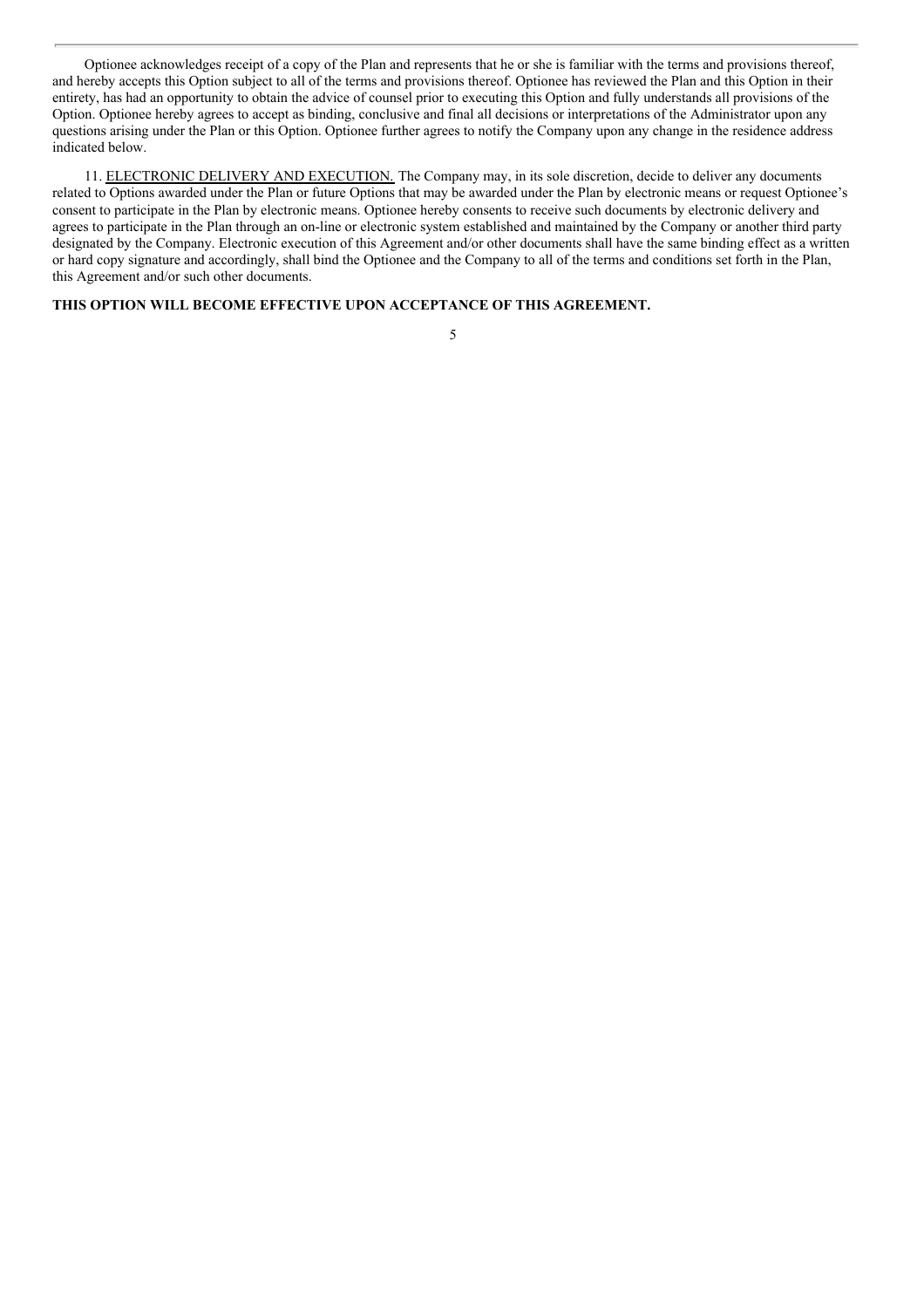### **2011 STOCK AWARDS PLAN**

### **NOTICE OF RESTRICTED STOCK AWARD GRANT**

You have been granted an award of Restricted Shares of Common Stock of Natus Medical Incorporated ("Company") under the Company's 2011 Stock Awards Plan ("Plan") on the following terms:

**1.** Name of Participant:

**2.** Total Number of Shares of Restricted Stock Awarded:

**3.** Purchase Price per Share of Restricted Stock:

**4.** Total Purchase Price:

**5.** Date of Grant:

**6.** Vesting Commencement Date .

**7.** Vesting Schedule: Subject to your continued service as a Service Provider, Shares shall vest as follows:

### **[***Vesting Schedule***]**

By your acceptance hereof, you and the Company agree that the award of Restricted Stock is governed by the terms and conditions of the Plan and the Restricted Share Agreement (together with this notice the *"Restricted Stock Award Purchase Agreement"*), which is attached hereto.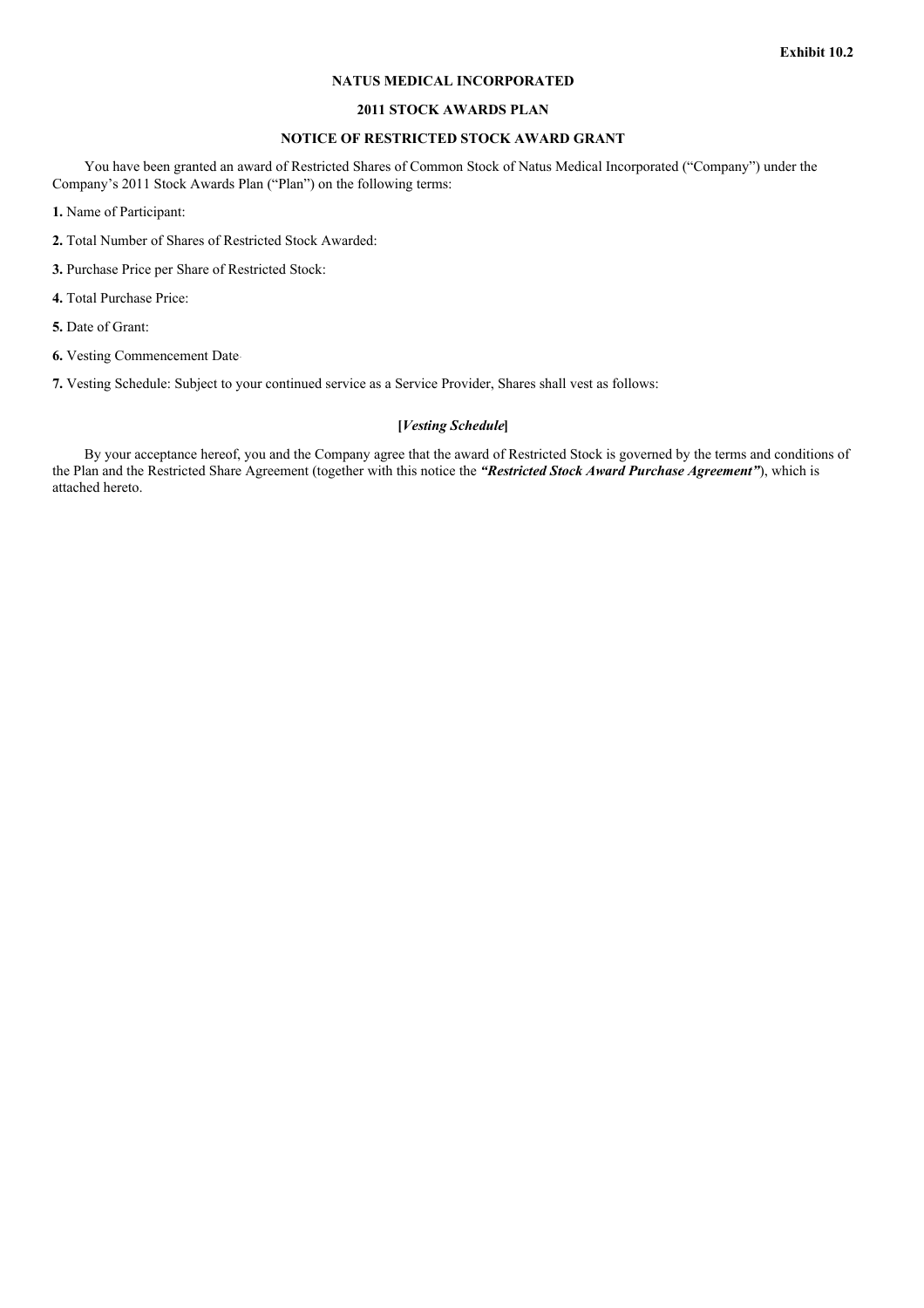### **2011 STOCK AWARDS PLAN**

#### **RESTRICTED STOCK AWARD SHARE AGREEMENT**

THIS RESTRICTED SHARE AGREEMENT ("Agreement") is made as of [**DATE**] by and between Natus Medical Incorporated, a Delaware corporation ("Company"), and [**NAME**] ("Participant") pursuant to the Company's 2011 Stock Awards Plan ("Plan"). To the extent any capitalized terms used in this Agreement are not defined, they shall have the meaning ascribed to them in the Plan.

**1.** Sale of Stock. Subject to the terms and conditions of this Agreement, on the Purchase Date (as defined below) the Company will issue and sell to Participant, and Participant agrees to purchase from the Company the number of Shares shown on the Notice of Restricted Stock Grant at a purchase price of \$0.001 per Share. The per Share purchase price of the Shares shall be not less than the par value of the Shares as of the date of the offer of such Shares to the Participant. The term "Shares" refers to the purchased Shares and all securities received in replacement of or in connection with the Shares pursuant to stock dividends or splits, all securities received in replacement of the Shares in a recapitalization, merger, reorganization, exchange or the like, and all new, substituted or additional securities or other properties to which Participant is entitled by reason of Participant's ownership of the Shares.

**2.** Time and Place of Purchase. The purchase and sale of the Shares under this Agreement shall occur at the principal office of the Company simultaneously with the acceptance of this Agreement by the parties, or on such other date as the Company and Participant shall agree (the "Purchase Date"). On the Purchase Date, the Company will issue in Participant's name a stock certificate representing the Shares to be purchased by Participant against payment of the purchase price therefor by Participant by (a) check made payable to the Company, (b) cancellation of indebtedness of the Company to Participant, or (c) a combination of the foregoing.

**3.** Restrictions on Resale. By signing this Agreement, Participant agrees not to sell any Shares acquired pursuant to the Plan and this Agreement at a time when applicable laws, regulations or Company or underwriter trading policies prohibit exercise or sale. This restriction will apply as long as Participant is providing Service to the Company or a Subsidiary of the Company.

**3.1** Repurchase Right on Termination Other Than for Cause. For the purposes of this Agreement, a *"Repurchase Event"* shall mean an occurrence of one of:

**(i)** termination of Participant's service, whether voluntary or involuntary and with or without cause;

**(ii)** resignation, retirement or death of Participant; or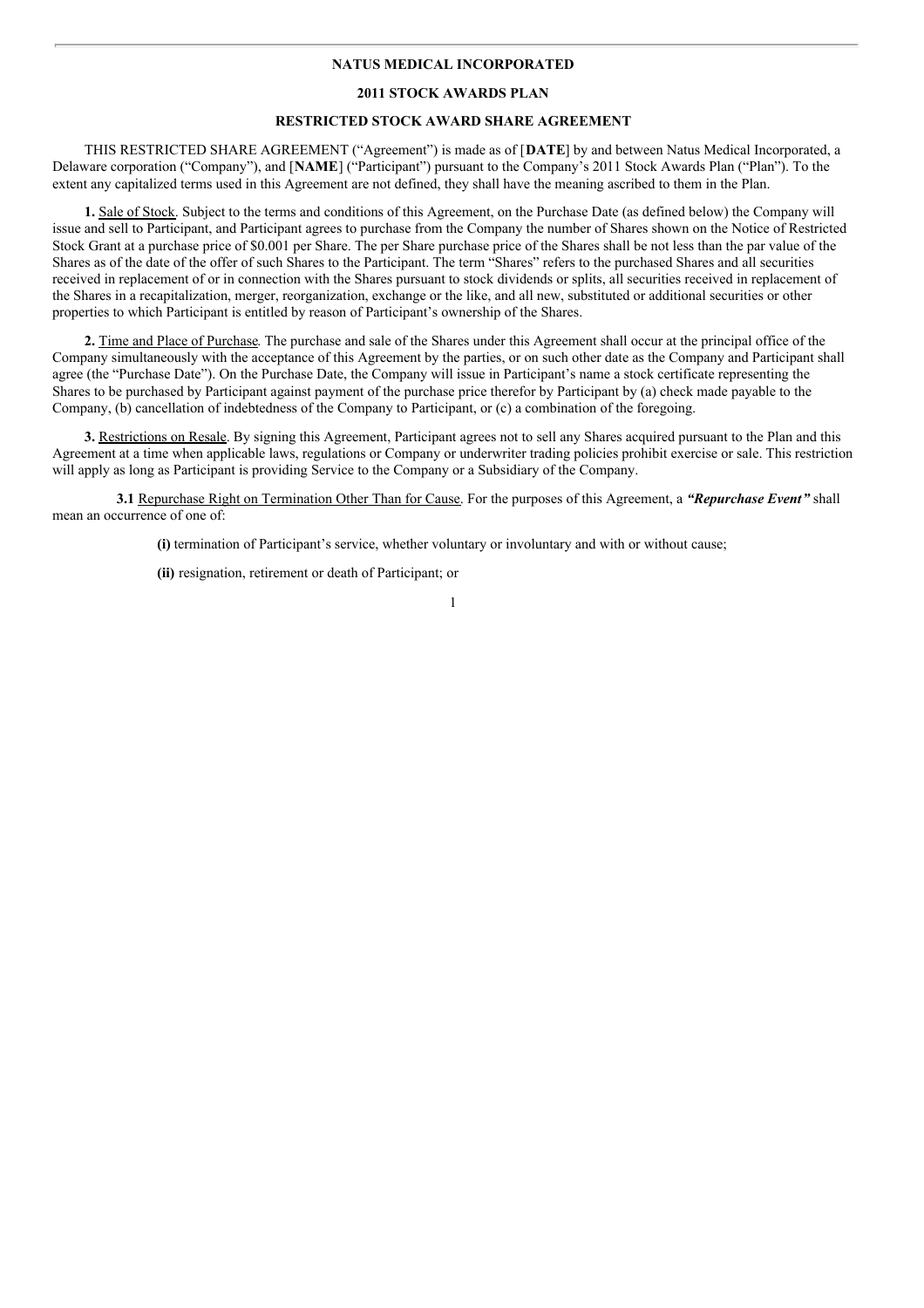**(iii)** any attempted transfer by Participant of the Shares, or any interest therein, in violation of this Agreement.

Upon the occurrence of a Repurchase Event, the Company shall have the right (but not an obligation) to purchase the Shares of Participant at a price equal to the Price (the *"Repurchase Right"*). The Repurchase Right shall lapse in accordance with the vesting schedule set forth in the Notice of Restricted Stock Grant. For purposes of this Agreement, *"Unvested Shares"* means Stock pursuant to which the Company's Repurchase Right has not lapsed.

**3.2** Exercise of Repurchase Right. Unless the Company provides written notice to Participant within 90 days from the date of termination of Participant's Service Provider relationship that the Company does not intend to exercise its Repurchase Right with respect to some or all of the Unvested Shares, the Repurchase Right shall be deemed automatically exercised by the Company as of the 90th day following such termination, provided that the Company may notify Participant that it is exercising its Repurchase Right as of a date prior to such 90th day. Unless Participant is otherwise notified by the Company pursuant to the preceding sentence that the Company does not intend to exercise its Repurchase Right as to some or all of the Unvested Shares, acceptance of this Agreement by Participant constitutes written notice to Participant of the Company's intention to exercise its Repurchase Right with respect to all Unvested Shares to which such Repurchase Right applies at the time of Termination of Participant. The Company, at its choice, may satisfy its payment obligation to Participant with respect to exercise of the Repurchase Right by either (A) delivering a check to Participant in the amount of the purchase price for the Unvested Shares being repurchased, or (B) in the event Participant is indebted to the Company, canceling an amount of such indebtedness equal to the purchase price for the Unvested Shares being repurchased, or (C) by a combination of (A) and (B) so that the combined payment and cancellation of indebtedness equals such purchase price. In the event of any deemed automatic exercise of the Repurchase Right by canceling an amount of such indebtedness equal to the purchase price for the Unvested Shares being repurchased, such cancellation of indebtedness shall be deemed automatically to occur as of the 90th day following termination of Participant's Service Provider relationship unless the Company otherwise satisfies its payment obligations. As a result of any repurchase of Unvested Shares pursuant to the Repurchase Right, the Company shall become the legal and beneficial owner of the Unvested Shares being repurchased and shall have all rights and interest therein or related thereto, and the Company shall have the right to transfer to its own name the number of Unvested Shares being repurchased by the Company, without further action by Participant.

**3.3** Acceptance of Restrictions. Acceptance of the Shares shall constitute Participant's agreement to such restrictions and the legending of his or her certificates with respect thereto. Notwithstanding such restrictions, however, so long as Participant is the holder of the Shares, or any portion thereof, he or she shall be entitled to receive all dividends declared on and to vote the Shares and to all other rights of a stockholder with respect thereto.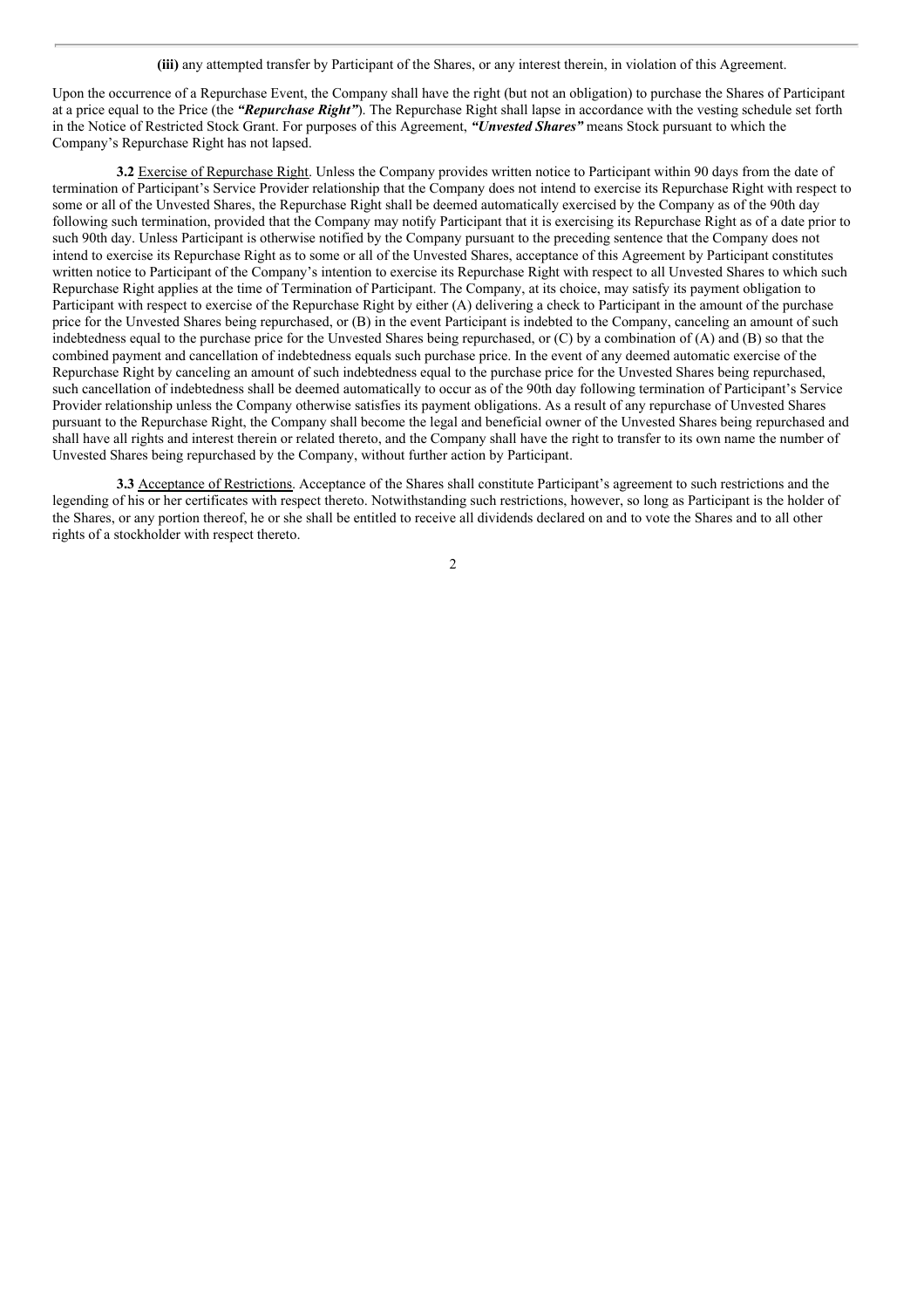**3.4** Non-Transferability of Unvested Shares. In addition to any other limitation on transfer created by applicable securities laws or any other agreement between the Company and Participant, Participant may not transfer any Unvested Shares, or any interest therein, unless consented to in writing by a duly authorized representative of the Company. Any purported transfer is void and of no effect, and no purported transferee thereof will be recognized as a holder of the Unvested Shares for any purpose whatsoever. Should such a transfer purport to occur, the Company may refuse to carry out the transfer on its books, set aside the transfer, or exercise any other legal or equitable remedy. In the event the Company consents to a transfer of Unvested Shares, all transferees of Shares or any interest therein will receive and hold such Shares or interest subject to the provisions of this Agreement, including, insofar as applicable, the Repurchase Right. In the event of any purchase by the Company hereunder where the Shares or interest are held by a transferee, the transferee shall be obligated, if requested by the Company, to transfer the Shares or interest to the Participant for consideration equal to the amount to be paid by the Company hereunder. In the event the Repurchase Right is deemed exercised by the Company, the Company may deem any transferee to have transferred the Shares or interest to Participant prior to their purchase by the Company, and payment of the purchase price by the Company to such transferee shall be deemed to satisfy Participant's obligation to pay such transferee for such Shares or interest, and also to satisfy the Company's obligation to pay Participant for such Shares or interest.

**3.5** Assignment. The Repurchase Right may be assigned by the Company in whole or in part to any persons or organization.

### **4.** Restrictive Legends and Stop Transfer Orders.

**4.1** Legends. The certificate or certificates representing the Shares shall bear the following legend (as well as any legends required by applicable state and federal corporate and securities laws):

### THE SHARE REPRESENTED BY THIS CERTIFICATE MAY BE TRANSFERRED ONLY IN ACCORDANCE WITH THE TERMS OF AN AGREEMENT BETWEEN THE COMPANY AND THE STOCKHOLDER, A COPY OF WHICH IS ON FILE WITH THE SECRETARY OF THE COMPANY.

**4.2** Stop-Transfer Notices. Participant agrees that, in order to ensure compliance with the restrictions referred to herein, the Company may issue appropriate "stop transfer" instructions to its transfer agent, if any, and that, if the Company transfers its own securities, it may make appropriate notations to the same effect in its own records.

**4.3** Refusal to Transfer. The Company shall not be required (i) to transfer on its books any Shares that have been sold or otherwise transferred in violation of any of the provisions of this Agreement or (ii) to treat as the owner or to accord the right to vote or pay dividends to any purchaser or other transferee to whom such Shares shall have been so transferred.

**5.** No Rights as Service Provider. Nothing in this Agreement shall affect in any manner whatsoever the right or power of the Company, or a Parent or Subsidiary of the Company, to terminate Participant s relationship as a Service Provider, for any reason, with or 'without cause.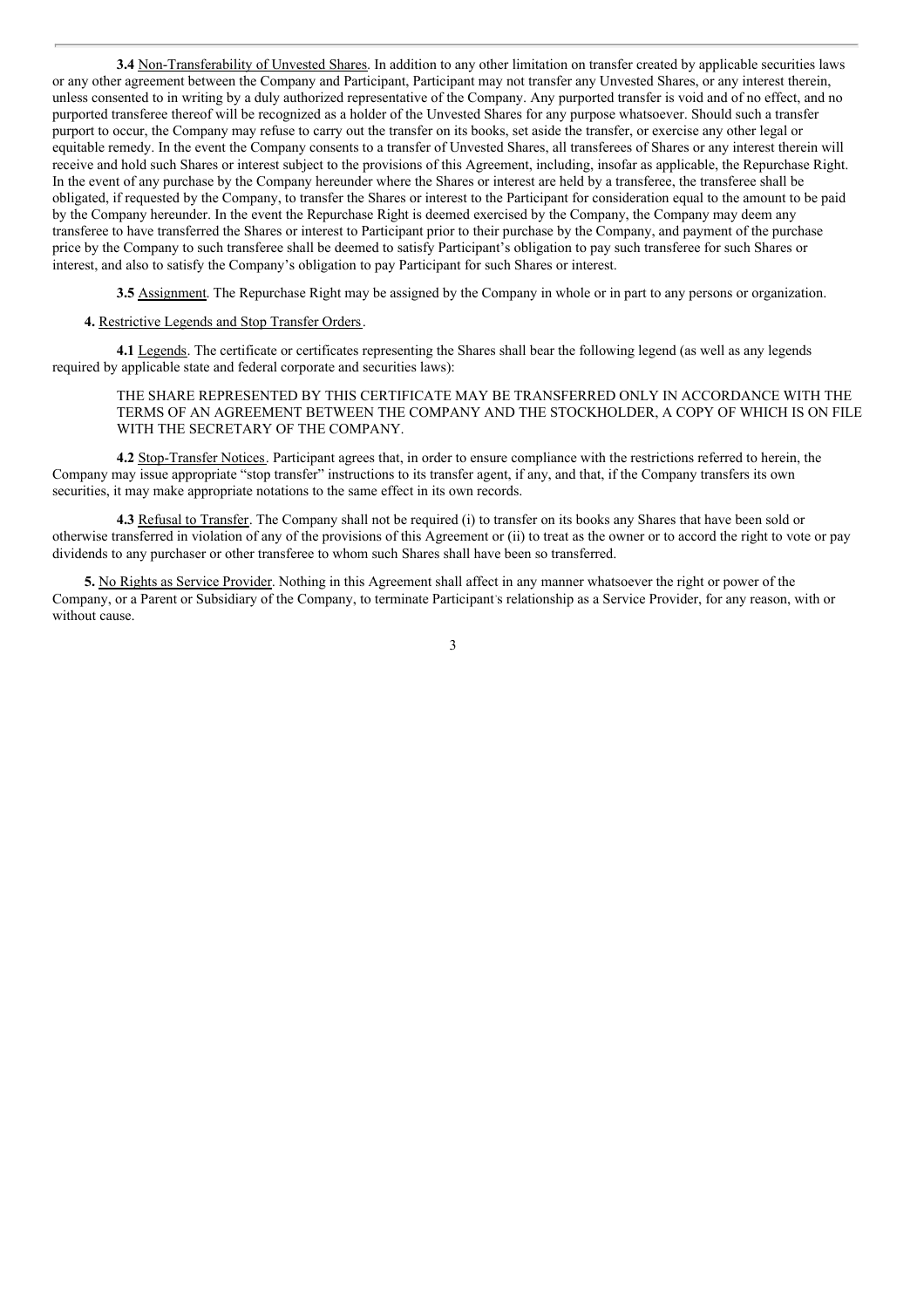### **6.** Miscellaneous.

**6.1** Governing Law. This Agreement and all acts and transactions pursuant hereto and the rights and obligations of the parties hereto shall be governed, construed and interpreted in accordance with the laws of the State of California, without giving effect to principles of conflicts of law.

**6.2** The Plan and Other Agreements; Enforcement of Rights. The text of the Plan and the Notice of Restricted Stock Grant to which this Agreement is attached are incorporated into this Agreement by reference. This Agreement, the Plan and the Notice of Restricted Stock Grant to which this Agreement is attached constitute the entire agreement and understanding of the parties relating to the subject matter herein and supersede all prior discussions between them. Any prior agreements, commitments or negotiations concerning the purchase of the Shares of Restricted Stock hereunder are superseded. No modification of or amendment to this Agreement, nor any waiver of any rights under this Agreement, shall be effective unless in writing and signed by the parties to this Agreement. The failure by either party to enforce any rights under this Agreement shall not be construed as a waiver of any rights of such party.

**6.3** Severability. If one or more provisions of this Agreement are held to be unenforceable under applicable law, the parties agree to renegotiate such provision in good faith. In the event that the parties cannot reach a mutually agreeable and enforceable replacement for such provision, then (i)such provision shall be excluded from this Agreement, (ii) the balance of this Agreement shall be interpreted as if such provision were so excluded and (iii) the balance of this Agreement shall be enforceable in accordance with its terms.

**6.4** Construction. This Agreement is the result of negotiations between and has been reviewed by each of the parties hereto and their respective counsel, if any; accordingly, this Agreement shall be deemed to be the product of all of the parties hereto, and no ambiguity shall be construed in favor of or against any one of the parties hereto.

**6.5** Notices. Any notice to be given under the terms of the Plan shall be addressed to the Company in care of its principal office, and any notice to be given to the Participant shall be addressed to such Participant at the address maintained by the Company for such person or at such other address as the Participant may specify in writing to the Company.

**6.6** Counterparts. This Agreement may be executed in two or more counterparts, each of which shall he deemed an original and all of which together shall constitute one instrument.

6.7 Successors and Assigns. The rights and benefits of this Agreement shall inure to the benefit of, and be enforceable by, the Company's successors and assigns. The rights and obligations of Participant under this Agreement may only be assigned with the prior written consent of the Company.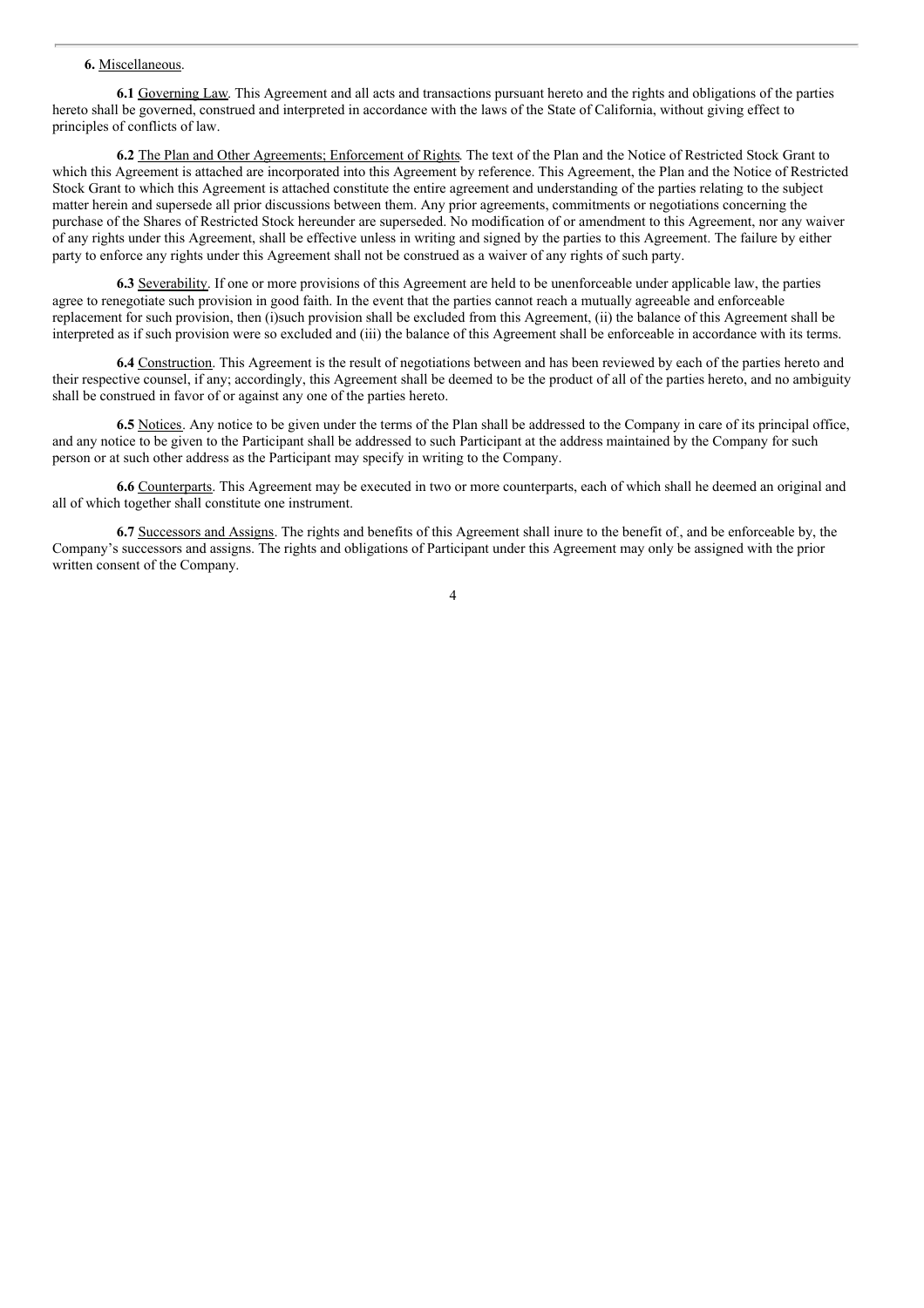**6.8** U.S. Tax Consequences. Upon vesting of Shares, Participant will include in taxable income the difference between the fair market value of the vesting Shares, as determined on the date of their vesting, and the price paid for the Shares. This will be treated as ordinary income by Participant and will be subject to withholding by the Company when required by applicable law. In the absence of an Election (defined below) the Company shall withhold a number of vesting Shares with a fair market value (determined on the date of their vesting) equal to the amount the Company is required to withhold for income and employment taxes. If Participant makes an Election, then Participant must, prior to making the Election, pay in cash (or check) to the Company an amount equal to the amount the Company is required to withhold for income and employment taxes.

**7.** Section 83(b) Election. Participant hereby acknowledges that he or she has been informed that, with respect to the purchase of the Shares, an election may be filed by the Participant with the Internal Revenue Service, within 30 days of the purchase of the Shares, electing pursuant to Section 83(b) of the Code to be taxed currently on any difference between the purchase price of the Shares and their Fair Market Value on the date of purchase (the *"Election"*). Making the Election will result in recognition of taxable income to the Participant on the date of purchase, measured by the excess, if any, of the Fair Market Value of the Shares over the purchase price for the Shares. Absent such an Election, taxable income will be measured and recognized by Participant at the time or times on which the Company's Repurchase Right lapses. Participant is strongly encouraged to seek the advice of his or her own tax consultants in connection with the purchase of the Shares and the advisability of filing of the Election. PARTICIPANT ACKNOWLEDGES THAT IT IS SOLELY PARTICIPANT'S RESPONSIBILITY, AND NOT THE COMPANY'S RESPONSIBILITY, TO TIMELY FILE THE ELECTION UNDER SECTION 83(b) OF THE CODE, EVEN IF PARTICIPANT REQUESTS THE COMPANY, OR ITS REPRESENTATIVE, TO MAKE THIS FILING ON PARTICIPANT'S BEHALF.

<sup>5</sup>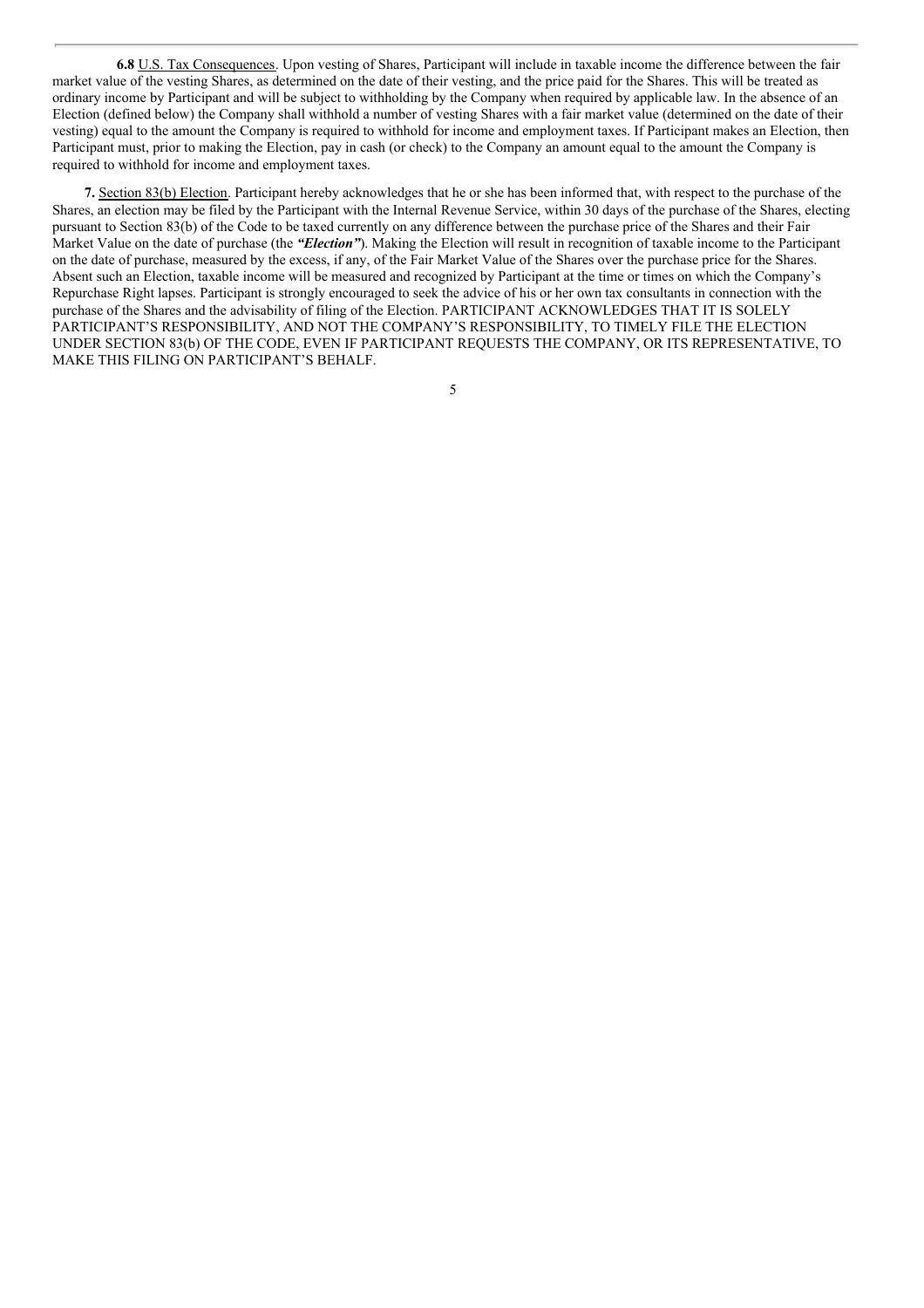### **2011 STOCK AWARDS PLAN**

### **NOTICE OF RESTRICTED STOCK UNIT GRANT [***COUNTRY***]**

You have been granted an award of Restricted Stock Units ("RSUs") under the Company's 2011 Stock Awards Plan ("Plan") on the following terms:

**1.** Name of Participant:

**2.** Total Number of Units of Restricted Stock Awarded:

**3.** Purchase Price per Unit of Restricted Stock:

**4.** Total Purchase Price:

**5.** Date of Grant:

**6.** Vesting Commencement Date .

**7.** Vesting Schedule: Subject to your continued service as a Service Provider, Units shall vest as follows:

### **[***VESTING SCHEDULE***]**

By your acceptance hereof, you and the Company agree that the award of RSUs is governed by the terms and conditions of the Plan and the Restricted Stock Unit Agreement (together with this notice the **"***Restricted Stock Unit Agreement***"**), which is attached hereto.

Participant understands that his or her status as a Service Provider is for an unspecified duration and can be terminated at any time in accordance with applicable law, and that nothing in this Notice of Grant, the Restricted Stock Unit Agreement or the Plan changes the nature of that relationship. Participant acknowledges that the vesting of the RSUs pursuant to this Notice of Grant is earned only by continuing service as a Service Provider. Participant also understands that this Notice of Grant is subject to the terms and conditions of both the RSU Agreement and the Plan, both of which are incorporated herein by reference. Participant has read both the RSU Agreement and the Plan.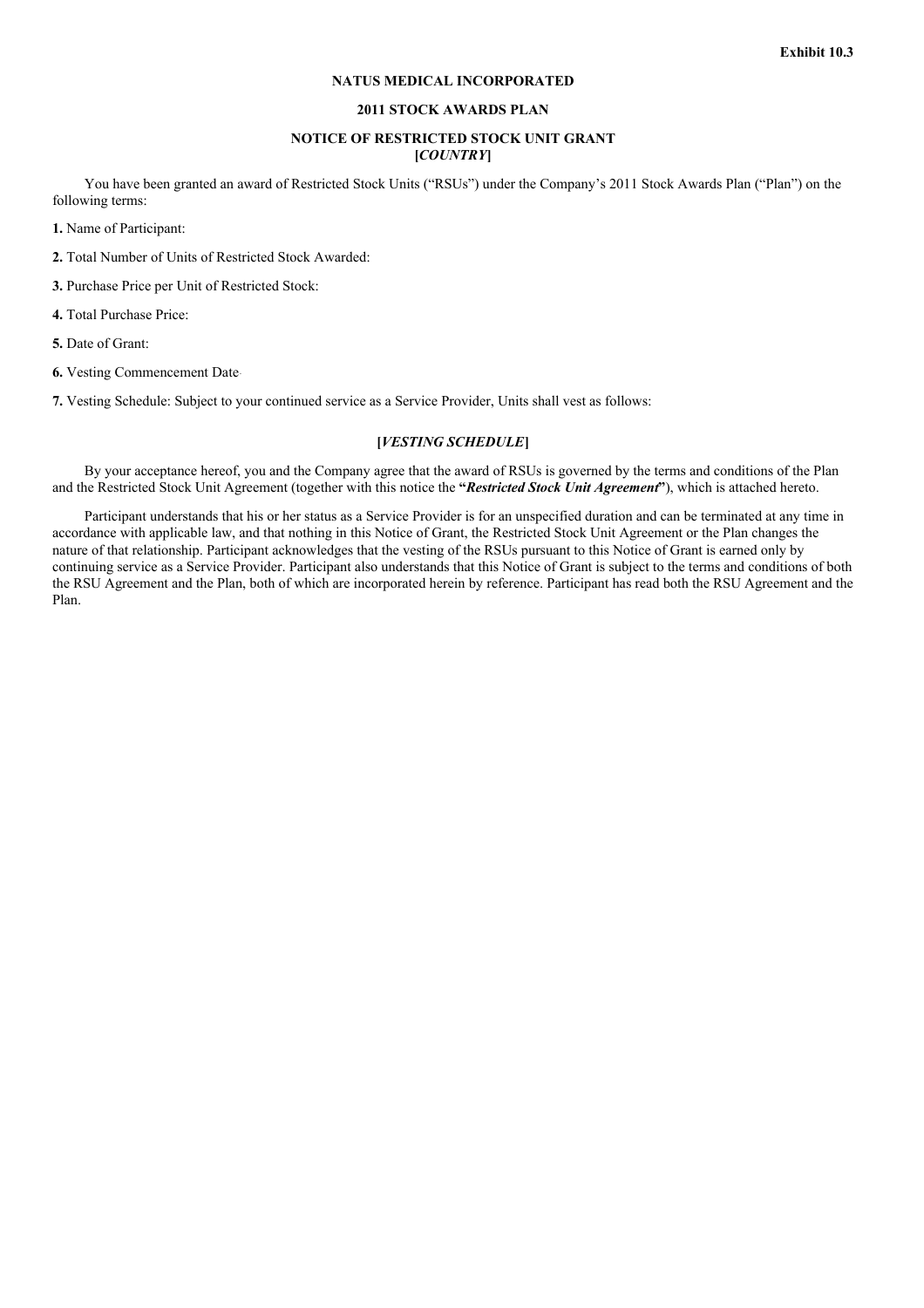### **2011 STOCK AWARDS PLAN**

#### **RESTRICTED STOCK UNIT AGREEMENT**

### **[***COUNTRY***]**

THIS RESTRICTED STOCK UNIT AGREEMENT ("Agreement") is made as of [*DATE*] by and between Natus Medical Incorporated, a Delaware corporation ("Company"), and [*NAME*] ("Participant") pursuant to the Company's 2011 Stock Awards Plan ("Plan"). To the extent any capitalized terms used in this Agreement are not defined, they shall have the meaning ascribed to them in the Plan.

**1.** Settlement. Settlement of RSUs shall be made within 30 days following the applicable date of vesting under the vesting schedule set forth in the Notice of Grant. Settlement of RSUs shall be in authorized but previously unissued Shares.

2. Stockholder Rights. Unless and until such time as Shares are issued in settlement of vested RSUs, Participant shall have no ownership of or entitlement to the Shares underlying unvested RSUs and shall have no right to dividends or to vote such Shares.

3. Dividend Equivalents. Dividends, if any, that are made in the form of cash or property other than Shares, shall not be credited to Participant with respect to RSUs. Dividends in the form of Shares shall be treated as effectively a stock split and shall result in an appropriate adjustment in the number of RSUs.

4. Non-Transferable. The RSUs and any interest therein shall not be sold, assigned, transferred, pledged, hypothecated, or otherwise disposed of.

5. Termination. If Participant's status as a Service Provider terminates for any reason, or no reason, all unvested RSUs shall be forfeited to the Company forthwith, and all rights of Participant to such RSUs shall immediately terminate on the date of termination, which shall be the date set out in the letter of termination, for greater certainty, shall not include any post-termination notice of termination or severance period, whether under contract, common law, statute, including any applicable local law, or otherwise'. In case of any dispute as to whether such termination has occurred, the Committee shall have sole discretion to determine whether such termination has occurred and the effective date of such termination.

6. Acknowledgement. The Company and Participant agree that the RSUs are granted under and governed by the Notice of Grant, this Agreement and by the provisions of the Plan (incorporated herein by reference). Participant: (i) acknowledges receipt of a copy of the Plan and the Plan prospectus (ii) represents that Participant has carefully read and is familiar with their provisions, and (iii) hereby accepts the RSUs subject to all of the terms and conditions set forth herein and those set forth in the Plan and the Notice of Grant.

7. Tax Consequences. **[***COUNTRY SPECIFIC TAX CONSEQUENCES***]**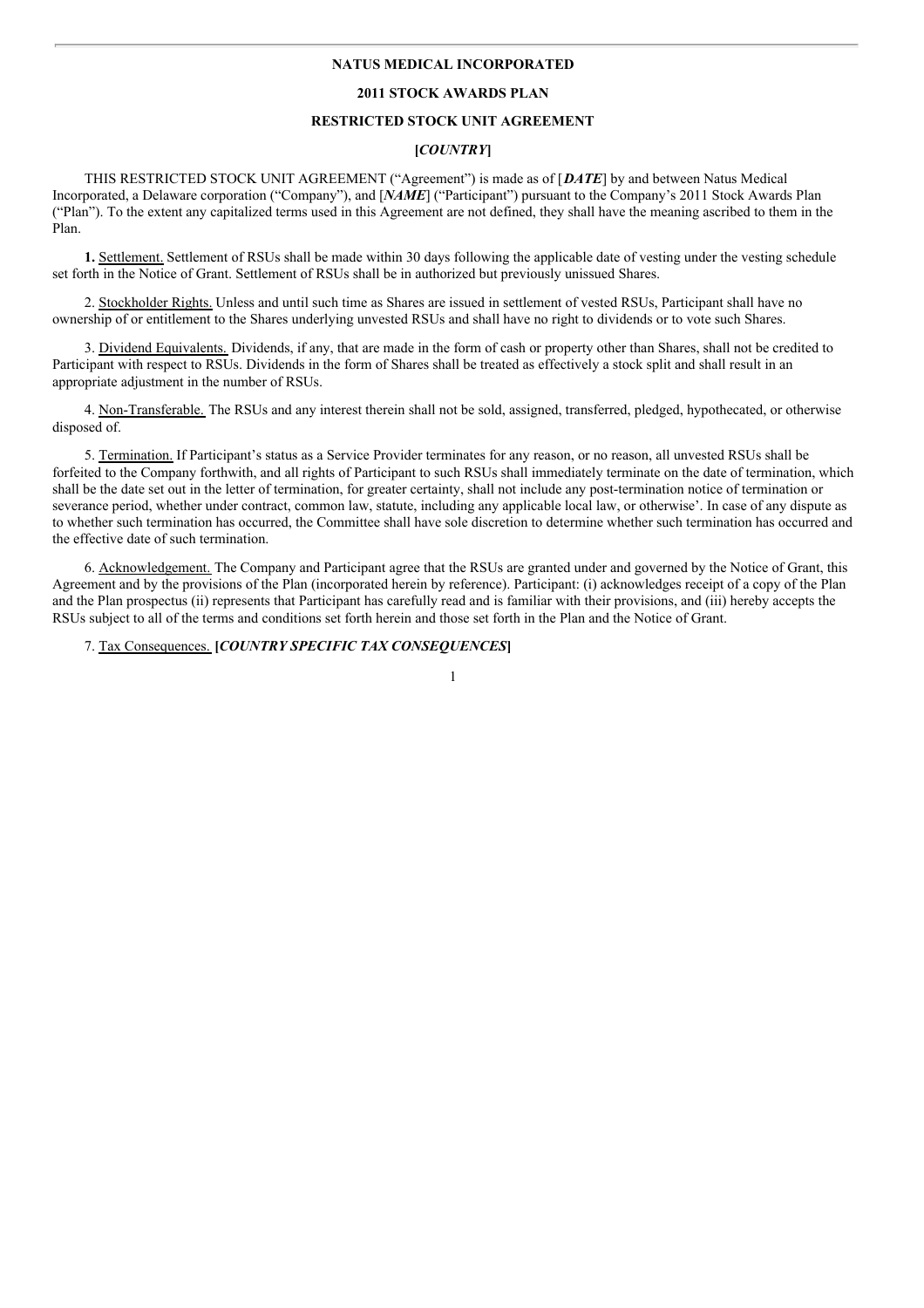8. Compliance with Laws and Regulations. The vesting of the RSU's and the issuance, transfer, assignment, sale of other dealings of the Shares, if any, will be subject to and conditioned upon compliance by the Company and Participant with all applicable foreign, state, local, provincial and federal laws and regulations and with all applicable requirements of any stock exchange or automated quotation system on which the Company's Common Stock may be listed or quoted at the time of such issuance or transfer.

9. Successors and Assigns. The Company may assign any of its rights under this Agreement. This Agreement shall be binding upon and inure to the benefit of the successors and assigns of the Company. Subject to the restrictions on transfer set forth herein, this Agreement will be binding upon Participant and Participant's heirs, executors, administrators, legal representatives, successors and assigns.

10. Governing Law and Severability. The Plan and Notice of Grant are incorporated herein by reference. The Plan, the Notice of Grant and this Agreement constitute the entire agreement of the parties with respect to the subject matter hereof and supersede in their entirety all prior undertakings and agreements of the Company and Participant with respect to the subject matter hereof. This Agreement is governed by Delaware law except for that body of law pertaining to conflict of laws. If any provision of this Agreement is determined by a court of law to be illegal or unenforceable, then such provision will be enforced to the maximum extent possible and the other provisions will remain fully effective and enforceable.

11. No Rights as an Employee, Director, Consultant. Nothing in this Agreement shall affect in any manner whatsoever the right or power of the Company, or a Parent or Subsidiary of the Company, to terminate Participant's employment, subject to applicable laws.

By your signature and the signature of the Company's representative on the Notice of Grant, Participant and the Company agree that this RSU is granted under and governed by the terms and conditions of the Plan, the Notice of Grant and this Agreement. Participant has reviewed the Plan, the Notice of Grant and this Agreement in their entirety, has had an opportunity to obtain the advice of counsel prior to executing this Agreement, and fully understands all provisions of the Plan, the Notice of Grant and this Agreement. Participant hereby agrees to accept as binding, conclusive and final all decisions or interpretations of the Committee upon any questions relating to the Plan, the Notice of Grant and this Agreement. Participant further agrees to notify the Company upon any change in Participant's residence address.

### **[***COUNTRY SPECIFIC ACKNOWLEDGEMENT***]**

12. Fractional Shares. No fractional Share will be issued pursuant to an award granted hereunder. The number of Shares issuable upon payment of any award granted under the Plan will be rounded down to the nearest whole number of Shares. No payment or other adjustment will be made with respect to the fractional Share so disregarded.

# **[***COUNTRY SPECIFIC PRIVACY ACKNOWLEDGEMENT***]**

# $\mathcal{D}$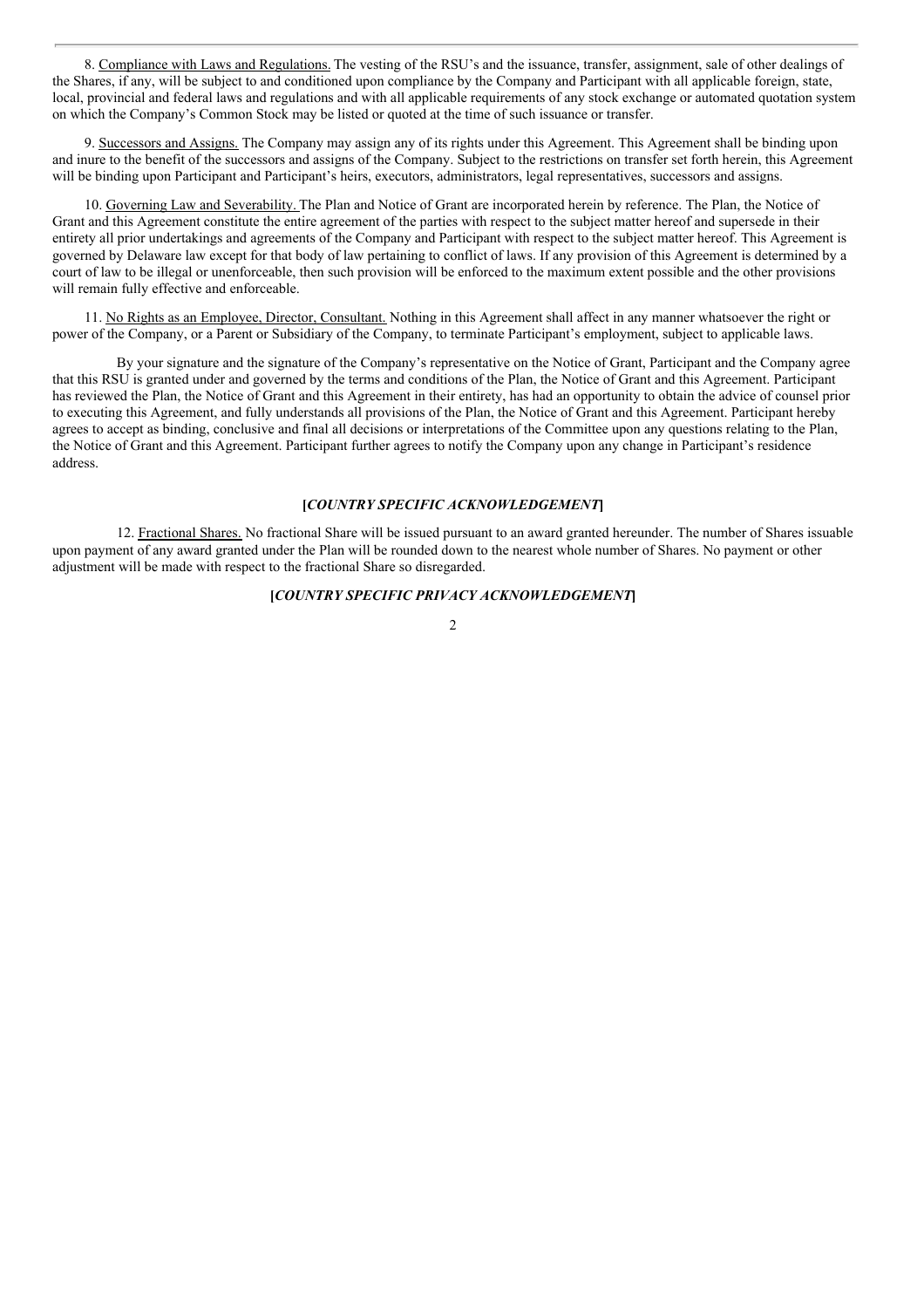## **CERTIFICATION**

### I, James B. Hawkins, certify that:

1. I have reviewed this quarterly report on Form 10-Q of Natus Medical Incorporated;

2. Based on my knowledge, this report does not contain any untrue statement of a material fact or omit to state a material fact necessary to make the statements made, in light of the circumstances under which such statements were made, not misleading with respect to the period covered by this report;

3. Based on my knowledge, the financial statements, and other financial information included in this report, fairly present in all material respects the financial condition, results of operations and cash flows of the registrant as of, and for, the periods presented in this report;

4. The registrant's other certifying officer(s) and I are responsible for establishing and maintaining disclosure controls and procedures (as defined in Exchange Act Rules 13a-15(e) and 15d-15(e)) and internal control over financial reporting (as defined in Exchange Act Rules 13a-15(f) and 15d-15(f)) for the registrant and have:

(a) Designed such disclosure controls and procedures, or caused such disclosure controls and procedures to be designed under our supervision, to ensure that material information relating to the registrant, including its consolidated subsidiaries, is made known to us by others within those entities, particularly during the period in which this report is being prepared;

(b) Designed such internal control over financial reporting, or caused such internal control over financial reporting to be designed under our supervision, to provide reasonable assurance regarding the reliability of financial reporting and the preparation of financial statements for external purposes in accordance with generally accepted accounting principles;

(c) Evaluated the effectiveness of the registrant's disclosure controls and procedures and presented in this report our conclusions about the effectiveness of the disclosure controls and procedures, as of the end of the period covered by this report based on such evaluation; and

(d) Disclosed in this report any change in the registrant's internal control over financial reporting that occurred during the registrant's most recent fiscal quarter (the registrant's fourth fiscal quarter in the case of an annual report) that has materially affected, or is reasonably likely to materially affect, the registrant's internal control over financial reporting; and

5. The registrant's other certifying officer(s) and I have disclosed, based on our most recent evaluation of internal control over financial reporting, to the registrant's auditors and the audit committee of the registrant's board of directors (or persons performing the equivalent functions):

(a) All significant deficiencies and material weaknesses in the design or operation of internal control over financial reporting which are reasonably likely to adversely affect the registrant's ability to record, process, summarize and report financial information; and

(b) Any fraud, whether or not material, that involves management or other employees who have a significant role in the registrant's internal control over financial reporting.

Date: November 4, 2011

/s/ James B. Hawkins James B. Hawkins

Chief Executive Officer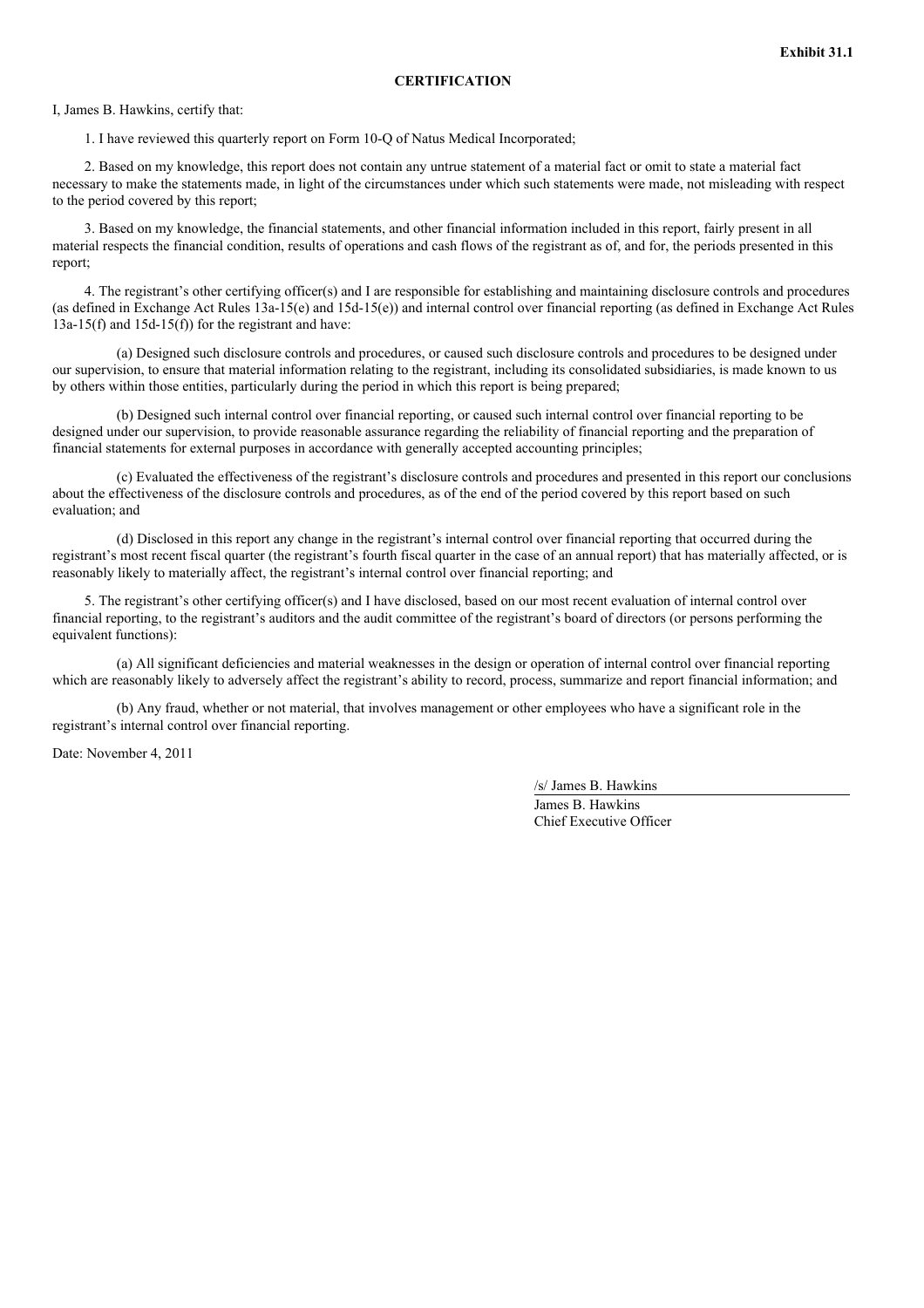# **CERTIFICATION**

### I, Steven J. Murphy, certify that:

1. I have reviewed this quarterly report on Form 10-Q of Natus Medical Incorporated;

2. Based on my knowledge, this report does not contain any untrue statement of a material fact or omit to state a material fact necessary to make the statements made, in light of the circumstances under which such statements were made, not misleading with respect to the period covered by this report;

3. Based on my knowledge, the financial statements, and other financial information included in this report, fairly present in all material respects the financial condition, results of operations and cash flows of the registrant as of, and for, the periods presented in this report;

4. The registrant's other certifying officer(s) and I are responsible for establishing and maintaining disclosure controls and procedures (as defined in Exchange Act Rules 13a-15(e) and 15d-15(e)) and internal control over financial reporting (as defined in Exchange Act Rules 13a-15(f) and 15d-15(f)) for the registrant and have:

(a) Designed such disclosure controls and procedures, or caused such disclosure controls and procedures to be designed under our supervision, to ensure that material information relating to the registrant, including its consolidated subsidiaries, is made known to us by others within those entities, particularly during the period in which this report is being prepared;

(b) Designed such internal control over financial reporting, or caused such internal control over financial reporting to be designed under our supervision, to provide reasonable assurance regarding the reliability of financial reporting and the preparation of financial statements for external purposes in accordance with generally accepted accounting principles;

(c) Evaluated the effectiveness of the registrant's disclosure controls and procedures and presented in this report our conclusions about the effectiveness of the disclosure controls and procedures, as of the end of the period covered by this report based on such evaluation; and

(d) Disclosed in this report any change in the registrant's internal control over financial reporting that occurred during the registrant's most recent fiscal quarter (the registrant's fourth fiscal quarter in the case of an annual report) that has materially affected, or is reasonably likely to materially affect, the registrant's internal control over financial reporting; and

5. The registrant's other certifying officer(s) and I have disclosed, based on our most recent evaluation of internal control over financial reporting, to the registrant's auditors and the audit committee of the registrant's board of directors (or persons performing the equivalent functions):

(a) All significant deficiencies and material weaknesses in the design or operation of internal control over financial reporting which are reasonably likely to adversely affect the registrant's ability to record, process, summarize and report financial information; and

(b) Any fraud, whether or not material, that involves management or other employees who have a significant role in the registrant's internal control over financial reporting.

Date: November 4, 2011

/s/ Steven J. Murphy

Steven J. Murphy Vice President Finance and Chief Financial Officer